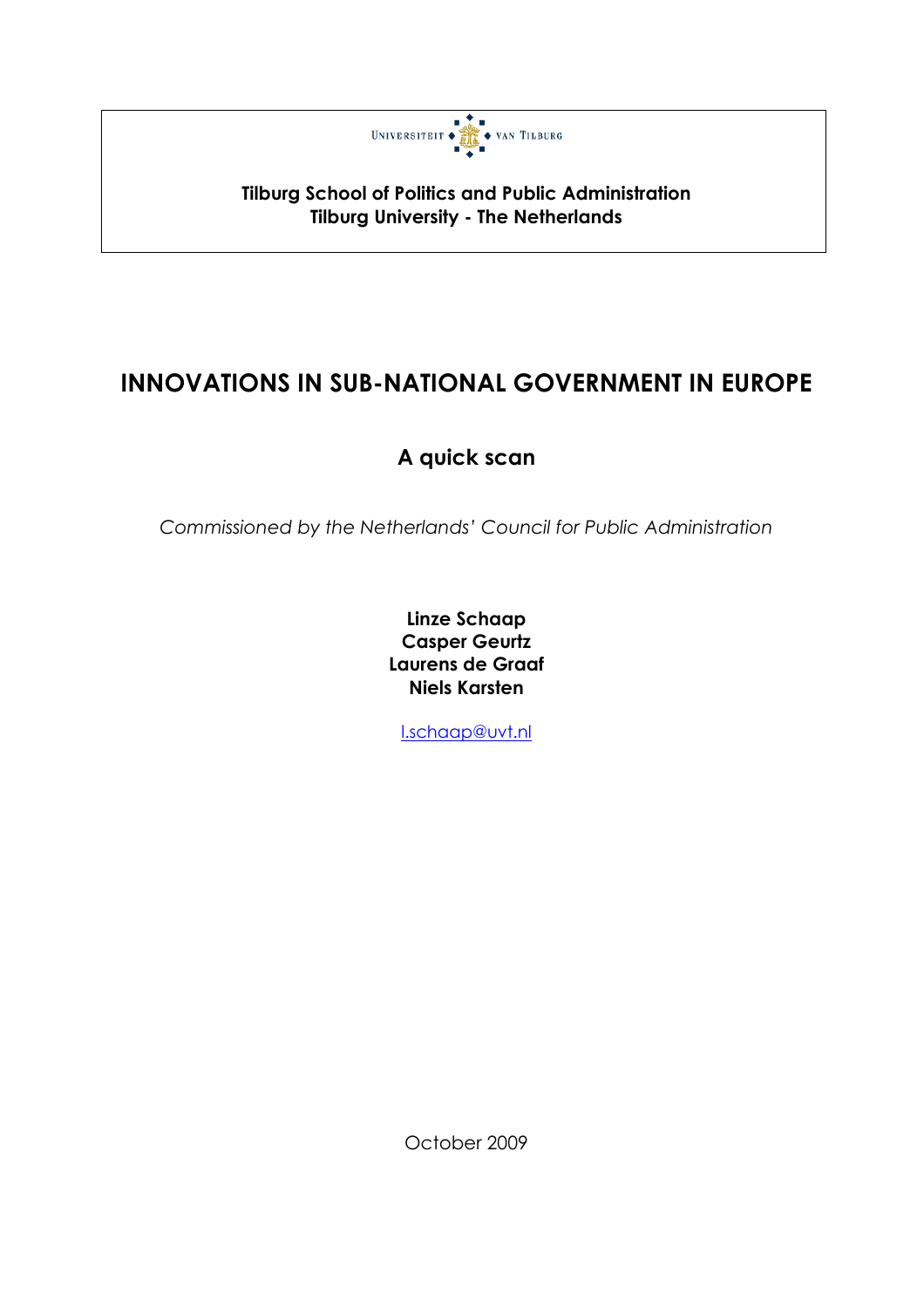# **CONTENTS**

| Preface                                                                            | 3  |
|------------------------------------------------------------------------------------|----|
| 1. Problematic yet dynamic sub-national government                                 | 4  |
| 2. Government, civil society and citizens                                          | 8  |
| 3. Sub-national government between structure and performance                       | 12 |
| 4. Discussion                                                                      | 19 |
| Appendices                                                                         | 20 |
| A. References                                                                      | 21 |
| B. Examples regarding government, civil society and citizens                       | 25 |
| C. Examples regarding sub-national government between structure and<br>performance | 36 |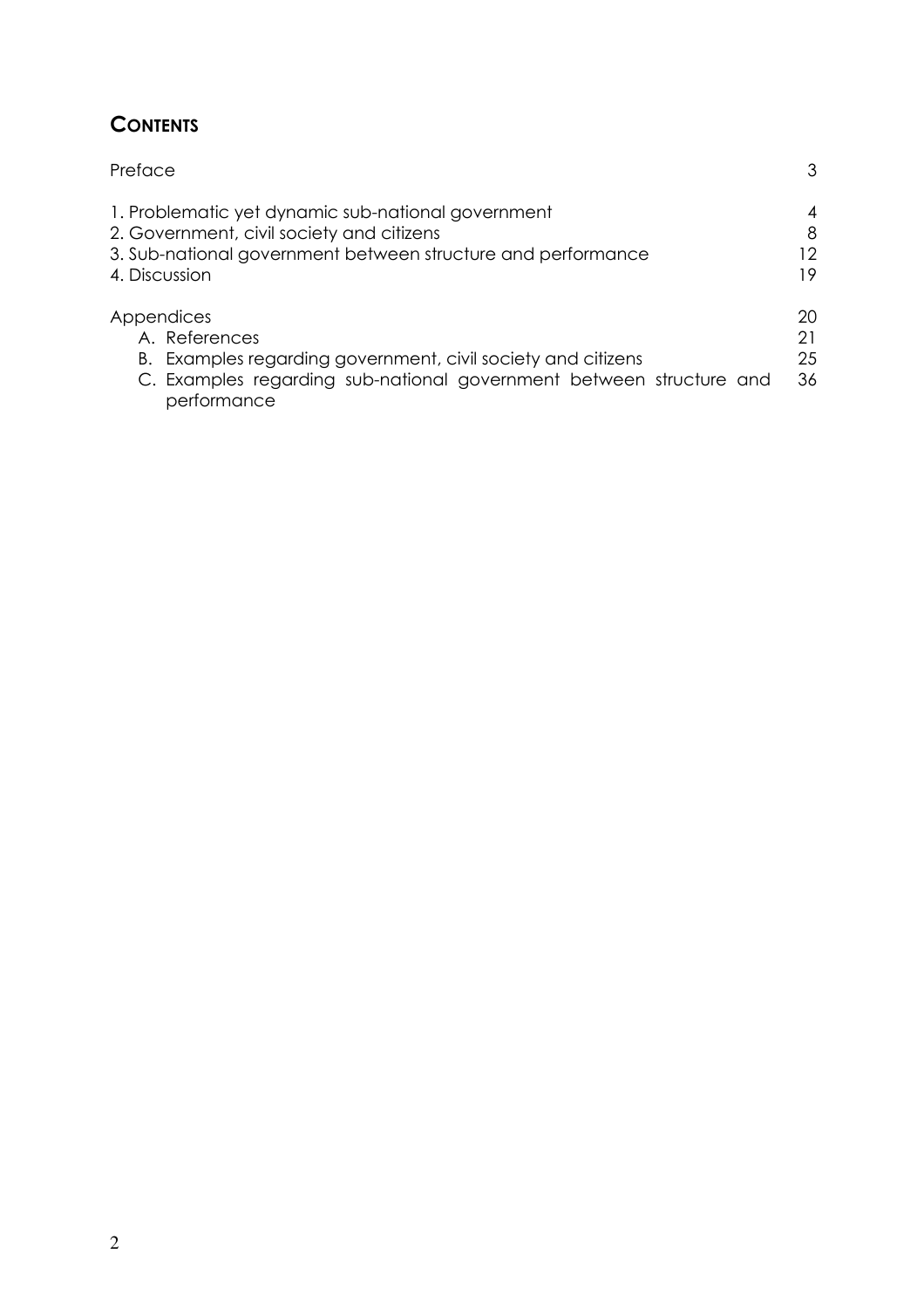### **PREFACE**

Governments all over Europe and beyond face dramatic problems resulting from the international economic and ecologic crises. Financial issues, budget cuts, unemployment, neighbourhood deprivation and climate change demand serious attention. These issues not only appear on international and national agendas but they also require sub-national actions. Looking at the history of many democratic countries, sub-national authorities may be best suited for the job, since many innovations stem from local initiatives.

Dramatic as these economic and ecologic developments may be, they are not the only reasons to search for innovations on a sub-national level. Even without them, democratic government is being challenged. The mere fabric of sub-national government is under discussion, as is the quality of democracy as we know it.

In this report we aim to discuss a number of general trends in European sub-national government. The focus is on trends such as governance and renewal of democracy. The authors' ambition is to give a comprehensive overview of interesting innovations that aim to solve some of the problems in Europe's sub-national government; an ambition the Netherlands' Council for Public Administration shares. There are, however, two caveats. First, the report is the result of a quick scan. It is based on the available body of knowledge - mainly academic literature. The ambition is by no means to provide an all-encompassing overview. Instead, the authors describe general trends and interesting, challenging, cases from various European countries. Secondly, we pay slightly more attention to developments and innovations in traditional democracies in the west of the European continent. This is not an intended overexposure, but simply results from the use of available sources. Furthermore, many innovations in Central and Eastern Europe are innovations furthering the establishment and strengthening of democratic government as such. The debates regarding Central and Eastern Europe often regard the current results of the transition towards a solid and stable democracy. Specific innovations, unfortunately, are not yet well documented in the international literature.

The authors hope that this report will serve as an inspiring source for transnational debate and learning.

On behalf of the authors,

Linze Schaap Tilburg, The Netherlands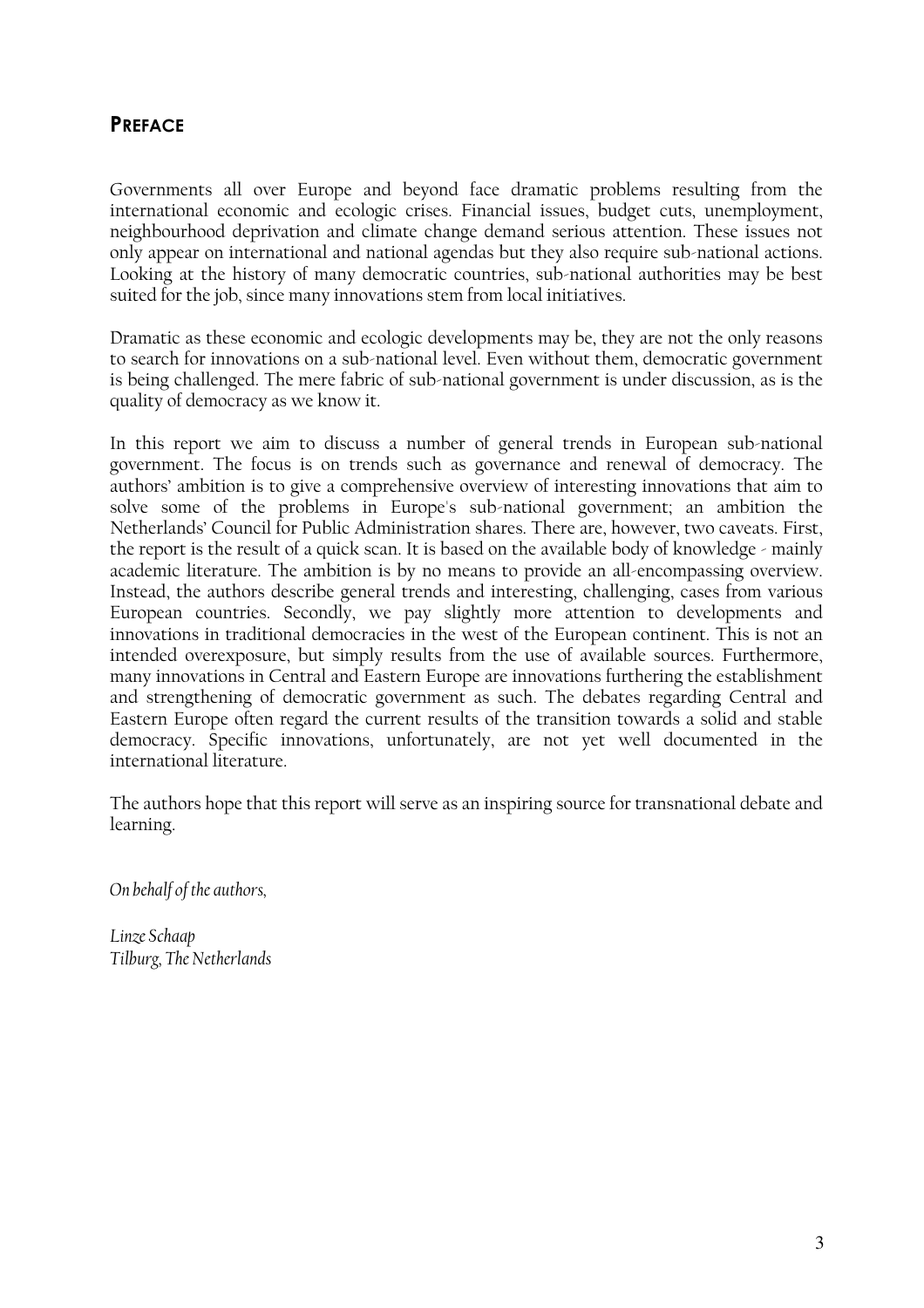# 1. PROBLEMATIC YET DYNAMIC SUB-NATIONAL GOVERNMENT

### 1. INTRODUCTION

European sub-national authorities differ in their responses to challenges. Much depends on the way national governments deal with them and, on the importance of sub-national authorities in the total organisation of government. The way the general public as well as civil society and business react to these challenges could be additional factors that need to be taken into consideration. At the same time, we might expect surprising innovative ideas. History in many countries teaches us that improvement in government is often rooted in local or regional innovations.

In this report we discuss innovations in sub-national government in Europe. The focus is on general trends and developments. The cases are not best practices, nor are they worst practices; they are above all interesting practices or developments. In this first chapter we argue that significant differences among European countries exist but that these tend to become smaller (section 2). We will then present three general trends and approaches. The first is 'governance'. Governance is a theoretical approach to public administration as well as administrative practice. Second, we will discuss the contested nature of traditional representative democracy. Third, the issue of government scale will be addressed. The next chapters will focus on various innovations. Chapter two is about the changing relations between government, civil society and citizens. Chapter three focuses on the organisation of sub-national government as such. In both chapters we distinguish on the one hand structural and institutional reforms and, on the other changing performance within existing government structures. In the final chapter we summarise our findings, reflect on these and formulate some challenges to sub-national government.

### 2. CONVERGENCE IN EUROPEAN SUB-NATIONAL GOVERNMENT

It is quite challenging to discuss general developments in countries as different as European countries. It is even rather hazardous to state that countries can learn from experiences in other countries, considering that no two countries work according to the same system. There are various state traditions and local government systems in Western Europe, each with its own implications for the structure and mechanisms of local government. Differences exist, among others, in the number of tiers of government, the degree of local and regional autonomy, the governmental tasks and competencies, the size of authorities, the political and governance set-up at every government level and the form of democracy.

Significant as those differences may be, recent comparative studies regarding local and regional governance and democracy teach us, that the gaps between the various government systems have narrowed in recent decades, partly because of some general developments which have affected all the countries and therefore sub-national governments too. These developments are partly economic. Some have been prompted by new policy challenges in connection with, amongst others, the environment, ageing populations, migration and integration. The threat of political apathy is another universal phenomenon, as is the increasing involvement of the private sector, including the local business community and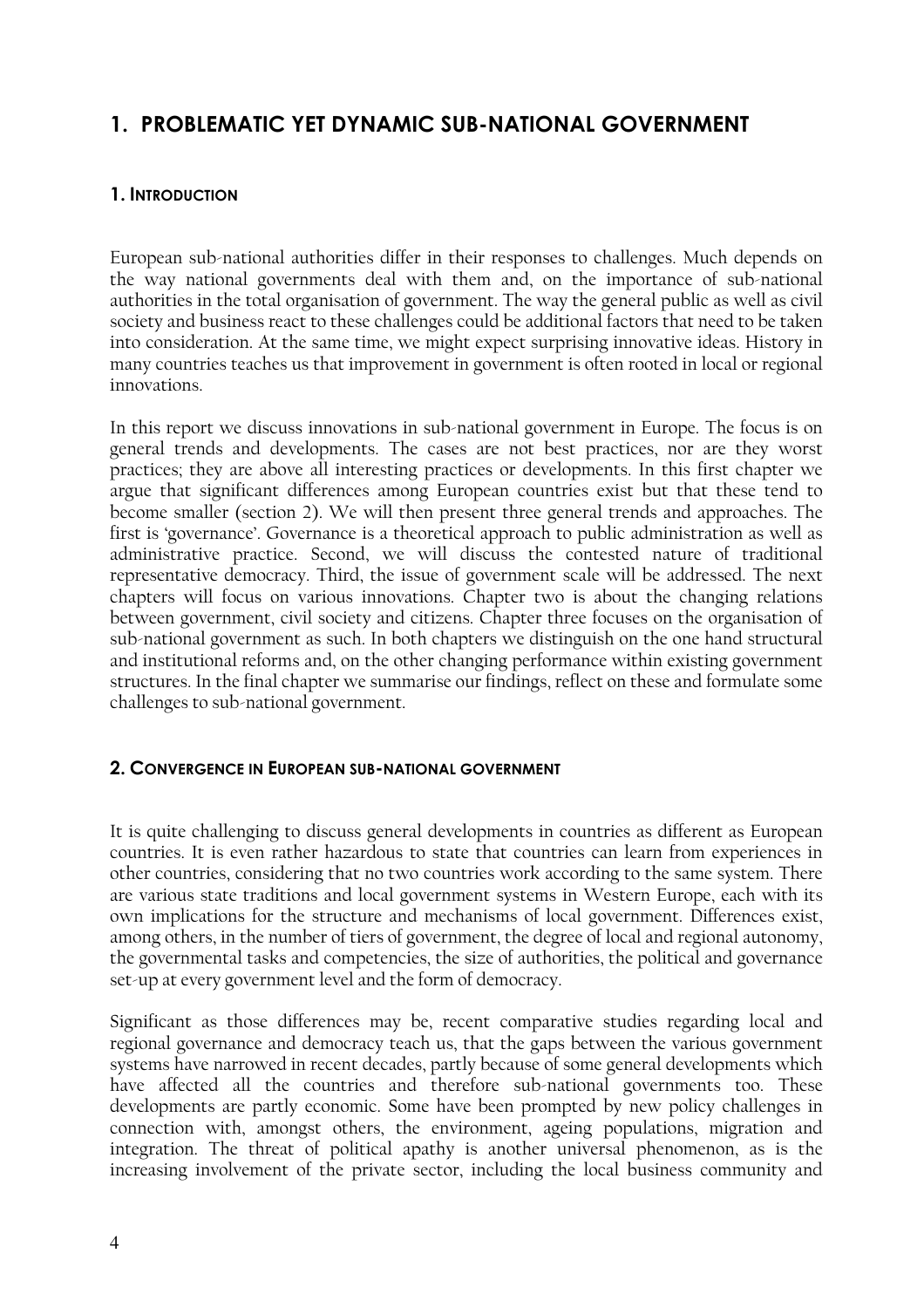groups of ordinary citizens. There are some striking similarities in the way municipalities and regional governments (at least in Western Europe!) deal with these questions. Terms like governance, new public management, contracting out, privatisation, public private partnership, community partnerships, and multi-level and multi-actor governance are "but a few of the neologisms that pervade current publications on local politics and government" (Denters and Rose 2005). Such similarities should not, of course, obscure what are still distinct differences between sub-national governments and between countries. Nevertheless, similar challenges tend to produce similar trends despite the existence of differences in structural (size, rural-urban areas cleavages), individual (leadership) or cultural (collectivist vs. individualist attitudes) features. We may conclude that increasing similarities among European countries do improve the prospects for comparative analysis and learning.

### 3. GOVERNANCE

Thinking in terms of governance in particular is a very important development in international public administration.

Sub-national authorities loose more and more their autonomy and capabilities to independent problem solving. To address the growing societal problems, they increasingly depend on cooperation with other actors. Public actors from European institutions, national governments, regional government and other local authorities are progressively intervening in local policy and decision-making networks. In addition to these actors, the private sector is also increasingly becoming important. Not only local business, but also civil society and individual citizens are growing in relevance to local governance. However, on the other hand, individual authorities are obliged to be accountable for the performance, decisions and actions of the multi-actor networks they participate in. Both trends appear to be contradictory in their demands to local authorities. Authorities have to co-operate and be accountable for joint performance at the same time.

This contradiction also exists with regard to the functional side of local government - service delivery. Local authorities are responsible for service deliveries, but these are being carried out to an increasing degree by other local actors in civil society and the market. This may lead to role confusion and, potentially, to new forms of management. This is especially the case in countries in transition, where the system change might be too fast. Role confusion can also be observed in traditional democracies, particularly in those countries where trust in privatisation and outsourcing has been vested.

The generally observed movement from government to governance reflects state adaptation to a challenging external environment and serves to conceptualise the elaborate interplay of changing spatial and social systems. On the one hand, governance is providing greater opportunities for citizen involvement, not only because of its openness to various forms of democracy, but also because of the multiplicity of mechanisms such as partnerships, networks and quangos which facilitate public and private involvement in the local governance process. On the other hand, governance is predicated on a number of democratic prerequisites such as participation, representativeness, responsiveness, legitimacy and effectiveness.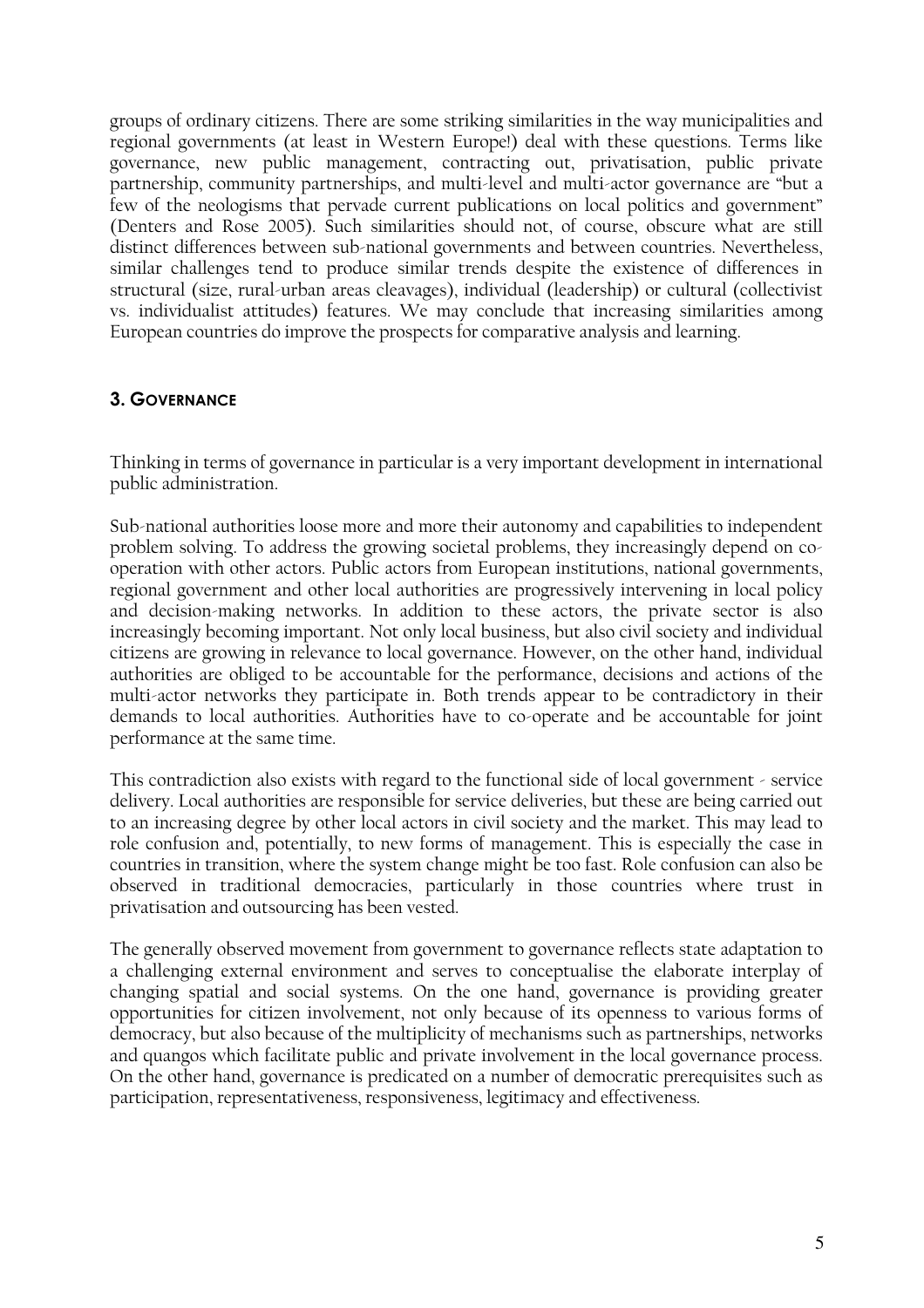### **4. CONTESTED DEMOCRACY**

The way local government, and local democracy in particular, functions is one of the problems facing many, if not all local governments in Europe. Many authors stress the problems of local democracy just as we have known them up to now: on the one hand, the low rates of voter turnout, that oscillate in Europe between the 20 per cent and just above 60 per cent in the best of the cases, reflect the degree of citizen disaffection with local politics; on the other hand, the progressive presence of stakeholders in the policy-making processes makes it even more difficult for councils and civil society to assess the results of public action and feeds the harmful spiral of disinterested citizens and irresponsible governments. The public is realigning itself. People are bonding less with the local community and becoming more individualistic. They are demanding more and better services from the government. At the same time, they are more willing to participate, debate and act. The importance of traditional representative democracy is declining. These trends are creating a tension between representative democracy and trust in an elected body on the one hand, and public input and participation on the other. All of this is taking place against a background of increasing social fragmentation.

Four strategies – some more interventionist than others – are being deployed to address these trends. The first strategy aims to strengthen the existing model of representation by, for example, reforming the electoral system, simplifying the voting procedures, improving the performance of the municipal councils, establishing district councils, or reinforcing the role of the executive by a power separation between executives and councils. The second attempts to broaden the concept of representation by inviting people to participate in dialog while maintaining representation as the only source of legitimate authority. Many countries have thus created non-binding mechanisms of citizen consultation such as opinion polls, panel discussions and advisory boards.

The third strategy sees the citizen as a customer. In this vision the core concept is 'customer democracy', which is sometimes put into practice by defining the quality of services that citizens are entitled to expect, and sometimes by allowing citizens a say in the decisions on services. The fourth strategy likewise adds another form of democracy to electoral representation: direct and participative democracy, which embraces referenda, elected mayors, co-produced policy, and self-governance by citizens. In this strategy, the power to make binding decisions moves, in part, from the representative council to civil society or even to individuals or groups of ordinary citizens.

The implementation of participatory tools (referenda, "political markets", citizen's juries, etc.) draws direct links between the citizenry and the policy-makers bypassing councillors, the traditional representatives of the community, who are compelled to sacrifice their role and reinvent themselves for the sake of citizens' participation. We may understand citizens' participation as a learning process where the general aim is to achieve an optimal political participation, without erasing the representative democratic system but rather enriching it. Government may fulfil the role of an arbiter in cases of conflicts between different actors, since there is a necessary premise of balanced forces within a governance system characterized by plurality and deliberation.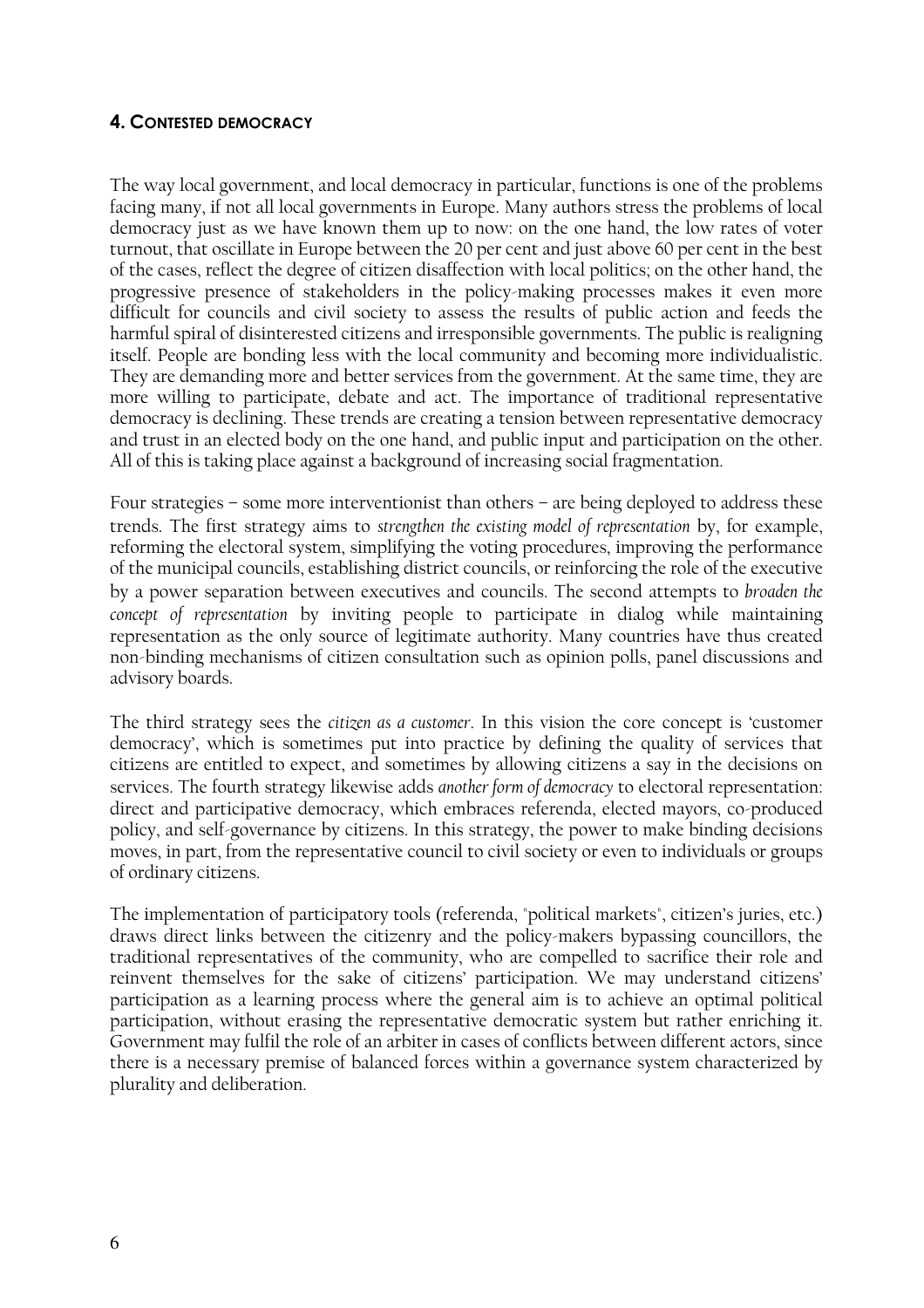### **5. GOVERNMENT SCALE**

Finally, we need to say something about scale. All over Europe we observe governments' struggles with the scale and size of government units such as municipalities and regions.

In traditional 'government' analyses, there is a causal link between the geographical scale and size of governmental units and their problem-solving performance. In this kind of analysis, failing policies result from inadequacies in the fabric of government, particularly its size. Small wonder solutions are sought in reforming the scale of government, sometimes in reducing the scale, more often in enlarging the territorial scale. The basic assumption being that three different scales need to be congruent, that is the scale of government, the scale of the societal issue at hand, and the scale of public involvement. It is the search for the right scale.

However, this search is problematic. Two concepts are relevant in this respect: system capacity (governments' abilities to formulate and execute policies and thus solve societal problems) and, citizen effectiveness (the extent to which local governments succeed in letting citizens participate effectively in the decision-making processes). For both, scale is not the most important factor. In theory and practice, no clear relations exist between government scale on the one hand, and system capacity and citizen effectiveness on the other. Larger authorities are not by definition more effective, efficient or democratic.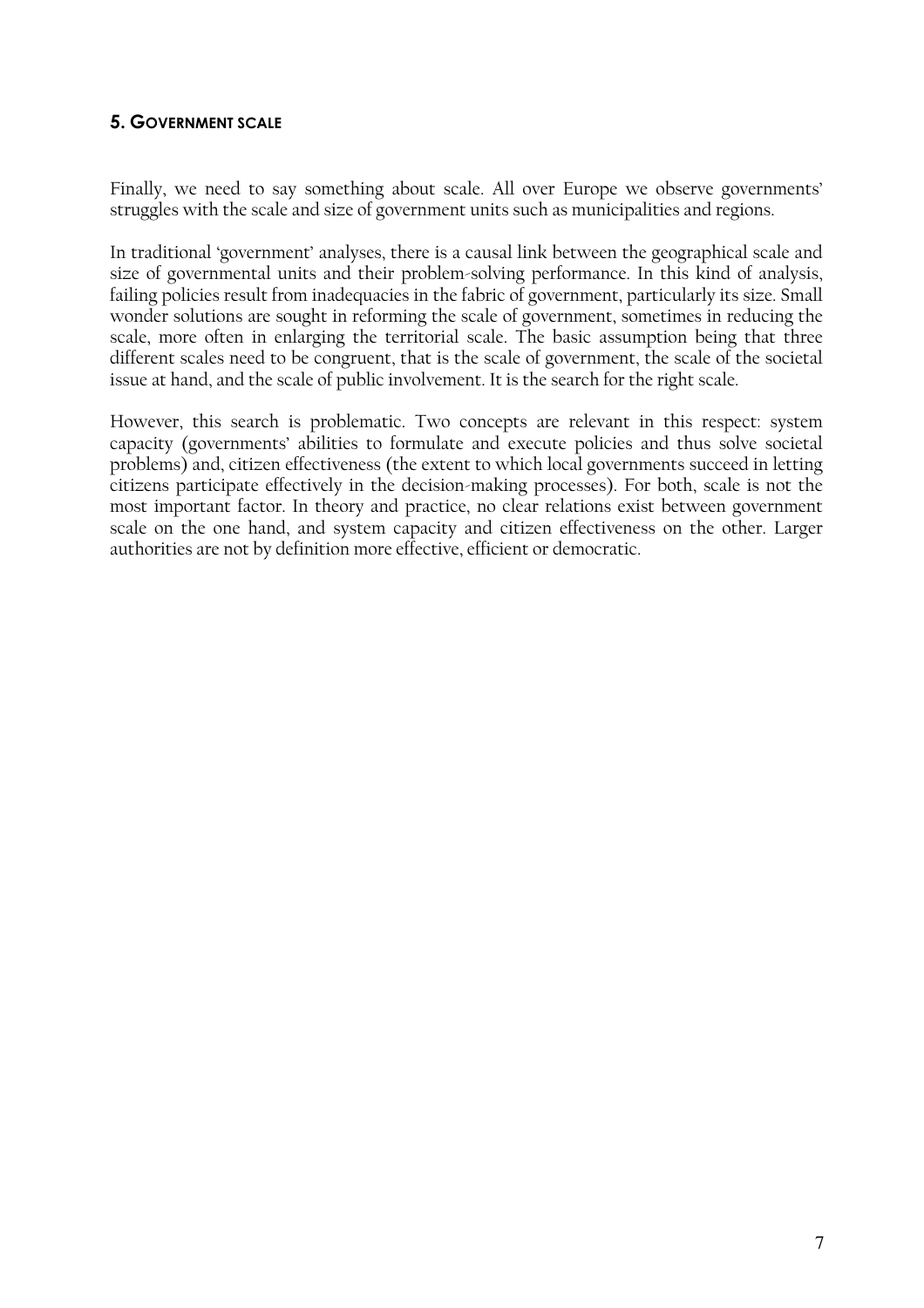# 2. GOVERNMENT, CIVIL SOCIETY AND CITIZENS

### 1. DEMOCRATIC REFORM

Reforms in the relationships between government, citizens and civil society are mainly connected with the improvement of transparency and the strengthening of local democracy. These issues refer to citizen effectiveness, which was mentioned in the previous chapter.

#### A. Citizen participation and citizen initiatives

Political scientists highly discussed the concept of participatory democracy in the 1960s and 1970s. It is a relatively modern notion of democracy, but it is based on classic democratic principles. Currently, participatory democracy is still under discussion. We describe participatory democracy as 'any form of democracy which emphasizes or enables extensive participation in decision-making by members of the whole group concerned', simply as 'bottom up democracy'. The democratic process is driven by participants from the public domain. It is a process of social interaction. Participatory democracy is linked with the more classical model of direct democracy and it is pluralistic. Some authors stress the local practise of participatory democracy, "participation is most likely to take place at the local level where people live and work and socialize, raise their families, and draw upon the services and benefits of the state" (Lowndes 1995) It often depends on the receptiveness of the local government how participatory democracy is institutionalised in its daily practice.

In many European countries, there is a loud call to invite and involve citizens in decision making. There is an increasing variety of instruments that local governments are using, such as citizens' juries, citizens' panels, district budgets and so on. Citizens' participation has traditionally been used in urban and regional planning, but is increasingly used in social and safety policies as well.

In this respect, there are big differences between European local democracies. There is a long, at least twenty years, tradition with citizen participation in local democracies in North and Western Europe, for instance in the United Kingdom, in the Scandinavian countries, in Germany and in The Netherlands (see appendix B) where new experimental techniques are being developed and tested and applied. In Southern European countries, such as Spain, Portugal, France and Italy, governments recognise the urgency of an additional democratic approach besides representative democracy. However, citizens' participation is not yet systematically applied and is rather experimental (see appendix B). In Central and Eastern Europe democracy is mainly based on representation and citizens' participation has a formal basis and the participation practise is growing slowly (see appendix B). Experiences with citizens' participation in northern and western countries are often considered as examples.

From a more normative point of view, it is debatable whether more citizens' participation or a broader participation practice is better for local governance and democracy. The quality of local democracy should be approached from different democratic angles. There is a greater urgency for more participation whenever the functioning of representative democracy is lacking. We see an increase in the use of citizens' participation in Europe, but this is highly dependent on the democratic tradition (and national culture) of these countries. The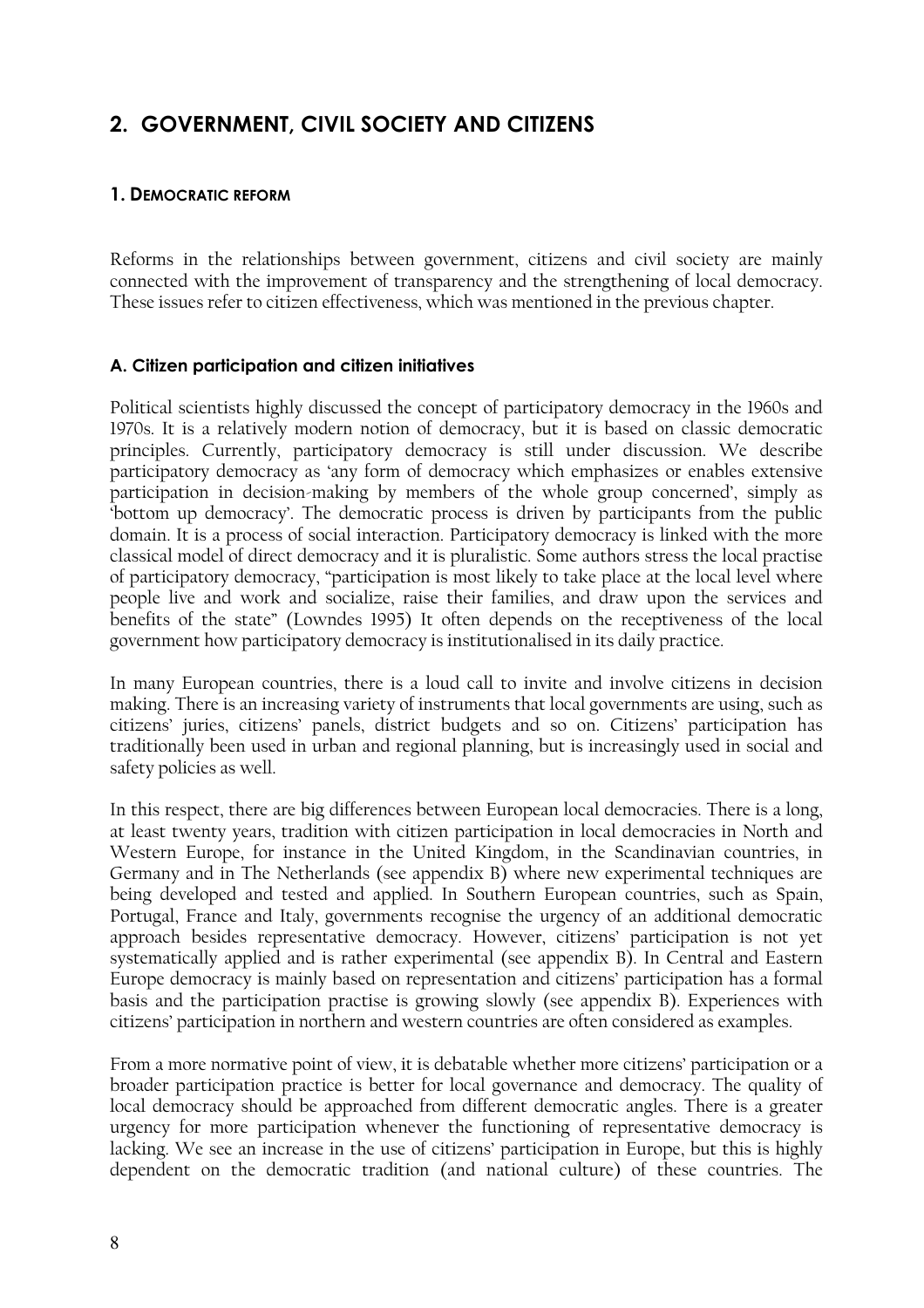European Union has initiated all sorts of networks, for instance, the 5th, 6th and 7th research frameworks of the European Commission and the European Research Council, to stimulate the exchange of experiences between countries and cities (see appendix B). This helps countries to learn from each other and to widely share knowledge.

### **B.** Referenda

There are other instruments to strengthen and to broaden representative democracy besides citizens' participation, such as changes in the electoral system in some German Länder and the introduction of a directly elected mayor. A referendum is a well-known instrument that is based on direct democracy. It is one of the oldest democratic instruments and is applied in many countries. Referenda aim at obtaining legitimacy for a concrete decision or intended policy. The referenda experience in Europe differs (appendix B). Switzerland has a long and wide tradition of referenda. In other countries, like The Netherlands, referenda are selectively used. Referenda are used more on a local level than on a national level and have a legal basis (for instance in national law or a local by-law). Local governments are more often the initiators of a referendum than citizens.

#### C. Directly elected mayors

In many countries governments have decided to introduce direct mayoral elections. We can link the direct election of mayors to the need to restore legitimacy and to the emergence of stronger local leadership in relation to the challenges of the complex setting of local governance. Selection procedures do play a role, whether direct or indirect. Direct election provides a sound basis for negotiation, both at the local level and in intergovernmental relations. This can be observed in Greater London and in some of the English municipalities that have directly elected mayors. Selection procedures can have a number of indirect effects. Direct election of the mayor indirectly increases the importance of a charismatic personality. In addition, directly elected mayors tend to become the focal point for citizens, who increasingly turn to the mayor with their demands, complaints and other contacts with local government. Another indirect effect that direct elections can have on mayoral performance is that they may accelerate the tendency of mayors to become local leaders. Directly elected mayors in municipalities in the German Land Hessen as well as a number of English municipalities, provide clear examples of how mayors are becoming powerful local leaders, despite their limited statutory positions.

#### 2. NEW WAYS OF WORKING

Based on the challenging practices mentioned in the previous section, we observe some new ways of working. On the one hand, (local) governments are finding new ways to involve citizens and stakeholders in policymaking. They are becoming more creative by using ICT or experiments which have appeared to be successful in other contexts. At the same time, citizens' initiatives are increasing and third sector organisations are becoming more aware of the importance of investing in social cohesion and social capital. For instance, there are more citizens who make use of district budgets (see appendix B). The fundamental change in the relationship between government, civil society and citizens is becoming more and more horizontal. This has consequences for the way governments have to interact. It requires civil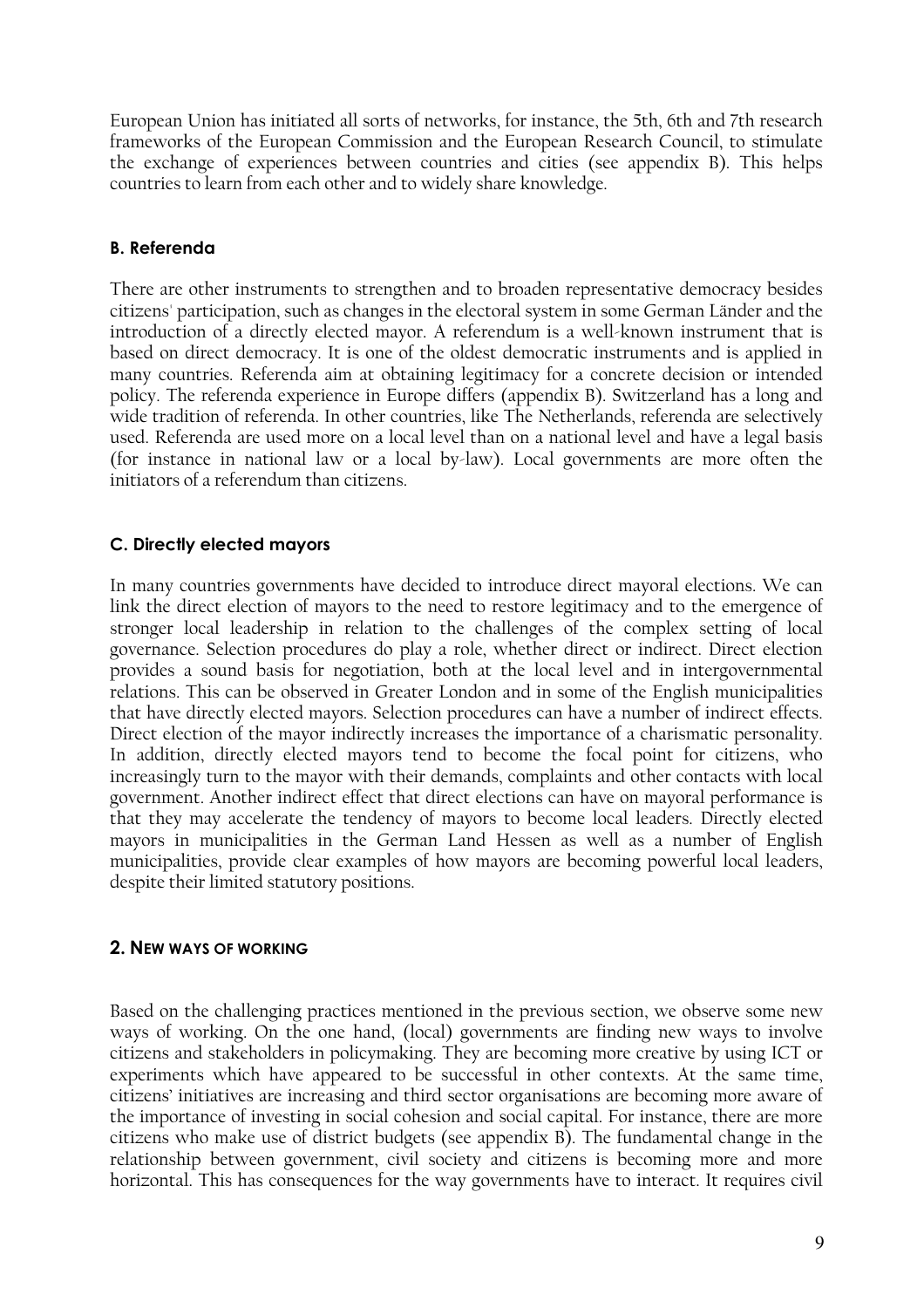servants to be more responsive and to develop more communicative skills. It also has consequences for community leadership and responsibilities (appendix B).

#### A. Coproduction and innovations between the public sector and the third sector

The citizen has been at the heart of politics since the emergence of the ancient city states. Social, economic and political change has altered the nature and functioning of government and has affected the position of citizens and third sector (also called community and voluntary sector, or civil society). The changing role and perception of the state has led to new modes of policy-making and implementation as well as the involvement of a wide range of non-state actors in the processes of governing. In any given EU Member State, the reasons for third sector involvement will vary and may be more specific; however, taken together, they imply a major legitimacy crisis for the public sector as a provider of welfare services. Involvement of civil society in the structures and processes of governance has serious implications for politicians, systems and citizens. The expanding role of civil society raises questions about accountability and the representativeness of the civil society organisations.

We see changing relationships between civil society and governments. The relationship can be characterised by an increasing horizontalisation, which might be a consequence of New Public Management. These civil society organisations are more distant from local governments (through privatisations, contract and so on) and therefore the voluntary sector is being put under more and more pressure. Obviously, government is not (anymore) the only one that is responsible for social developments and society, but responsibilities are broadly shared by partnerships and networks. We see an increasing complexity to govern these social problems. There are big differences between Northern and Southern Europe. Many countries in Europe, especially Nordic and West European countries, are searching for new ways to involve the third sector in the provision and governance of social services.

Managing this involvement poses challenges at the local level. Ireland shows an interesting way of involving the civil society in *strategic policy-making* (see appendix B). It has a strongly centralised political system with functions such as health, education and policing being carried out by central government departments. The involvement of civil society is institutionalised. As part of its reform strategy, central government sought to integrate local government and local development. To achieve these aims, new structures were created, based on a partnership approach. Each local authority established 4-5 Strategic Policy Committees (SPCs), mirroring the authority's major functions and formally involving non-governmental actors in local authority policy-making. A key element of the reform was the creation of the County Development Boards (CDBs) which are charged with the social, cultural and economic development of their particular local authority area. Since 2004 the role which CDBs play in efforts to promote social inclusion has been strengthened by central government as they have been mandated "to consider and endorse work plans prepared by community and local development agencies" (Quinn, 2010).

Another development is the third sector's return to the spotlight as a provider of public services in welfare states where it traditionally did not have a major role. An example is the involvement of co-producers, like parent participation in schools and day care; this promises to empower consumers and reduce the gap between the professionals and their clientele. There has been some recent empirical work to explore the effects of citizen participation in service delivery. The European research TSFEPS Project ('Transformation des structures familiales et évolution des politiques sociales') examined the relationship between parent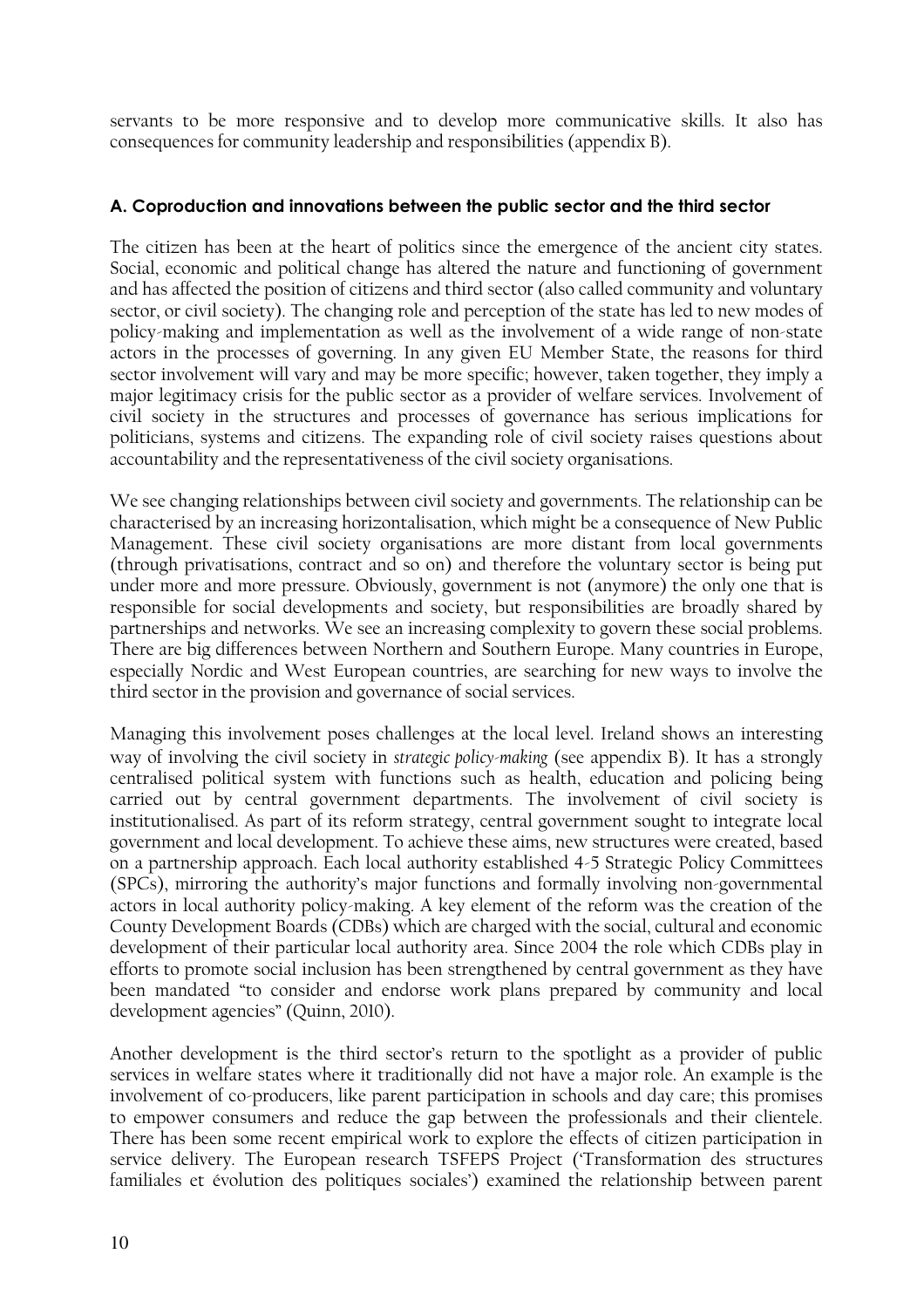participation in the provision and governance of childcare in eight EU countries. It found different levels of parent participation in different countries and in different forms of provision, i.e., public, private for-profit and third sector childcare. The highest levels of parent participation were found in third sector providers, like parent associations in France, parent initiatives in Germany, and parent cooperatives in Sweden. There were different kinds of parent participation, i.e., economic, political and social. All three kinds of participation were readily evident in third sector providers of childcare services, while both economic and political participation were highly restricted in municipal and private for-profit services.

There is no systematic evidence to indicate that third sector organisations are necessarily greater innovators than other types of providers. However, there is some recent material that indicates how they can redefine their core tasks and, in doing so, question the paradigm underlying their traditional strategies.

### 3. DISCUSSION

When we look at the results of mentioned studies and see that representative democracy has its limitations, one may want to strengthen the quality of local democracy. This is based on the idea of combining several democratic approaches.

First, the third sector's potential is to provide public service delivery. Co-production is a new way of working in these fields. Second, there is wide experience with referenda in Europe, especially in Switzerland. Research shows that direct democracy can be used to complement representative democracy. Third, community involvement matters in terms of improving the quality of decision making and the capacity of leaders to reflect and respond to locally generated demands. However, the political and institutional learning gained from special community initiatives needs to be incorporated into sustainable processes and procedures of government and the organisations of community. It was shown that the relation between government and communities can still be better bridged (appendix B). Finally, participatory policy making often leads to high expectations among stakeholders and citizens to influence decision making. The practice of participatory policymaking is showing that many groups (ethnic minorities, young people, and people with a low income) are underrepresented, but the question is whether this is a problem or not (and if so, it is even a bigger problem in representative democracy). Our final conclusion with regard to participatory policy-making, is that inviting citizens and clients to participate is not enough, and that governments must respond to citizens' input.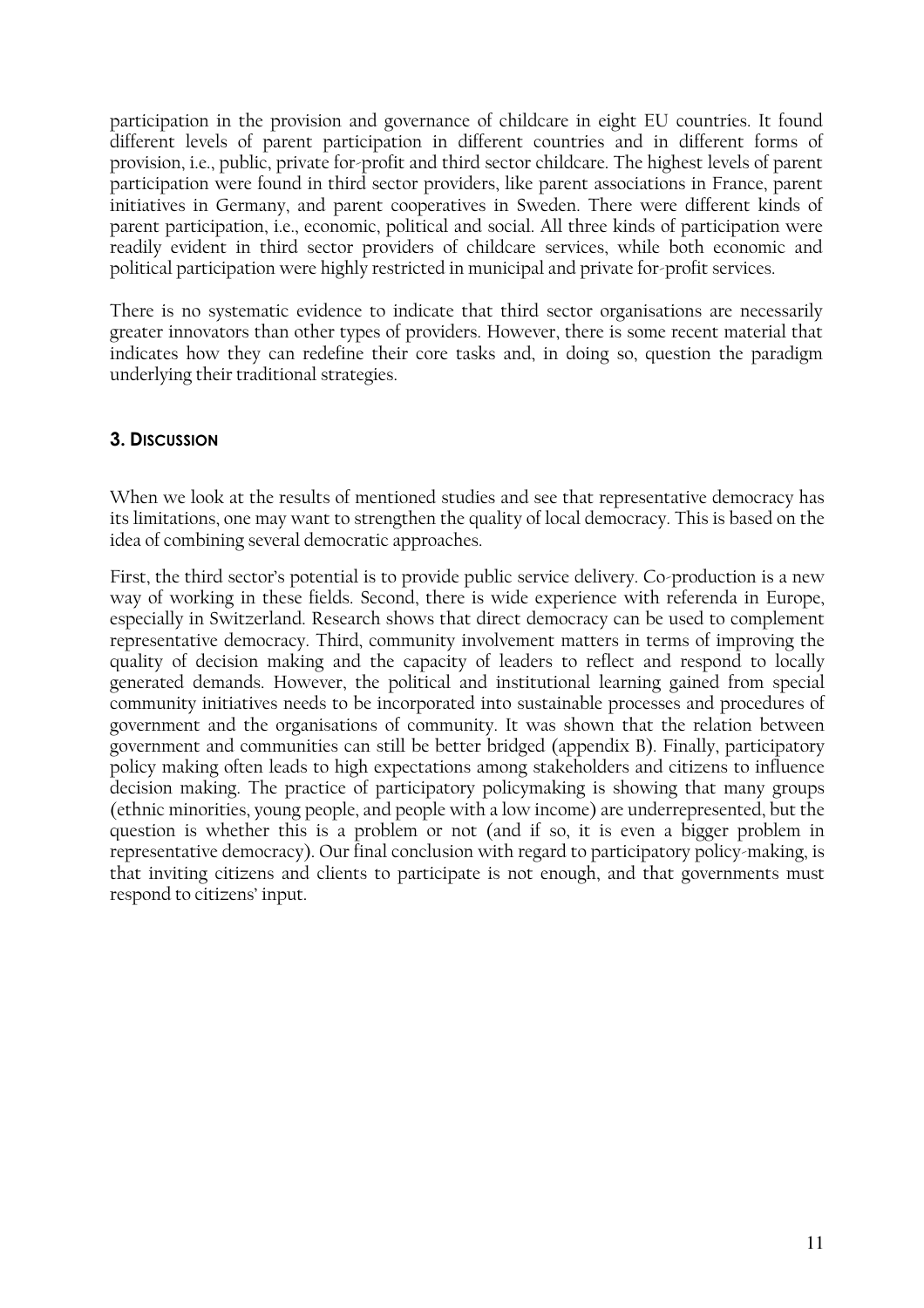#### 3. SUB-NATIONAL **GOVERNMENT BETWEEN STRUCTURE AND PERFORMANCE**

#### 1. GOVERNMENT AND INSTITUTIONAL REFORM

When it comes to institutional reform as a way of solving problems in sub-national government through innovation, changing authorities' scale (the territorial size) is an often used instrument. Many of Europe's administrative reforms are grafted upon changes of administrative entities' scales. The underlying thought is that scale reforms are needed to (re)establish the fit between the scale of government, the scale of societal issues, and the scale of public involvement. Basically, two main reform strategies can be distinguished in the territorial reorganisation of sub-national government: scale enlargement (up-scaling) and scale reduction (down-scaling). Of these two scale enlargement is much more common throughout Europe, based on the belief that the scale of societal issues has gradually become larger (as the result of globalisation for instance). Table 1 uses the two criteria of citizen capacity and citizen effectiveness discussed earlier to develop a typology of scale reforms that will be used to categorise the scale reforms discussed below. Note, however, that the categories are not entirely mutually exclusive. Some government reforms fall under more than one category, because they aim at increasing system capacity as well as increasing citizen effectiveness. Intra-municipal decentralisation is such an example.

|      |                       |                   | <b>Measure</b>  |
|------|-----------------------|-------------------|-----------------|
|      |                       | Scale enlargement | Scale reduction |
| Goal | System capacity       |                   |                 |
|      | Citizen effectiveness |                   |                 |

Table 1: Typology of scale reform

#### A. Scale enlargement to enhance system capacity

Many institutional reforms aim at an enhancement of system capacity through scale enlargement. It is generally believed that up-scaling will lead to more efficient government. The argument is twofold. First, larger government units would better fit the scale and complexity of current societal issues. Second, scale enlargement would lead to economies of scale. One of the interesting examples of this reform strategy is Denmark's 2007 Structural Reform (see appendix C), which amounted to the merger of the 271 municipalities into larger units creating 98 new municipalities, the abolishment of the counties and the creation of five large regions. With this structural reform, Denmark has displayed a remarkable ability to implement comprehensive structural administrative innovations.

Municipal amalgamations as such, be they incremental (e.g. The Netherlands) or intermittently (e.g. Belgium, Denmark) and compulsory (e.g. United Kingdom) or voluntarily (e.g. Estonia), have been one of Europe's most widespread institutional reform strategies, hoping to increase system capacity. But, with varying results, both in terms of system capacity and in terms of citizen effectiveness. Europe has also witnessed the recent creation of regional political-administrative entities (either fully fledged regional governments or forms of intermunicipal cooperation), such as the Czech Republic's provincial governments (which was accompanied by the abolishment of district offices in 2003), Madrid's Ilex (Spain), the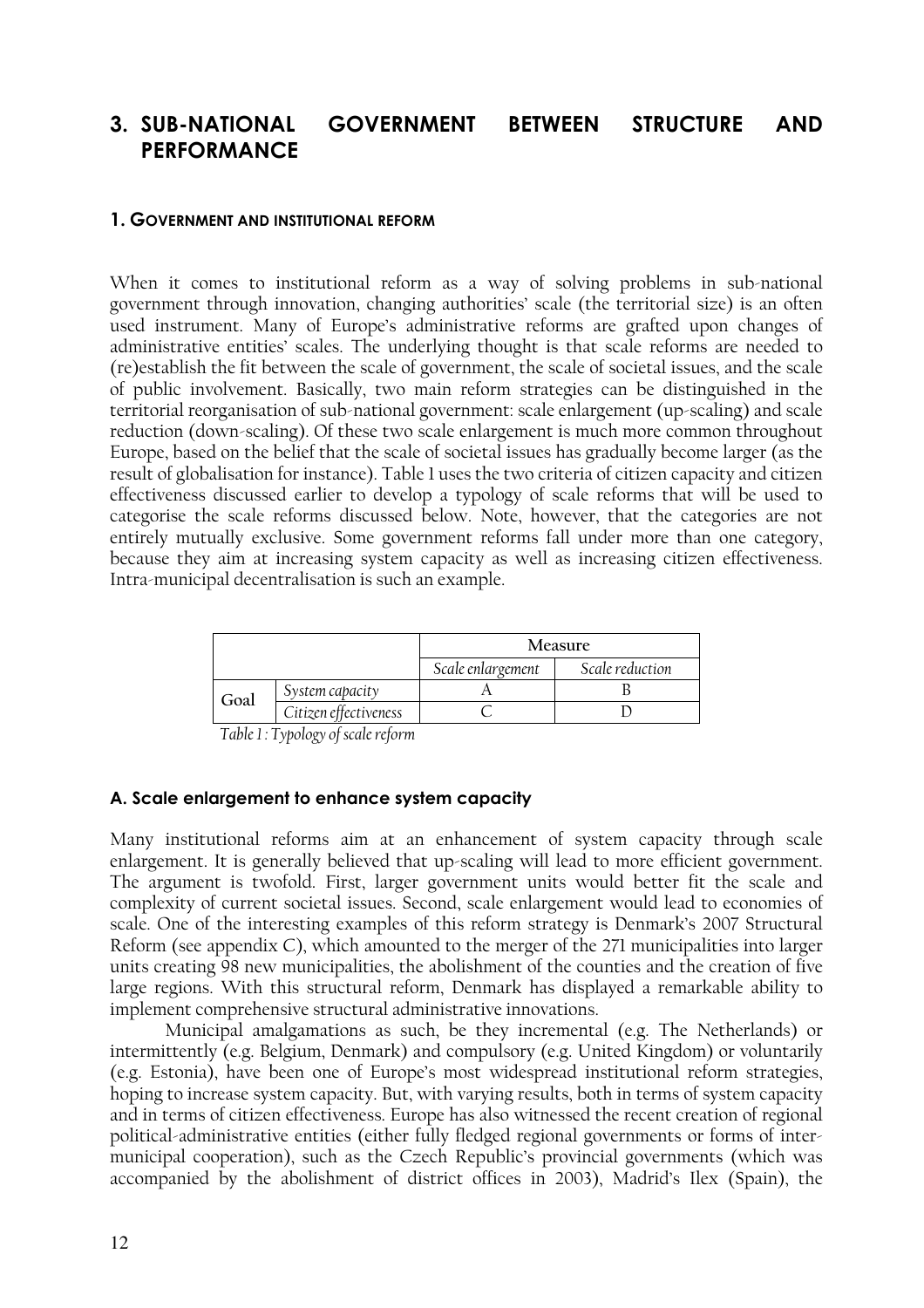Hannover Region (Germany), the Greater Lyon Urban Community (France), and the Greater London Authority (United Kingdom; see appendix C), especially in metropolitan areas. System capacity seems to be the main consideration behind these innovations.

#### **B. Scale reduction to enhance system capacity**

Increases of system capacity can also be obtained through scale reduction. According to the argument for effective management, smaller government units are both more effective and more efficient because they incorporate local needs better and are also better at taking the local context into account. Also, smaller units are believed to make more comprehensive, integrative policies. Consequently, smaller government units would make and implement more effective policies and thus deal with societal issues more adequately. According to this argument, scale enlargement would lead to diseconomies of scale, rather than to economies of scale. Therefore, scale reduction would be a viable reform strategy. Looking at Europe's reform strategies, devolution and decentralisation are the main forms of down-scaling. There are numerous examples such as in 1998, when several powers were devolved from the centre to sub-national units in the United Kingdom in the form of a legal, institutional reform. The UK system of devolution is often called asymmetric because different sub-national units have very different devolved responsibilities. On the other hand, the UK devolution can be said to display a considerable amount of flexibility because it managed to take into account different sub-national contexts.

France's Loi constitutionnelle n°2003-276 is an interesting example of decentralisation by way of constitutional reform because it not only aimed at an increase in system capacity (through further administrative subdivision, agreements on local tax revenues and decentralisation of tasks), but also included measures on citizen effectiveness (e.g. by establishing conditions for local referenda).

#### C. Scale enlargement to enhance citizen effectiveness

There is a considerable amount of scientific evidence for the proposition that citizens are more involved with those issues that are closer to them in a geographical sense (the argument of proximity). Nevertheless, scale enlargement may enhance citizen effectiveness, since larger government units ceteris paribus are more capable of organising and facilitating citizen involvement in policy making. Studies from countries with a high level of municipal fragmentation support this observation. Still, the number of examples of administrative reforms that aim at increasing citizen effectiveness through scale enlargement is rather limited.

Whereas citizen effectiveness generally is not one of the main considerations in scale enlargement, such reform initiatives often do include (additional) measures that aim at an increase in citizen effectiveness. An interesting example is the introduction of the directly elected Mayor of London that accompanied the establishment of the Greater London Authority (see appendix C), which aimed at an increase in the democratic legitimacy of the metropolitan government and of metropolitan policies. Admittedly, the results in this respect are not unambiguous, mainly because institutional reform alone does not guarantee success.

When it comes to citizen effectiveness, an additional advantage of regionalisation, which is a common form of scale enlargement, is that it may relieve local authorities of the burden of addressing societal needs that they are unable to fulfil. The relation between societal expectations and local government powers may consequently become less asymmetrical.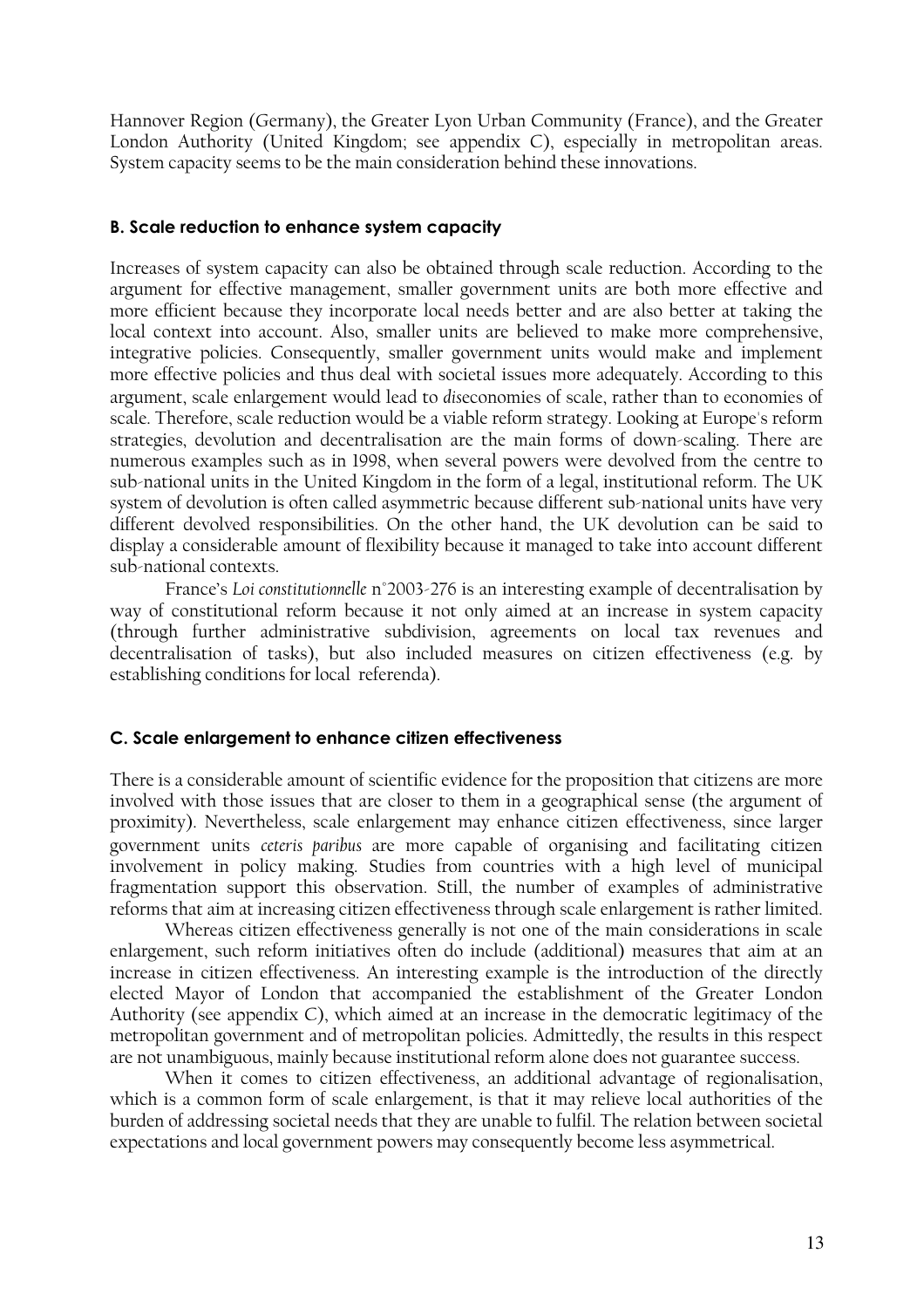#### D. Scale reduction to enhance citizen effectiveness

Scale reduction is a much more common measure when trying to increase citizen effectiveness. It is believed that scale reduction generally brings government and policy making in particular, closer to the people and therefore makes it more recognisable and more accessible. In addition, citizens would be more inclined to participate in policy-making processes at lower administrative levels. Citizen effectiveness would consequently increase (furthermore, there may be an additional bonus of increased policy effectiveness). This makes scale reduction a promising reform strategy.

Reforms of this nature can be found throughout Europe. One of the main examples is intra-municipal decentralisation which is the establishment of more or less autonomous political-executive entities at the sub-municipal level. Interesting cases can be found in Italy (Bologna), the United Kingdom (Birmingham), Slovakia (see appendix C) and, in a number of Scandinavian countries. It is rare to see, however, the actual splitting up of European municipalities as we have seen in Sweden in the early 20th century and more recently in Central and Eastern Europe.

In addition, federalisation is increasingly common in Europe. The issue of citizen effectiveness plays an important role here. For example, democratic improvement through institutional adjustment is one of the main drives behind the Italian federalismo -especially since 2001, which includes the constitutionalisation of the subsidiarity principle and further recognition of local and regional governments' autonomy vis- $\lambda$ -vis the state. Likewise, the creation of 'Communidades Autónomas' in Spain aims to (re)establish a fit between the selfidentification of Spaniards and the administrative structure.

#### 2. GOVERNMENT AND NEW WAYS OF WORKING

New ways of working within government are, to some extent, perhaps the least visible types of development to the general public. However, they can often lead to a great deal of debating within governments. Furthermore, even though these types of responses are restricted to arrangements between governments, there are certainly aspects that could or should be evident to citizens. For example, the main goal of the 'Neues Steuerungsmodel' (NSM), a German version of New Public Management (NPM), is to increase citizen 'customer' satisfaction.

In terms of new ways of working within government we can distinguish two broad trends. One relates to the incorporation of different and improved management techniques in the organisation of public administration which can lead to performance measurement. These also include instruments to promote good governance, for example fiscal measures in many post-Soviet countries. The second trend relates to the scale on which governments are operating and has been extensively discussed above. Throughout Europe we see more or less successful attempts of dealing with boundary issues. However, in many cases structure reform may not be viable. The main goals of the specific responses for both trends include better economic performance through, for instance, more efficiency and better general performance. We will discuss several noteworthy examples of these trends in the following sections.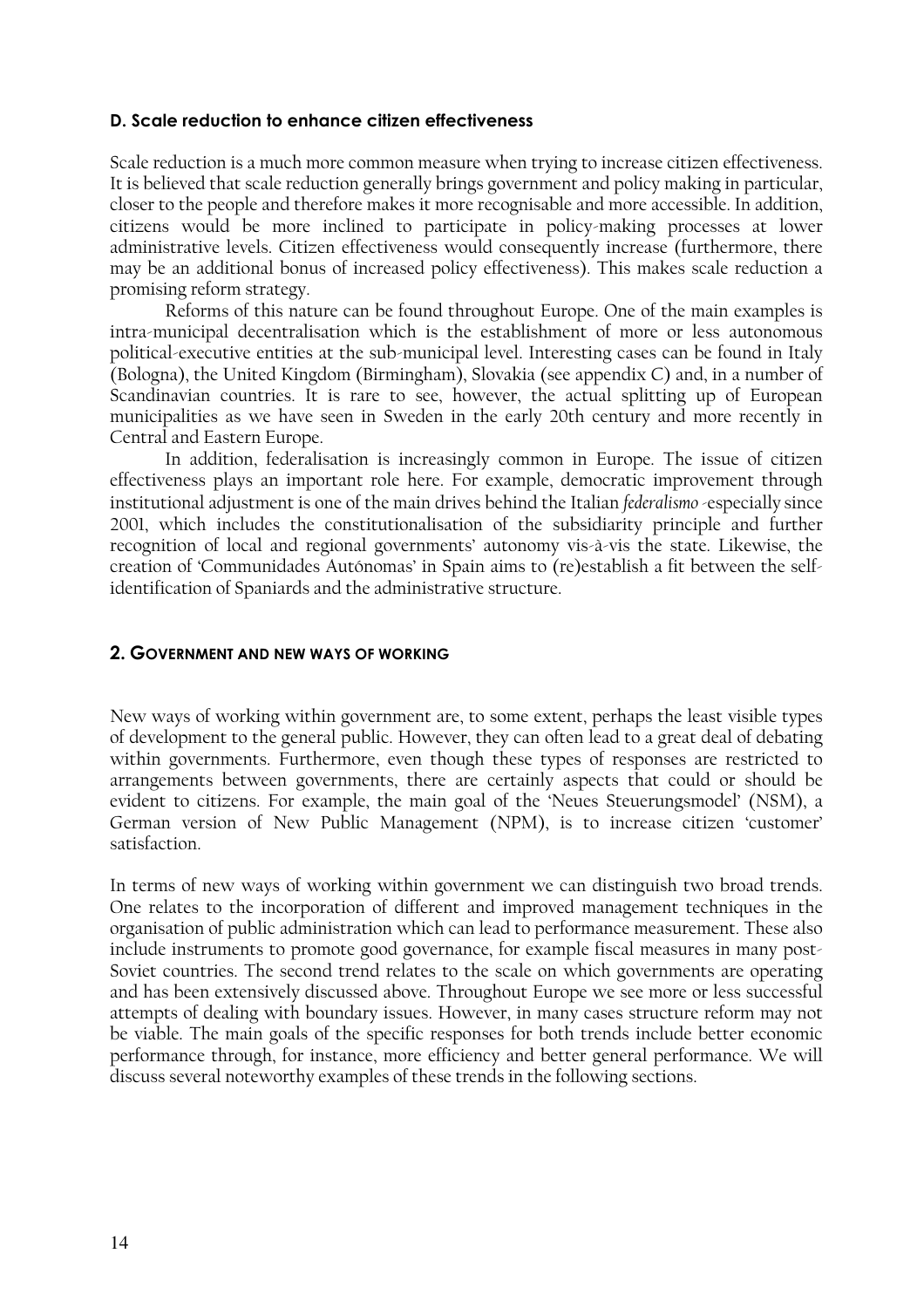#### A. Management of the public sector

Various types of management reforms have dominated public administration debate over the past twenty years. A large number of these responses have been dubbed New Public Management (NPM) reforms. However, the term NPM can be somewhat ambiguous because there are several 'managerial' reforms that are not addressed by NPM and therefore NPM is too general to refer to specific responses. In the broad trend of implementation of new managerial techniques, we see responses focused on measurable performance and marketisation - through contracting, privatisation, or quango-isation, and on customer orientation. We have chosen below two specific cases of new ways of working between different government layers. The first case focuses on the measurement of performance of local government, whereas the second focuses on fiscal developments in Central and Eastern Europe.

#### The UK's comprehensive area & Dutch government capacity assessment

The UK has long been a forerunner in the implementation of New Public Management instruments. Thus, at the local level they built on early NPM experiences to introduce Comprehensive Performance Assessment in 2001, which was based on a large set of quantitative measurable indicators. Because of this there was considerable criticism on the functioning of the assessment, such as the claim that it promotes strategic behaviour. Recently, the UK changed the assessment to a Comprehensive Area Assessment which includes other local assessments from an area and makes use of self-assessments. Furthermore, it is focussed on outcomes and it will not give an overall score but only 'flag' exceptionally positive and negative cases. As previously was the case, positive assessments lead to a less tight grip from central government, whereas a negative assessment will lead to tighter control by the central government.

In the Netherlands, Government Capacity Assessments have been less frequent and broader (including legitimacy and robustness as assessment categories). However, there was also critique on these assessments. They were too focussed on internal government issues and they had a double agenda promoting municipal amalgamations. In 2008, work on a new way to measure performance started after several municipalities expressed interest in using a better method. This new method is an initiative of several municipalities and has not been implemented on a national level. A group of municipalities is needed for an assessment and it starts by these municipalities making a self-assessment which includes several fixed items. This is followed by further research carried out by a team of researchers. The third step is a site visit by a committee made up out of experts from all the participating municipalities under guidance of a neutral (researcher) chairperson. Finally a report with an inter-authority comparison, conclusions and recommendations is presented.

#### **Fiscal developments in Central and Eastern Europe**

Many of the academic contributions regarding the development of (local) government in Central and Eastern Europe take a fundamental stance: it revolves around countries working to create a set of solid and stable functioning democratic institutions. In recently published academic literature we can gradually see examples of experiences of democracy from Central and Eastern Europe (see examples of government-citizen relations in appendix B). An interesting development in Central and Eastern Europe is the level of fiscal (but also political) decentralisation, with countries such as Poland and Hungary considered to be more decentralised than countries such as Romania and Slovakia. Sub-nationalisation is especially interesting because it differs from the former centralized ways of working. Nowadays in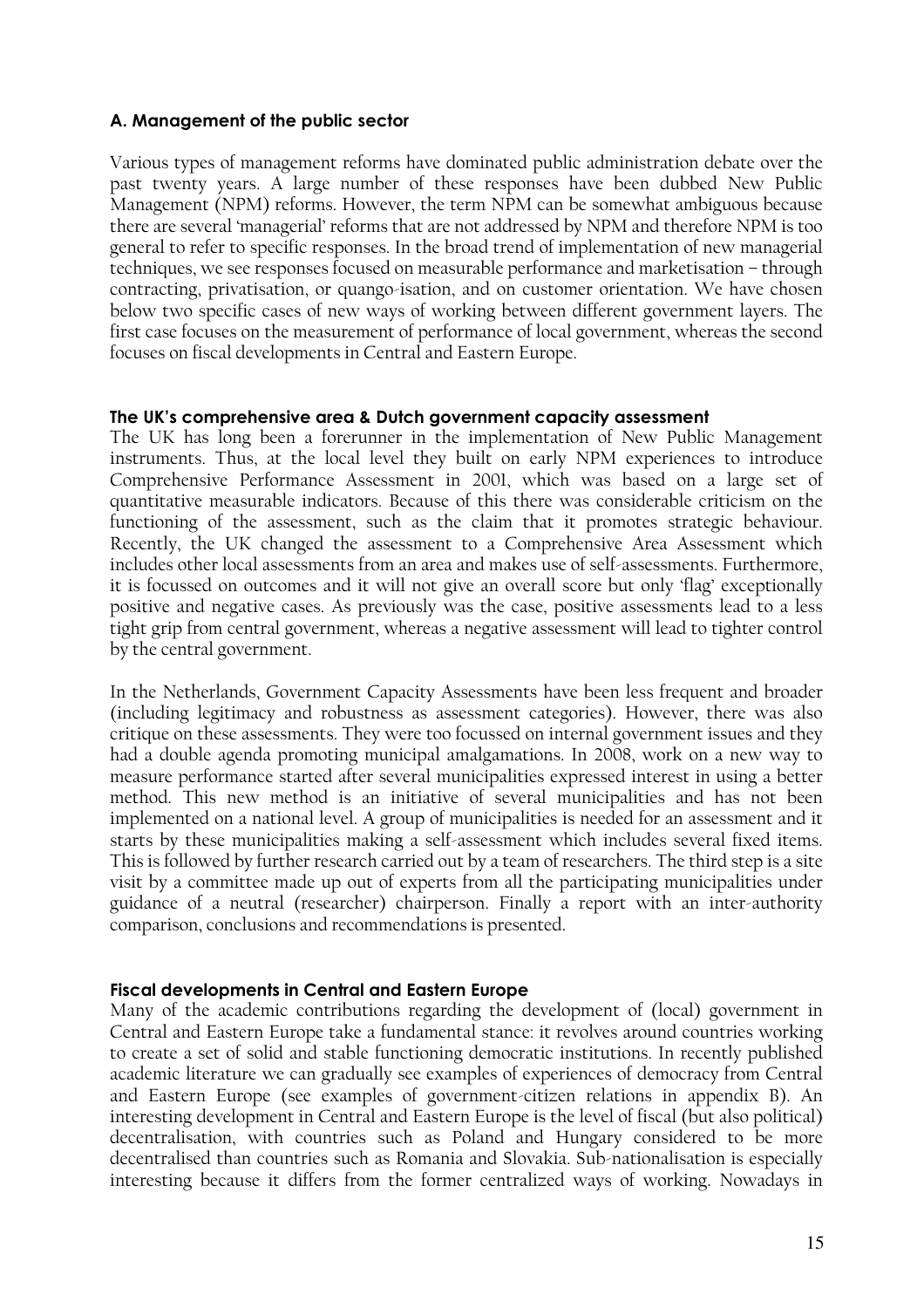Poland, for instance, sub-national investment spending equals about 68% of total government investment spending. In contrast, even though the share of own revenues on total revenues may be high in Romania, there is still uncertainty about the exact level of autonomy at the local level. Fiscal and political decentralisation are often seen as ways to provide better services and combat corruption, although there are people that question this assertion. The level of sub-national autonomy is thus linked in an important way to the development of democracies as a whole in Central and Eastern Europe. Considering the wide variety of differences in Central and Eastern Europe this provides a very interesting case to study and debate.

#### **B. Governance across boundaries**

The search for the right scale of government has led to heavy debates regarding 'rescaling'. Sometimes large-scale reforms of the territorial layering of states are not a viable alternative but some arrangements are necessary. The issues of finding a right scale for a problem can be placed clearly in the debate around governance. Seen from a governance perspective, authorities are often no longer capable of acting individually to achieve the desired results. We see examples of these types of developments all across Europe, from cities in Spain to cities in Slovakia

#### Denmark and Sweden's Öresund region

It is in these situations that types of arrangements such as the Öresund Committee come into play. This Committee was erected in 1993 and is built up out of both Danish and Swedish representatives. These representatives are 32 politicians (from local but also regional authorities) and there are 32 substitute representatives. The Committee does not have a formal task. Instead it is a 'loose' cooperation for a transnational region that encompasses cities such as Copenhagen in Denmark, and Malmo and Helsingborg in Sweden. The cooperation is loose in the sense that it is not a governing body, but that made agreements have to be executed elsewhere, on a local level or in another form. However, the Committee does have a commission of civil servants who work on issues the Committee engages itself with. In general, the Öresund Committee's goal can be taken quite broadly: to promote economic growth and the integration of the region as a whole. This is the main goal from which all sorts of lower order goals follow. The first big project undertaken was to build a (very long and costly) bridge between Denmark and Sweden (opened in 1999) in order to integrate the region further and stimulate (economic) cooperation and development. Several other bodies have been erected as part of this bigger regional project, such as a joint statistical bureau and medical and harbour co-operations. In this sense the Öresund Committee is a promoter of different sorts of regional cooperation and development.

#### **Swiss regional co-operations**

Another example of these types of regional cooperation can be found in Switzerland. One could argue that the issues are perhaps somewhat simpler than in the Öresund region because there is no cross-border component, but there is still a considerable variety of levels with different jurisdictions that need to cooperate. The basic issues confronting Swiss municipalities are the same. These are on the one hand, finding the right level to appeal to citizens at an appropriate level and, on the other hand, providing different services (waste disposal, water management etc.) in the most effective and efficient manner. A major cause of the governance-focused approach taken by the Swiss is the inability (or unwillingness) to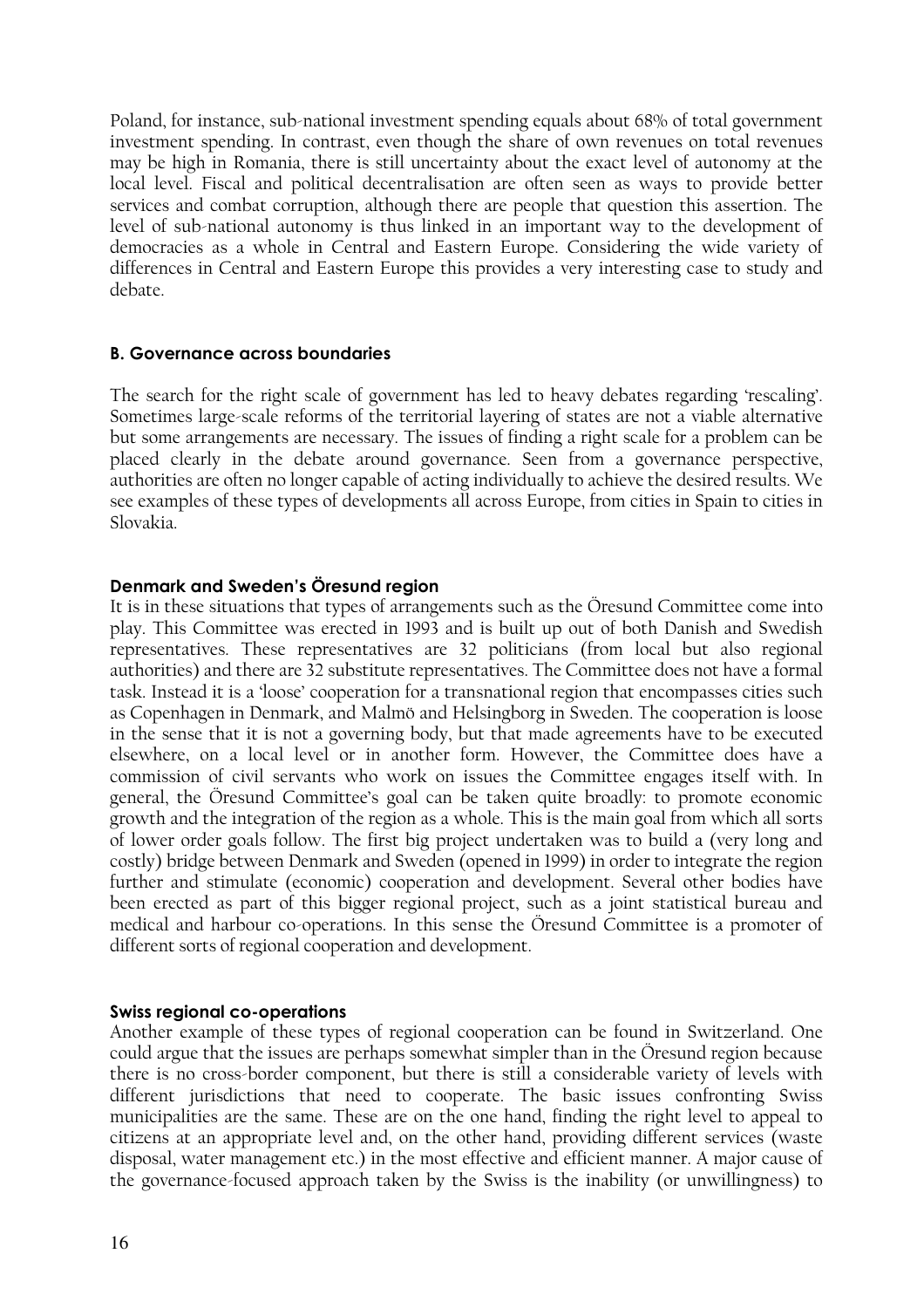create a singular authority to deal with the problems on the 'right' scale level. In Switzerland territorial reform is not popular, and often citizen agreement through referenda is needed to transfer powers. In order to be able to cope with the problem of a need for scale advantages, several types of cooperation have emerged in and around the bigger cities. To stick to the previous examples: in the Zurich region other municipalities buy services from the Zurich water management public enterprise, whilst in the Bern region a joint water management stock company owned by the central city and eleven suburbs provides these services. The Swiss case is in this sense remarkable because it shows a wide variety of different arrangements to provide services on a local-regional level to deal with local wishes and sensitivities.

### 3. DISCUSSION

The geographical scale of government units plays an undeniable role in debates about the institutional redesign of Europe's sub-national government. However, whether the scale reforms being implemented also produce the intended results is questionable, especially since each societal issue has its own scale. Institutional reform grafted upon changes in geographical scale is not always able to incorporate this variety of scales of societal issues. The territorial organisation of political-executive units offers very little room for the differentiation required in a complex and plural society. In addition, there is no clear relation between the scale of government units on the one hand and system capacity and citizen effectiveness on the other.

This may explain why many of the scale reforms that have been implemented in the past, have failed to reach their goals. Furthermore, these reforms very often have negative unintended effects. The unmistakable trend in Europe at present towards scale enlargement, for example, has quite often negative effects in terms of democratic legitimacy and citizen involvement. Although admittedly, not all international evidence on the effects of size point in the same direction. At the same time the envisioned advantages in terms of system capacity are not being realised. The effects of municipal amalgamations, for example, generally are not what was intended; certainly no indisputable economies of scale exist and transaction costs are high.

Furthermore, institutional reform alone does not guarantee success. One of the main problems of Copenhagen's Hovedstadens Udviklingsråd (a metropolitan regional government body), for example, was that it remained a weak authority vis-à-vis local and national government. Likewise, the Greater London Authority case (see appendix C) shows that institutional design indeed can be an important aspect of innovation, but that ways of working also deserve a substantial amount of attention because they influence how institutional changes work in practice. The question is therefore, whether the importance of scale is not being overestimated when it comes to redesigning and reforming Europe's sub-national government, because other factors (such as the institutional design of government-government and government-citizen relations and political-administrative embeddedness) are more important. Scale as such, is therefore less suitable as a starting point for institutional reform.

Finding the right scale can take a different route. Co-operation between authorities may serve as an alternative to institutional reform. The two examples regarding scale (see section 2B) give rise to two other issues. The first is, does a city have a future as a purely national entity  $$ especially in boarder-areas – in the light of European regional developments (see the Oresund case). What does this mean for the relationship between a city and (supra)national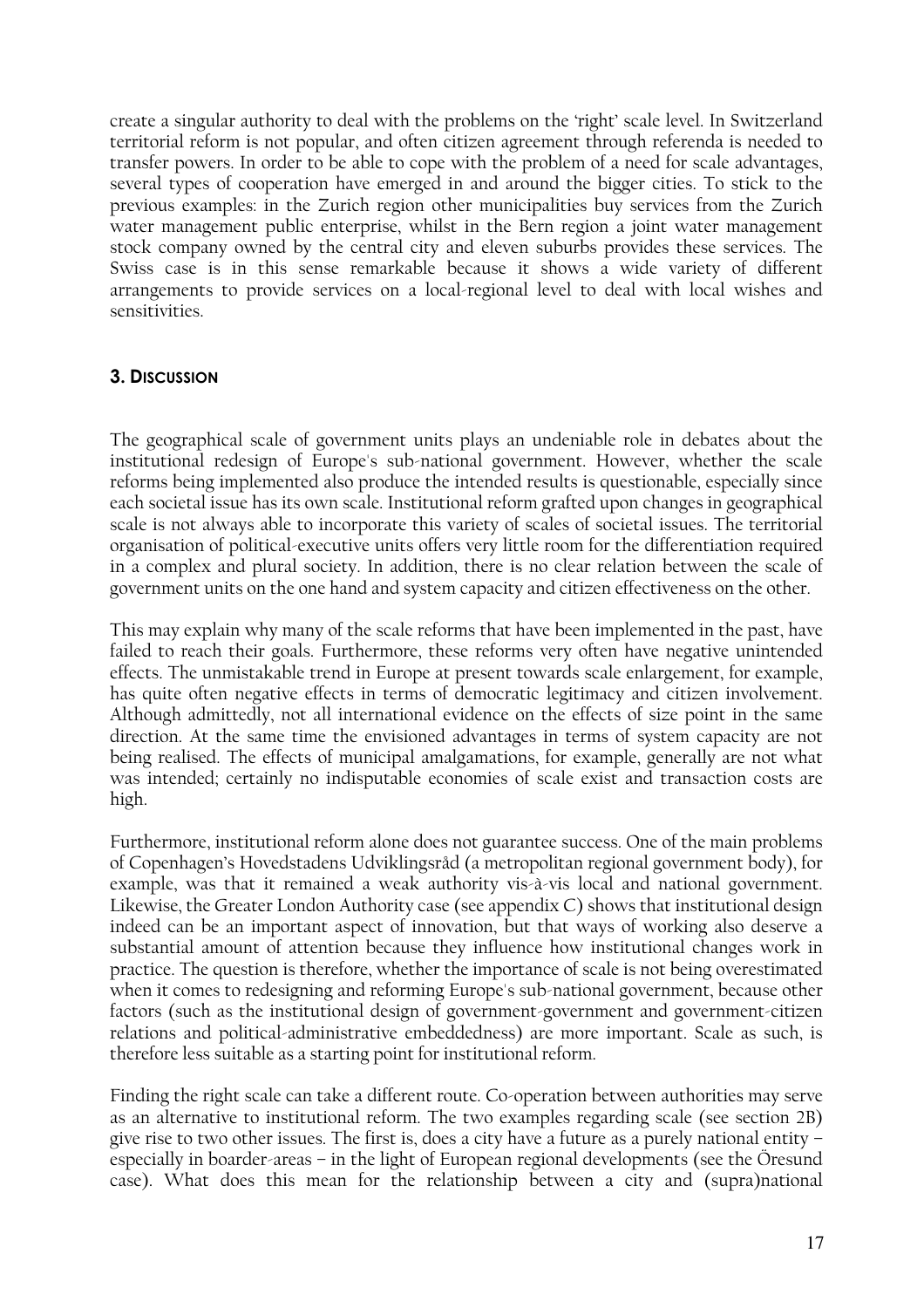governments? The second concerns transparency (see the Swiss regional co-operations). It is good to see that there are solutions for problems without having to carry out large-scale reforms. However, to what extent does a wide variety of different institutions and regional cooperations lead to a lack of transparency, not only for citizens but also for politicians? Furthermore, what are the implications of this lack of transparency for the accountability of those politicians?

With the latter questions, we enter the realm of government performance. The issues regarding performance give rise to two debates. The first regards the way to measure performance: is this to be something involuntarily and based on highly quantitative indicators  $\alpha$  (as in the UK), or are there better ways of working that can prevent strategic behaviour by government actors and give more balanced accounts that are also relevant for citizens (see the Dutch approach)? The next issue regards the right level of (fiscal) autonomy of sub-national democracy. To what extent should national actors dominate local democracy and what are the effects of this relation and the amount of local autonomy on the democratic development of countries as a whole?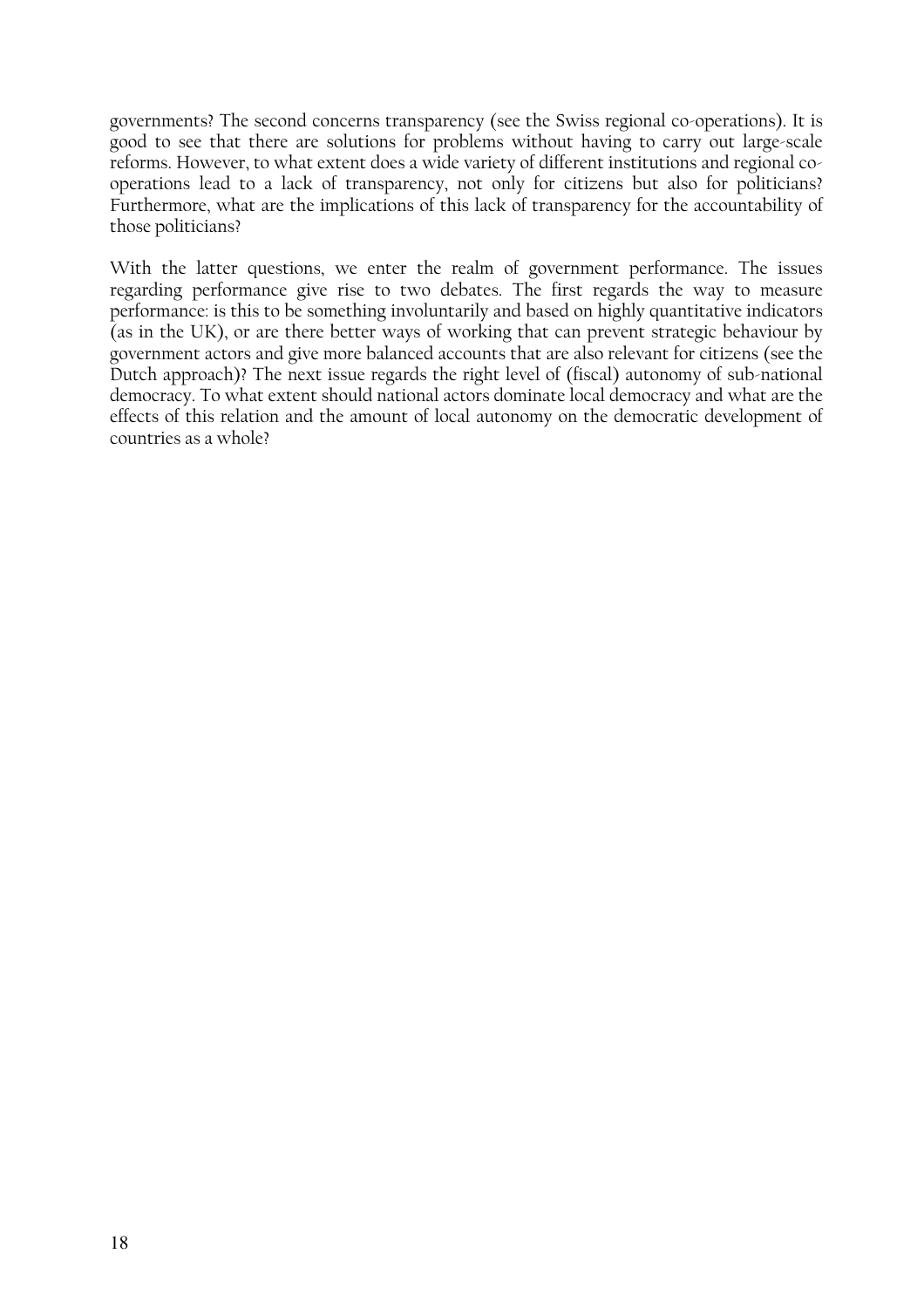# **4. DISCUSSION**

- Improvements are possible and necessary in the relationships between citizens and a. government. One major problem is the overestimated value of the representative democracy model as the way of dealing with all issues. Political primacy is not the prerogative of elected politicians, but of society as a whole. Within the context of representation as the backbone of democracy, additional democratic models (participative, associational, or direct democracy) may provide challenging possibilities to innovate sub-national democracy, alongside the enhancement of representative democracy as such.
- b. However, the practices of such innovations do not convincingly result in the desired effects. We observe positive effects of direct mayoral elections and referenda, such as enhanced leadership and accountability. Changes in the electoral system (as in many German Länder) somewhat disappointingly do not lead to the intended higher voter turnouts. Citizens' participation is a developing and challenging practice in many countries, with varying results. It seems to function better in a context of a democratic tradition, provided that the authorities thoroughly considered and understood the changing roles of elected bodies such as local councils.
- c. Institutional reforms of sub-national government are not as effective as assumed, especially scale enlargements such as amalgamations. Many factors affect governmental performance and efficiency, among which 'scale' is only a minor one. Scale enlargement does affect democratic legitimacy but mainly in a negative way.
- d. The search for alternative ways to solve scale difficulties promises more results. Serious decentralisation and co-operation between sub-national authorities really strengthens governing capabilities and provides more flexible structures and ways of working. Here too there is a caveat; authorities need to seriously pay attention to the democratic quality and transparency of co-operative bodies, as well as to their own capacities to deal with many different bodies with different jurisdictions. Attention should be paid to new ways of evaluating performance measurement.
- e. The interplay of various developments and requirements of modern government may be rather daunting for some public officials. Governing nowadays means networking with different kinds of citizens, working with organisations from the civil society, local and sometimes even global enterprises, various kinds of authorities, in an uncertain context. This poses a challenge, a challenge which is best perceived as a joint challenge for governments and academic scholars alike.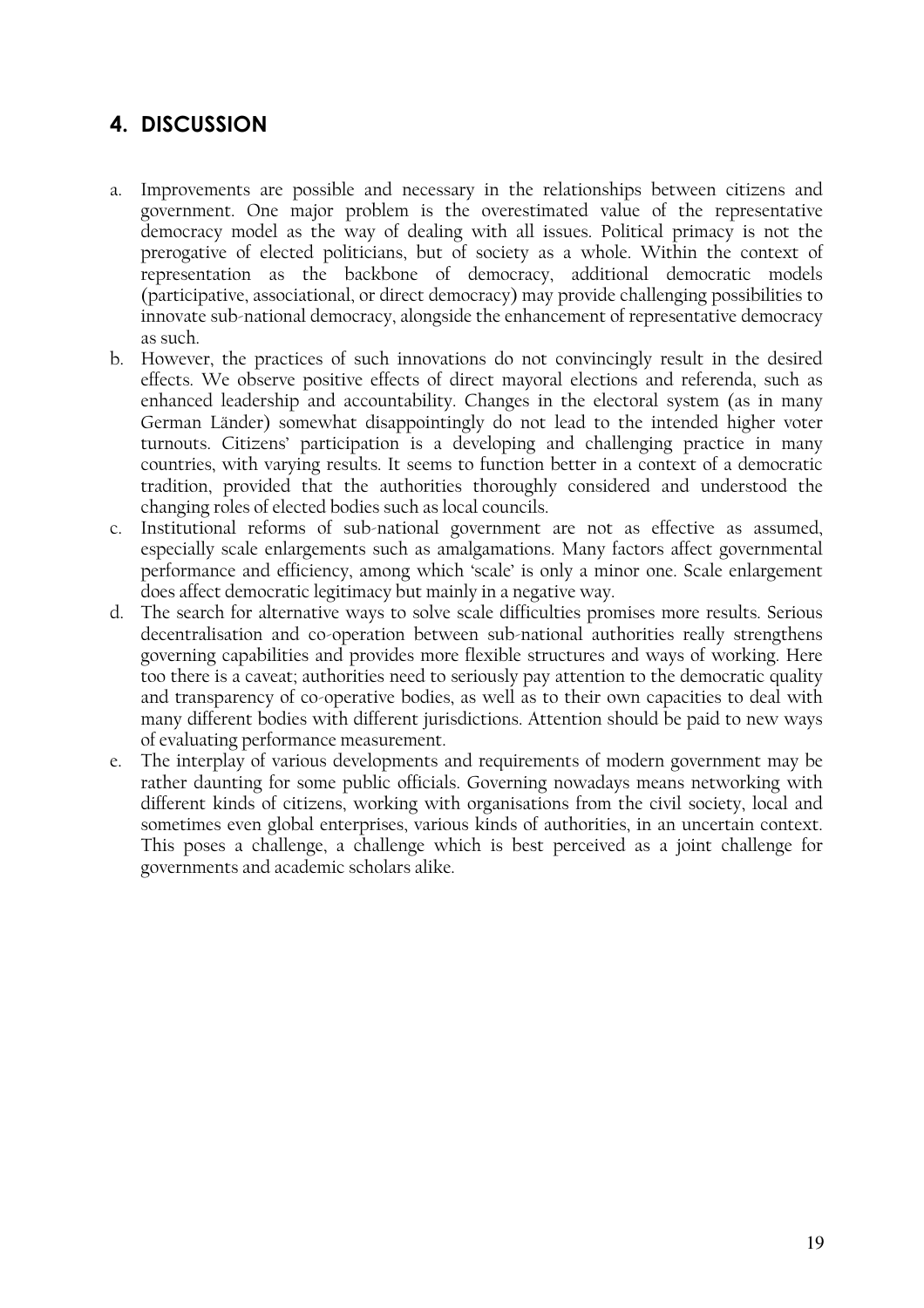# **APPENDICES**

| A. References                                                       |    |
|---------------------------------------------------------------------|----|
| B. Examples regarding government, civil society and citizens        | 25 |
| C. Examples regarding sub-national government between structure and | 36 |
| performance                                                         |    |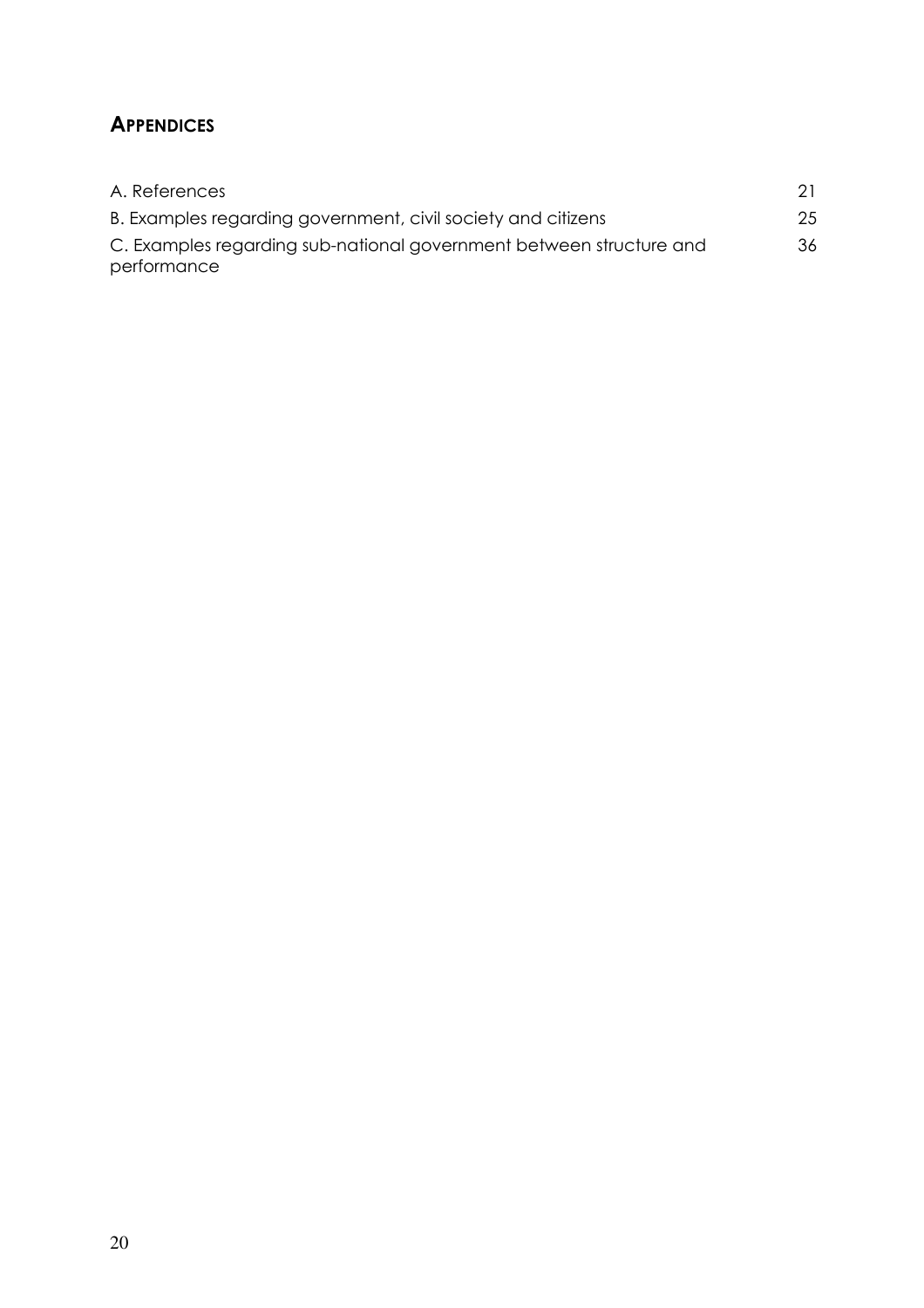# **APPENDIX A. REFERENCES**

- Andersen, H. T., Hansen, F., & Jørgensen, J. (2002). The fall and rise of metropolitan government in Copenhagen, Geo.Journal, 58(1), 43-52.
- Andersen, J., & Hovgaard, G. (2003). Welfare and Urban planning in transition a Copenhagen case study. Research Paper no. 8/03, Roskilde University.
- Audit Commission. (2009). Comprehensive Area Assessment. Framework Document, February 2009.
- Bäck, H., Gjelstrup, G., Helgesen, M., Klausen, J. E., & Johansson, F. (2004). Urban political decentralisation: six Scandinavian cities. Opladen: Leske + Budrich.
- Bäck, H., Heinelt, H., & Magnier, A. (Eds.). (2006). The European Mayor. Political Leaders in the Changing Context of Local Democracy. Wiesbaden: VS Verlag für Sozialwissenschaften.)
- Barber, B. (1984). Strong Democracy. Participatory Politics for a New Age. Berkeley: University of California Press.
- Benz, A., & Zimmer, C. (2010). Germany: Varieties of Democracy in a Federal System. In: Loughlin, J., Hendriks, F. & Lidström, A. (eds) (2010), The Oxford Handbook of Subnational Democracy. Oxford: Oxford University Press, (forthcomina),
- Blatter, J. (2007). Governance Theoretische Formen und historische Transformationen. Baden-Baden: Nomos Verlagsgesellschaft.
- Bogumil, J. (2001). Modernisierung lokaler Politik. Baden-Baden: Nomos Verlagsgesellschaft.
- Boqumil, J., & Heinelt, H. (2005). Bürgermeister in Deutschland. Wiesbaden: VS Verlag.
- Boogers, M. J. G. J. A., & Graaf, L. J. de. (2008). Een ongewenst preferendum: Een evaluatie van het Arnhemse preferendum van 6 juni 2007 over Rijnboog-Havenkwartier. Tilburg: Tilburgse School voor Politiek en Bestuur.
- Borraz, O., & John, P. (2004). The Transformation of Urban Political Leadership in Western Europe. International Journal of Urban and regional Research, 28(1), 107-120.
- Brenner, N. (1998). Global cities, glocal states: global city formation and state territorial restructuring in Europe. Review of International Political Economy, 5(1), 1-37.
- Brenner, N. (1999a). Global cities, glocal states: state re-scaling and the remaking of urban governance in the European Union. Ann Arbor: UMI dissertation services.
- Brenner, N. (1999b). Beyond state-centrism? Space, territoriality, and geographic scale in globalization studies. Theory & Society, 28(1), 39-78.
- Brueckner, J. (2000). Fiscal decentralization in developing countries. Annals of Economics and Finance, 1, 1-18.
- Buček, J. (1998). Decentralisation in the Slovak bia cities' self-aovernment after 1990. Slovak Sociological Review, 30(4), 345-362.
- Buček, J. (2000). Sublocal decentralisation the case of Slovak big cities. Environment and Planning C: Government and Policy, 18(1), 57-78.
- Bundsgaard, U., & Vrangbaek, K. (2007). Reform by coincidence?: explaining the policy process of structural reform in Denmark. Scandinavian Political Studies, 30(4), 491-520.
- Caulfield, J., & Larsen, H.O. (Eds.). (2002). Local Government at the Milennium. Opladen: Leske + **Budrich**
- Commission on Administrative Structure. (2004). Recommendation of the commission on administrative structure. Recommendation no. 1434, Danish Ministry of the Interior and Health.
- Council of Europe. (1995). The size of municipalities, efficiency and citizens participation. Local and regional authorities in Europe, No. 56. Strasbourg: Council of Europe press.
- Daemen, H., & Schaap, L. (Eds.). (2000). Citizen and City. Developments in Fifteen Local Democracies in Europe. Delft: Eburon.
- Dahl, R. A., & Tufte, E. R. (1973). Size and democracy. Stanford: Stanford University Press.
- Dall Schmidt, T. (2005). Cross-border regional enlargement in Oresund. GeoJournal, 64, 249-258.
- Denters, B., Rose, L.E. (Eds.). (2005). Comparing Local Governance -Trends and developments. Houndmills Basingstoke: Palgrave Macmillan.
- Dobre, A. M. (2010). Romania: From Historical Regions to Local Decentralization via the Unitary State. In Loughlin, J., Hendriks, F. & Lidström, A. (eds) (2010), The Oxford Handbook of Subnational Democracy. Oxford: Oxford University Press. (forthcoming).
- Dool, L. van de, Hulst, M. van, & Schaap, L. (2009). Not just a friendly visit. EGPA 2009 conference paper.
- Dowley, K. M. (2006). Local Government Transparency in East Central Europe. Local Government Studies, 32(5), 563-583.
- Duivenboden, H. van, Hout, E. van, Montfort, C. van, & Vermaas, J. (Eds.). (2009). Verbonden verantwoordelijkheden in het publieke domein. The Hague: Lemma.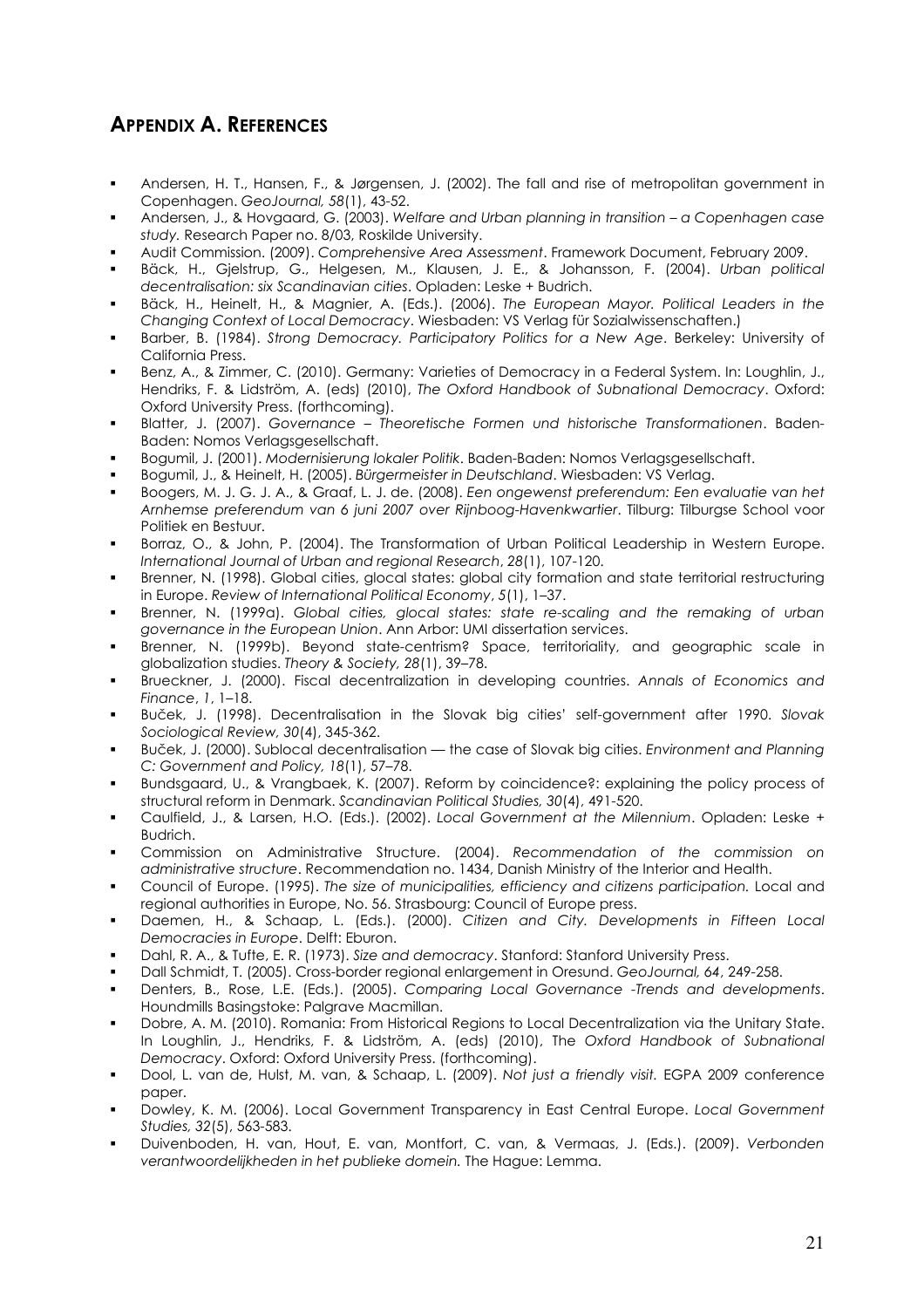- Evers, A. (2006). Complementary and Conflicting: The different meaning of 'user involvement' in social services. In A. Matthies (Ed.), Nordic civic society organizations and the future of welfare services, a model for Europe? (pp. 255-276). Copenhagen: Nordic Council of Ministers, TemaNord.
- Frandsen, A. G. (2002). Size and electoral participation in local elections. Environment and Planning C: Government and Policy, 2016), 853-869.
- Franzke, J., Boogers, M., Ruano, J.M. & Schaap, L. (eds) (2007). Tensions between local governance and local democracy, The Hague: Reed Business.
- Gallagher, M., & Uleri, P. V. (1996). The Referendum Experience in Europe. London: Macmillan Press.
- Gastil, J., & Levine, P. (Eds.). (2005). The Deliberative Democracy Handbook. San Francisco: Josey **Bass**
- Greater London Authority -GLA- (2002), Behind Closed Doors: Scrutiny of the Mayor's Planning Decisions. Planning Advisory Committee, London: GLA
- Goldsmith, M. (2005). Intergovernmentalism?. In: B. Denters & L.E. Rose (Eds.). Comparing Local Governance -Trends and developments. (pp. 228-245). Houndmills Basingstoke: Palgrave Macmillan.
- González Medina, M. (2007), Participation: the Necessary Condition for the Administration and the Democracy Reform in the Political Sphere. In: J.Franzke, M. Boogers, J.M. Ruano & L. Schaap (Eds.), Local Governance and Democracy. Tensions between Local Governance and Local Democracy. (pp. 93-113). The Hague: Reed Elsevier.
- Graaf, L. J. de. (2007). Stakeholders Support in Urban Governance. In J. Franzke, M. J. G. J. Boogers, J. Ruano & L. Schaap (Eds.), Local Governance and Democracy (volume 1); Tensions between Local Governance and Local Democracy (pp. 179-198). The Hague: Reed Elsevier.
- Graaf, L. J. de, Klimovsky, D., Iancu, D. C., & Pinteric, U. (2009). From Doorstep to City Hall and Back: Participatory practices in Bucharest, Eindhoven, Košice, and Ljubljana. Conference paper, NISPA, May 2009, Budva, Montenegro.
- Greater London Authority. (2002). Behind closed doors: scrutiny of the mayor's planning decisions. Planning Advisory Committee. London: GLA.
- Greer, S. L., & Sandford, M. (2006). The GLA and Whitehall. Local Government Studies, 32(3), 239-253.
- Greve, B., & Rydbjerg, M. (2003). Cross border commuting in the EU: obstacles and barriers. Research Paper no. 11/03, Roskilde University.
- Hall, J. (2006). The role of business in London local and regional government: how it became recognised as a significant player. Local Government Studies, 32(3), 311-340.
- Hall, P., & Pain, K. (Eds.). (2006). The Polycentric Metropolis: Learning from Mega-City Regions in Europe. London: Earthscan.
- Hendriks, F. (2006). Vitale democratie. Theorie van democratie in actie. Amsterdam: Amsterdam University Press.
- Herweijer, M. (1998). Schaal en gemeente. In A. F. A. Korsten & P. W. Tops (Eds.), Lokaal Bestuur in Nederland. Alphen aan den Rijn: Samson.
- Hesse, J.J. & Sharpe, L.J. (1991), Local Government in International Perspective: Some Comparative Observations. In: J.J. Hesse (ed.), Local Government and Urban Affairs in International Perspective,. (pp. 603-621). Baden-Baden.
- Hoffmann-Martinot, V., Rallings, C., & Trasher, M. (1996). Comparing local electoral turnout in Great Britain and France: more similarities than differences?. European Journal of Political Research, 30(2), 242-257.
- Hospers, G. J. (2004). Place Marketing in Europe: the branding of the Oresund Region. Intereconomics, 39(5), 271-279.
- lancu, D. C., & Ostaaijen, J. van. (2007). Centralization is dead! Long Live Centralization! The Cases of Intra-Municipal Decentralisation in Bucharest (Romania) and Rotterdam The Netherlands). In J. Franzke, M. J. G. J. Boogers, J. Ruano and L. Schaap (Eds.), Tensions between Local Governance and Democracy (271-291). The Hague: Reed Elsevier.
- Illner, M. (1999). Territorial decentralization: an obstacle to democratic reform in Central and Eastern Europe?. In J. D. Kimball (Ed.), The transfer of power: decentralization in Central and Eastern Europe (pp. 7-42). Budapest: The Local Government and Public Service.
- Illner, M. (2003). The Czech Republic 1990-2001: successful reform at the municipal level and a difficult birth of the intermediary government. In H. Baldersheim, M. Illner & H. Wollmann (Eds.), Local democracy in post-communist Europe (pp. 61-90). Opladen: Leske + Budrich.
- John, P. (2001). Local governance in Western Europe. London: Sage.
- Jørgensen, J. (2004). Reform of Denmark's local authority structure. Journal of Nordregio, 4(1), 7-12.
- Kersting, N., & Vetter, A. (Eds.). (2003). Reforming Local Government in Europe Closing the Gap between Democracy and Efficiency. Opladen: Leske + Budrich.
- Kickert, W.J.M., Klijn, E.H., & Koppenjan, J.F.M. (Eds) (1997). Managing Complex Networks. Strategies for the Public Sector. London: Sage.
- Kjær, A.M. (2004). Governance. Cambridge: Polity Press.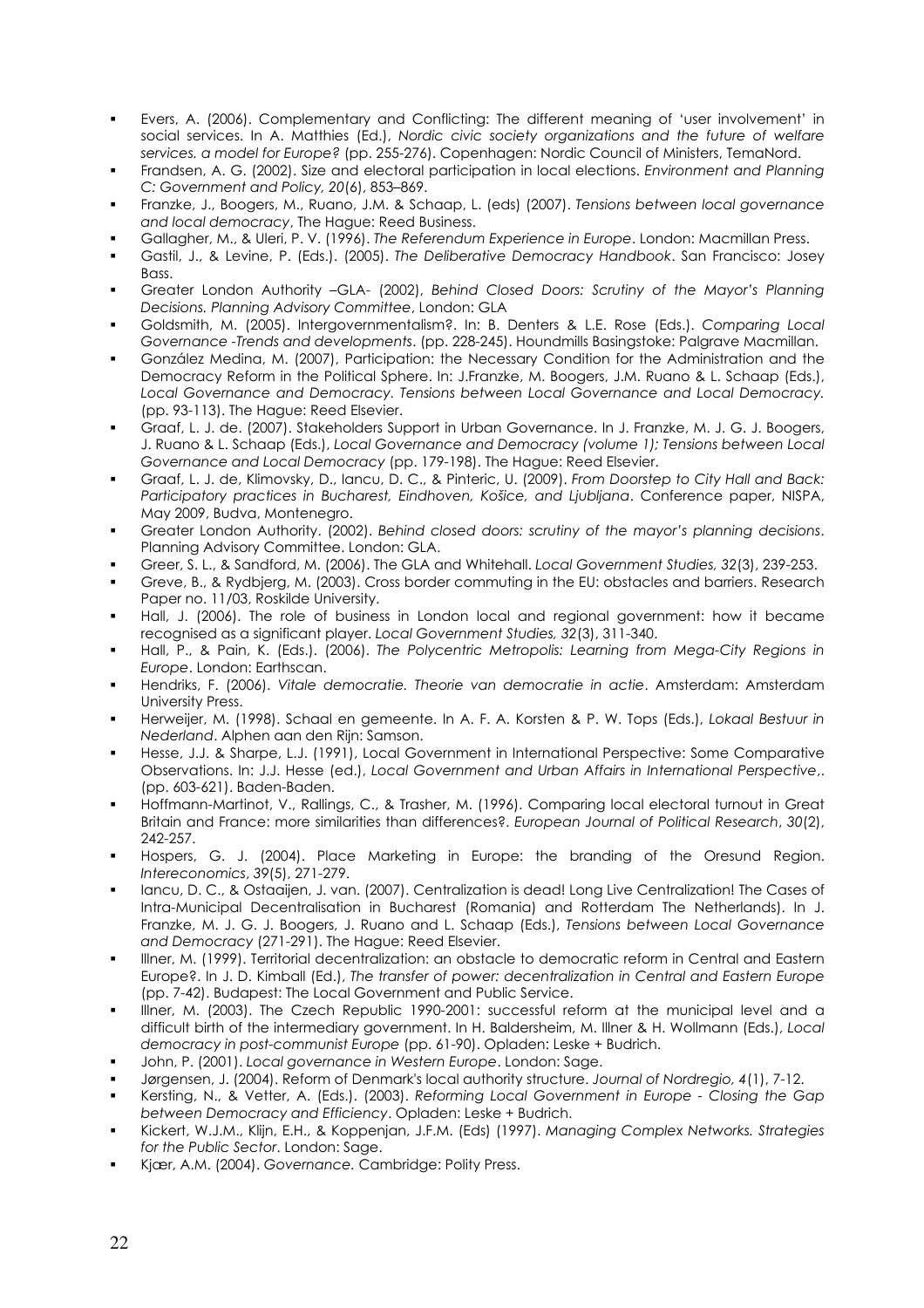- Kübler, D., Sager, F., & Schwab, B. (2005). Governing without government. Metropolitan governance in Switzerland. In H. Heinelt & D. Kübler (Eds.), Metropolitan Governance. Capacity, democracy and the dynamics of place (pp. 169-188). London & New York: Routledae.
- Kübler, D., & Scheuss, U. (2005). Metropolitization and political change in Switzerland. In V. Hoffmann-Martinot & J. Sellers (Eds.), Metropolitanization and political change (pp. 211-231), Wiesbaden: VS Verlag.
- Kübler, D., Joye, D., & Schwab, B. (2001). Identity, Community and Institutional Reform in Swiss Agglomerations. Swiss Political Science Review, 7, 126-134.
- Kübler, D., & Schwab, B. (2007). New regionalism in five Swiss metropolitan areas: An assessment of inclusiveness, deliberation and democratic accountability. European Journal of Political Research, 46, 473-502.
- Ladner, A. (2002). Size and direct democracy at the local level: the case of Switzerland. Environment and Planning C: Government and Policy, 20(6), 813-828.
- Larsen, C. A. (2002). Municipal size and democracy: a critical analysis of the argument of proximity based on the case of Denmark. Scandinavian Political Studies, 25(4), 317-332.
- Leeke, M., Sear, C., & Gay, O. (2003). An introduction to devolution in the UK, research paper 03/84 Parliament and Constitution Centre. London: House of Commons Library.
- Loughlin, J., Hendriks, F. & Lidström, A. (eds) (2010), The Oxford Handbook of Subnational Democracy, Oxford: Oxford University Press, (forthcomina)
- Loughlin, J. & Peters, B.G. (1997). State Traditions, Administrative Reform and Regionalisation. In: M. Keating & R.J. Loughlin (eds). The Political Economy of Regionalism. (pp. 41-61), Londen: Cass.
- Lowndes, V., & Sullivan, H. (2004). Like a horse and carriage or a fish on a bicycle: how well do local partnerships and public participation go together?. Local Government Studies, 30(1), 51-73.
- Martins, M. R. (1995). Size of municipalities, efficiency, and citizen participation: a cross-European perspective. Environment and Planning C: Government and Policy, 13(4), 441-458.
- Michels, A. M. B. (2006). Citizen participation and democracy in the Netherlands. Democratization, 13(2), 323-339.
- Michels, A., & Graaf, L., de. (2009). Maatschappelijke verantwoordelijkheid in de wijk. In: H. van Duivenboden, E. van Hout, C. van Montfort & J. Vermaas (Eds.), Verbonden verantwoordelijkheden in het publieke domein (pp.301-312). The Hague: Lemma.
- Moreno, L. (2002). Decentralization in Spain. Regional Studies, 36(4), 399-408.
- Norton, A. (1994). International Handbook of Local and regional Government: a comparative analysis of advanced democracies. Cheltenham: Edward Elgar.
- Ostaaijen, J. van, Gianoli, A., Coulson, A., & Smith, M. (forthcoming). The added value of intramunicipal decentralisation: a comparison of Bologna, Rotterdam and Birmingham. In L. Schaap, T. Bergström, M. Boogers & J. Franzke (Eds.), Problems of scale, amalgamation and alternatives. (forthcoming).
- Pestoff, V. 2006 & 2008; "Citizens as Co-Producers of Welfare Services: Childcare in eight European countries", Public Management Review; vol. 8/4: 503-520 and reprinted in Co-production. The Third Sector and the Delivery of Public Services; Pestoff, V. & T. Brandsen (eds); London & New York: Routledge.
- Pestoff, V., & Brandsen, T. (2009). Public governance and the third sector: opportunities for coproduction and innovation? Paper presented at the conference of the International Research Society for Public Management, 6-8 April 2009, Copenhagen.
- Pierre, J. & Peters, B.G. (2000). Governance, Politics and the State, London: MacMillan.
- Pilgrim, M. (2006). London regional governance and the London boroughs. Local Government Studies, 32(3), 223-238.
- Pimlott, B., & Rao, N. (2002). Governing London. Oxford: Oxford University Press.
- Pollit, C., & Bouckaert, G. (2004). Public Management Reform. A comparative analysis. Oxford: Oxford University Press.
- Pop, D. (2005). Municipality size and citizens' effectiveness: Hungary, Poland and Romania. In G. Soós & V. Zentai (Eds.), Faces of local democracy: comparative papers from Central and Eastern Europe (pp. 169-206). Budapest: Open Society Institute.
- Putnam, R. (2000). Bowling Alone. The Collapse and Revival of American Community. New York: Simon & Schuster.
- Quinn, B. (2003), Irish Local Government in a Comparative Context. In: M. Callanan & J. Koegan, Local Government in Ireland. Inside Out. (pp. 447-460). Dublin: Institute of Public Administration.
- Quinn, B. (2010). A New Position for Civil Society and Citizens. In: L. Schaap, & H. H. F. M. Daemen (eds). Renewal in European Local Democracies (forthcoming).
- Rao, N. (2006). Introducing the new government of London. Local Government Studies, 32(3), 215-221.
- Revue Politix, (2002), Démocratie et délibération, 15 (57).
- Rhodes, R.A.W. (1997). Understanding governance, Buckingham: Open University Press.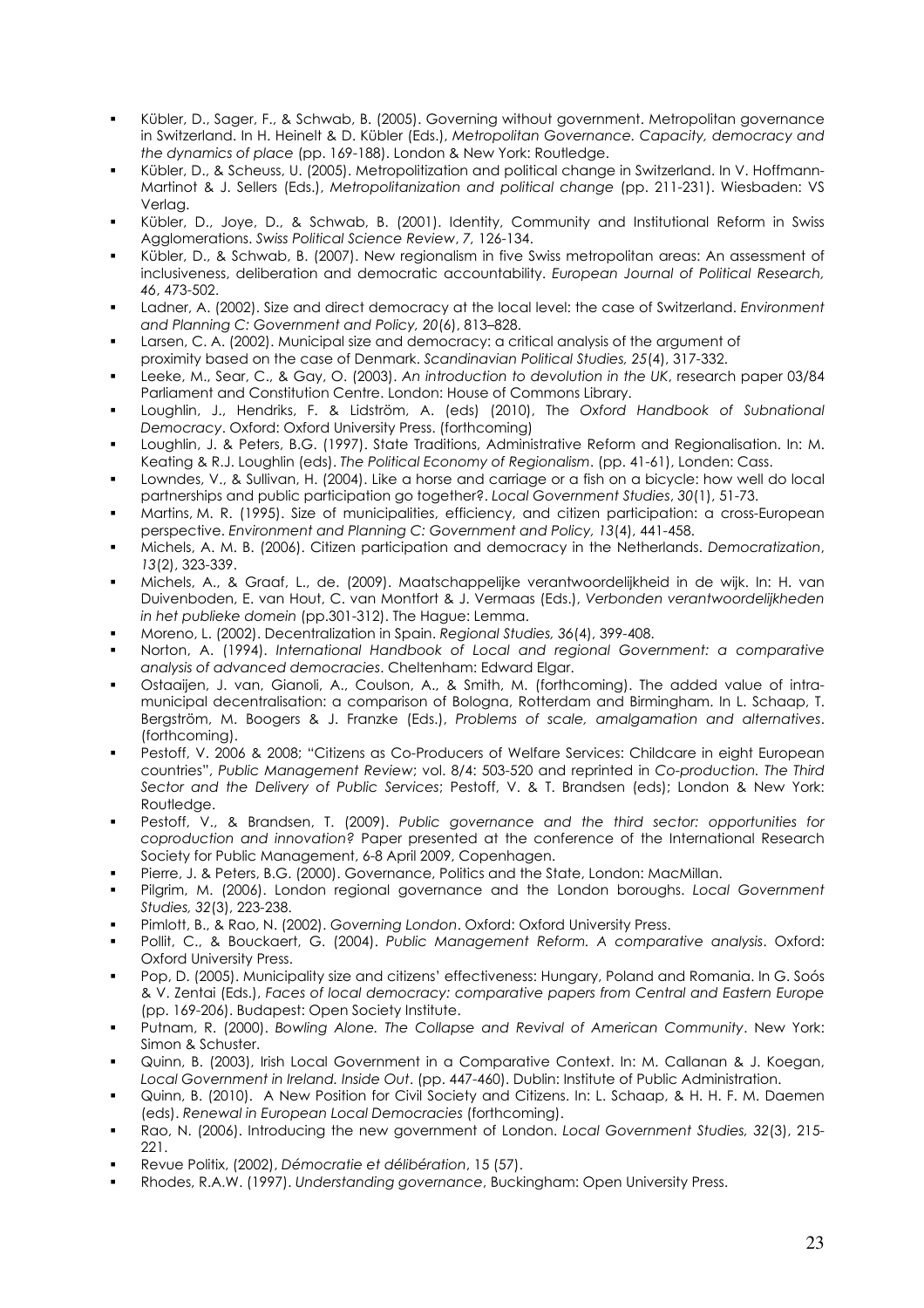- Rose, L. E. (2002). Municipal size and local nonelectoral participation: findings from Denmark, the Netherlands and Norway. Environment and Planning C: Government and Policy, 20(6), 829-851.
- Roux, C. (2008). Italy's path to federalism: origins and paradoxes. Journal of Modern Italian Studies, 13(3), 325-339.
- Schaap, L., Daemen, H. H. F. M., & Rinaelina, A.B. (2009a). Mayors in seven European countries. Part I. Selection and statutory position, Local Government Studies, 35 (1), 95-107.
- Schaap, L., Daemen, H. H. F. M., & Ringeling, A.B. (2009b). Mayors in seven European countries. Part II. Performance and analysis. Local Government Studies, 35(2), 235-251.
- Schaap, L. & Daemen, H. H. F. M. (Eds). Renewal in European Local Democracies (forthcoming).
- Schaap, L., & Karsten, N. (forthcoming). Problems in Dutch local and regional government? Then, amalgamate?, In L. Schaap, T. Bergström, M. Boogers & J. Franzke, (2010) (Eds.). Problems of scale, amalgamation and alternatives. (forthcoming).
- Schutgens, J. L. M. R., Maessen, A. J. C., & Korsten, A. F. A. (2009). Beoordeling van Gemeenten. Delft: Eburon.
- Scientific Council for Government Policy (1995). Orde in het binnenlands bestuur, The Hague: SDU
- Setälä, M., & Schiller, T. (Eds.). (2009). Referendums and Representative Democracy. Responsiveness, accountability and deliberation. London: Routledge.
- Sootla, G. & Küngas, K. (2007). Effects of Institutionalization of Politics on Local Policymaking. A Comparison of Latvia, Hungary, Estonia and Slovakia, In: J. Franzke, M. Boogers, J.M. Ruano & L. Schaap (Eds), Tensions between local governance and local democracy, The Haque: Reed Business,
- Sørensen, E., & Torfing, J. (Eds.). (2007). Theories of Democratic Network Governance. Basingstoke: Palgrave.
- Swianiewicz, P. (2003). How beautiful is bigger?: in search of the optimal size for local democracy. In H. Baldersheim, M. Illner & H. Wollmann (Eds.), Local democracy in post-communist Europe (pp. 289-301). Urban Research International Series. Opladen: Leske + Budrich.
- Swianiewicz, P. (2010). Europeanization of Polish Subnational Governments. In Loughlin, J., Hendriks, F. & Lidström, A. (Eds.) (2010), The Oxford Handbook of Subnational Democracy. Oxford: Oxford University Press. (forthcoming)
- Titmuss, R.M. (1974). Social Policy: An Introduction, George Allen and Unwin.
- Travers, T. (2004). The politics of London: governing an ungovernable city. Basingstoke: Palgrave Macmillan.
- Verhulst, J., & Nijboer, A. (2007). Directe democratie in Zwitserland. In Directe democratie: feiten, argumenten en ervaringen omtrent de invoering van het referendum. Een uitgave van Democracy International in samenwerking met Democratie.nu (België) en het Referendum Platform (Nederland).
- Vetter, A. & Kersting, N. (2003). Reforming local government Heading for efficiency and democracy. In: N. Kersting, & A. Vetter (Eds.). Reforming Local Government in Europe - Closing the Gap between Democracy and Efficiency. (p p. 333-349). Opladen, Leske + Budrich.
- Wijdeven, T. M. F. van de, & Graaf, L. J. de. (2008). Met vertrouwen van start in het Gronings Nieuw Lokaal Akkoord. ("Vertrouwen in de buurt": evaluatierapporten Deventer, Groningen, Hoogeveen en Enschede, 2). The Hague: SEV.
- Young, K. (2006). Postscript: back to the past?. Local Government Studies, 32(3), 373-380.

#### **WEBSITES**

- http://english.vfm.dk/MUNICIPATILIES-AND-REGIONS/STRUCTURALREFORM/Sider/Start.aspx (Danish Ministry of the Interior and Social Affairs (2009); Structural reform - retrieved 06-10-2009)
- http://www.cinefogo.com/
- http://www.im.dk/publikationer/government\_reform\_in\_brief/kap01.htm (Danish\_Ministry\_of\_Welfare (2009); Government reform in brief - retrieved 06-10-2009)
- http://www.im.dk/publikationer/struktur\_uk/index.html (Commission on administrative structure (2009); Recommendation of the commission on administrative structure - retrieved 06-10-2009)
- http://www.INTEGAIRE.org
- http://www.london.gov.uk/ (GLA (2009); website home; retrieved 06-10-2009)
- http://www.plus-eura.org/
- http://www.referendumplatform.nl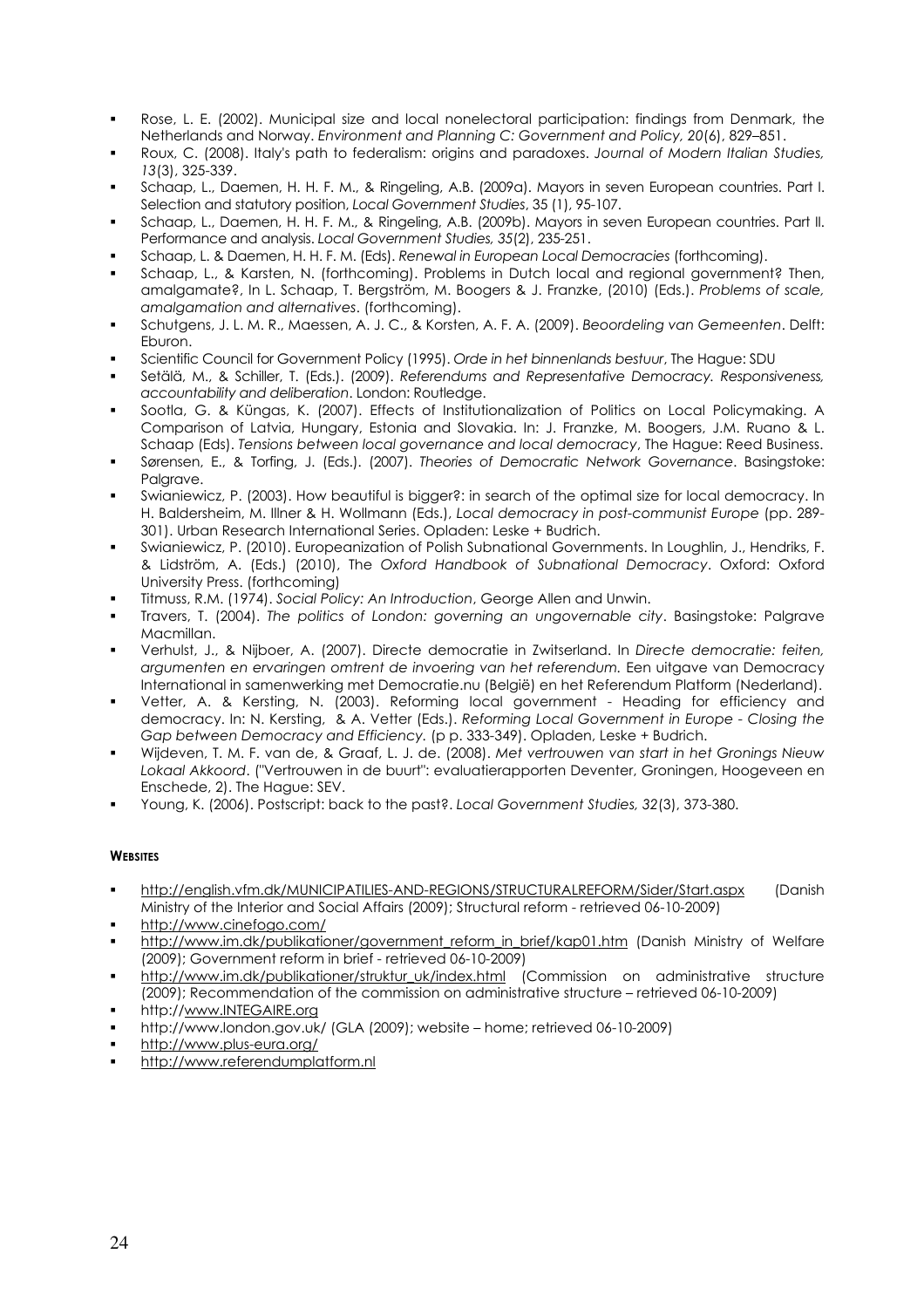# APPENDIX B. GOVERNMENT, CIVIL SOCIETY AND CITIZENS

| <b>Name innovation</b>                   | Referenda (local and national) and Initiatives (In Germany 'Initiative';<br>Volksbegehren, Volksentscheid, Volksinitiativ).                                                                                                                                                                                                                                                                                                                                                                                                                                                                                                                                                                                                                                                                                                                                                                                                                                                                                                                                                                                                                                                                                                                                                                                                                                                |
|------------------------------------------|----------------------------------------------------------------------------------------------------------------------------------------------------------------------------------------------------------------------------------------------------------------------------------------------------------------------------------------------------------------------------------------------------------------------------------------------------------------------------------------------------------------------------------------------------------------------------------------------------------------------------------------------------------------------------------------------------------------------------------------------------------------------------------------------------------------------------------------------------------------------------------------------------------------------------------------------------------------------------------------------------------------------------------------------------------------------------------------------------------------------------------------------------------------------------------------------------------------------------------------------------------------------------------------------------------------------------------------------------------------------------|
| Location<br>(City,<br>Country)           | In cities and countries across Europe, with specific attention to Germany<br>(several Länder), Switzerland and The Netherlands.                                                                                                                                                                                                                                                                                                                                                                                                                                                                                                                                                                                                                                                                                                                                                                                                                                                                                                                                                                                                                                                                                                                                                                                                                                            |
| Period                                   | It is one of the oldest democratic instruments and is applied in many countries<br>(Gallagher and Uleri, 1996, Verhulst and Nijboer, 2007, Setälä and Schiller, 2009).<br>In Switzerland, they have more than 100 years experience with referenda. In<br>Germany there are differences between Länder; Bavaria (1995); Berlin (2005);<br>Brandenburg (1993); Bremen (1994); Hamburg (1998); Hessen (1993); Nieder-<br>Sachsen (1996); Mecklenburg-Vorpommern (1994); Nordrhein-Westphalen<br>(1994); Reinland-Pfalz (1994); Saarland (1997); Sachsen (1993); Sachsen-Anhalt<br>(1993); Schleswig-Holstein (1990); Thüringen (1993).                                                                                                                                                                                                                                                                                                                                                                                                                                                                                                                                                                                                                                                                                                                                        |
| <b>Reasons</b><br>and<br><b>Purposes</b> | Direct democratic decision making can improve representative democracy.<br>Referenda are aiming at direct legitimacy for decisions or intended policies.                                                                                                                                                                                                                                                                                                                                                                                                                                                                                                                                                                                                                                                                                                                                                                                                                                                                                                                                                                                                                                                                                                                                                                                                                   |
| Practice (what has<br>been done)         | In Germany we see differences. Citizens can play an important role in legislative<br>processes by organising a petition (Volksbegehren). Enough support is required<br>to hold a national referendum (Volksentscheid) with regard to the topic. In<br>many German Länder citizens can also undertake a citizens' initiative, through<br>which they are able to put a certain topic on the political agenda.<br>In Switzerland Referenda can be hold about decisions from the parliament or<br>from citizens' initiatives. In 2009, Switzerland has indicated 4 dates on which<br>national referenda will be hold. Switzerland has four different sorts of referenda:<br>1. An obliged referendum (since 1848)<br>2. An optional referendum (since 1874)<br>3. A constitutional citizens initiative (since 1891)<br>4. A general citizens initiative (since 2003)<br>(Verhulst and Nijboer, 2007)                                                                                                                                                                                                                                                                                                                                                                                                                                                                           |
|                                          | The Netherlands have a younger and modest tradition with referenda.<br>Referenda are most often used on the local level and have a legal basis (for<br>instance in the national Elections Act, or a local referendum by-law). Local<br>governments are more often the initiators to a referendum than citizen(s) (De<br>Graaf et al., 2009).                                                                                                                                                                                                                                                                                                                                                                                                                                                                                                                                                                                                                                                                                                                                                                                                                                                                                                                                                                                                                               |
| <b>Results</b>                           | Switzerland has the most profound experience with referenda. There are big<br>differences between the various 'Cantons'. Some results from research on<br>referenda in Switzerland (based on Verhulst and Nijboer, 2007):<br>The economic performances of a 'direct democratic Cantons' are 5,4<br>to 15 percent higher than 'representative democratic Cantons'.<br>In some Cantons there are budget referenda. When such a Canton<br>$\bullet$<br>wants to spend more than 2.5 million Schwiss Franc, residents are<br>allowed to vote for it. In the Cantons with these budget referenda the<br>government depth (in the period 1990-1998) was 19 percent lower than<br>in other Cantons.<br>Benz and Stutzer studied the relationship between direct democracy<br>$\bullet$<br>and the political knowledge of citizens. They created a method to<br>measure the amount of direct democracy between Cantons on a<br>scale form 1 to 6. Canton Basel had the highest score; 5,69 and<br>Geneva had the lowest; 1,75. The difference in the political knowledge<br>of a citizen from Basel and Geneva was big and equals the difference<br>between membership and non-membership of a political party.<br>In Germany, various instruments are used, but they are used differently per<br>'Land'. The, mostly southern 'Länder', such as Bayern, who are familiar with the |
|                                          | use of these instruments have 'much' experience with direct democracy. In<br>other 'Länder', the referendum is less common used.                                                                                                                                                                                                                                                                                                                                                                                                                                                                                                                                                                                                                                                                                                                                                                                                                                                                                                                                                                                                                                                                                                                                                                                                                                           |

### **GOVERNMENT, CIVIL SOCIETY AND CITIZENS - INSTITUTIONAL REFORM**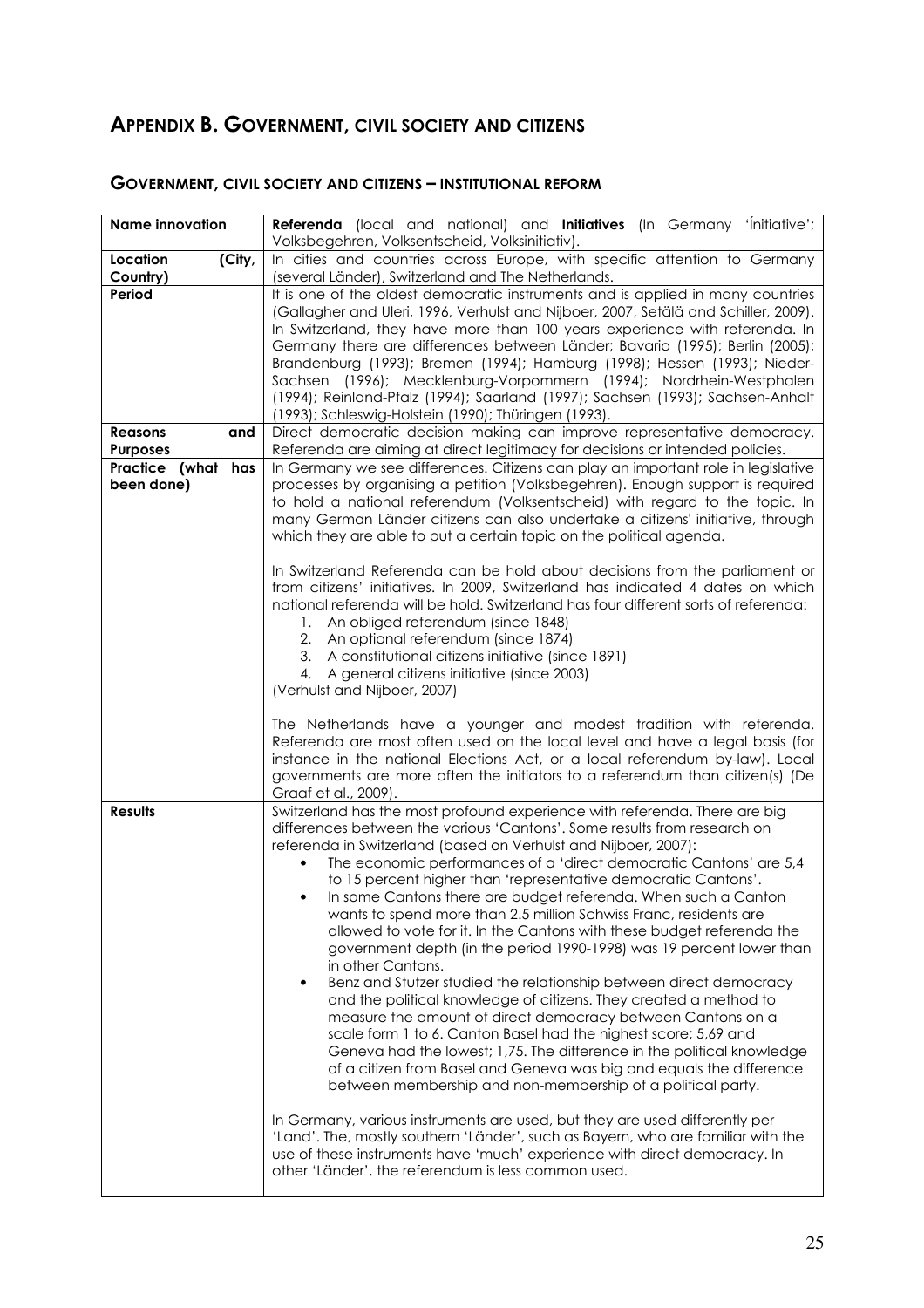|                                           | In the past 8 years The Netherlands experimented with the use of a mayor                                                                                              |
|-------------------------------------------|-----------------------------------------------------------------------------------------------------------------------------------------------------------------------|
|                                           | referendum (e.g. Utrecht, Eindhoven, Vlaardingen and so on). This experiment is                                                                                       |
|                                           | part of the discussion with regard to the directly elected mayor. A temporarily<br>act was specially initiated for this experiment. This was seen as one step towards |
|                                           | a system of directly elected mayor, but the current government wanted to                                                                                              |
|                                           | reject this plan. Since the 1st January 2008, local governments are no longer                                                                                         |
|                                           | allowed to organise a mayor referendum, based on this temporarily act.                                                                                                |
|                                           | In the 2007, there was another experiment with regard to a referendum. The city                                                                                       |
|                                           | of Arnhem wanted a so called 'preferendum' about a new harbour. Citizens                                                                                              |
|                                           | were allowed to vote for a plan which consisted of three options. Citizens could<br>give there preferred choice. They were not allowed to vote against or say 'no'    |
|                                           | to the project. This experiment failed completely. The turn out was only 10                                                                                           |
|                                           | percent. There was a lot of resistance during the referendum campaign and the                                                                                         |
|                                           | local government failed to mobilise 'ambassadors' for the preferendum and the                                                                                         |
|                                           | project. Local government was accused of being too passive and citizens felt                                                                                          |
|                                           | that they were not taken seriously by the local government (Boogers and De<br>Graaf, 2008).                                                                           |
| <b>Learning effects</b>                   | The use of direct democratic instrument does not necessarily have to harm                                                                                             |
|                                           | democracy. National and democratic culture should be taken into account.                                                                                              |
|                                           | It is important to stimulate the turn out rate, for instance to hold a<br>referendum on a regular election day.                                                       |
|                                           | The way the referendum question is posed/formulated, is crucial.<br>$\bullet$                                                                                         |
|                                           | It must be crystal clear to voters what the difference is between an<br>$\bullet$                                                                                     |
|                                           | election and a referendum. It is also important to be clear, what will                                                                                                |
| <b>Theoretical</b>                        | happen with the results oft he referendum<br>Referenda, direct democracy.                                                                                             |
| background<br>(New                        |                                                                                                                                                                       |
| Public Management,                        |                                                                                                                                                                       |
| Governance,                               |                                                                                                                                                                       |
|                                           |                                                                                                                                                                       |
| Democracy theories,                       |                                                                                                                                                                       |
| et cetera)<br>in<br><b>Sources</b><br>the | Benz, A. & Zimmer, C. (2010) Germany: Varieties of Democracy in a Federal                                                                                             |
| literature<br>and<br>the                  | System. In: Loughlin et al, forthcoming                                                                                                                               |
| internet                                  |                                                                                                                                                                       |
|                                           | Boogers, M.J.G.J.A., & Graaf, L.J. de (2008). Een ongewenst preferendum: Een                                                                                          |
|                                           | evaluatie van het Arnhemse preferendum van 6 juni 2007 over Rijnboog-<br>Havenkwartier. Tilburg: Tilburgse School voor Politiek en Bestuur.                           |
|                                           |                                                                                                                                                                       |
|                                           | Gallagher, M. & Uleri, P. V. (1996). The Referendum Experience in Europe,                                                                                             |
|                                           | London: Macmillan Press.                                                                                                                                              |
|                                           | Graaf, L.J. de, Schaap, L., Boogers, M.J.G.J.A., & Mulder, L (2009). Lokale                                                                                           |
|                                           | referendums in Nederland sinds 1990. Openbaar bestuur, 19(8), 23-31.                                                                                                  |
|                                           | Setälä, M. & Schiller, T. (eds.) (2009). Referenda and Representative                                                                                                 |
|                                           | Democracy. Responsiveness, accountability and deliberation, Routledge.                                                                                                |
|                                           | Verhulst, J. & Nijboer, A. (2007). Directe democratie in Zwitserland In: Directe                                                                                      |
|                                           | democratie: feiten, argumenten en ervaringen omtrent de invoering van het                                                                                             |
|                                           | referendum. Published by Democracy International in co-operation with                                                                                                 |
|                                           | Democratie.nu (Belgium) and the Referendum Platform (NL.                                                                                                              |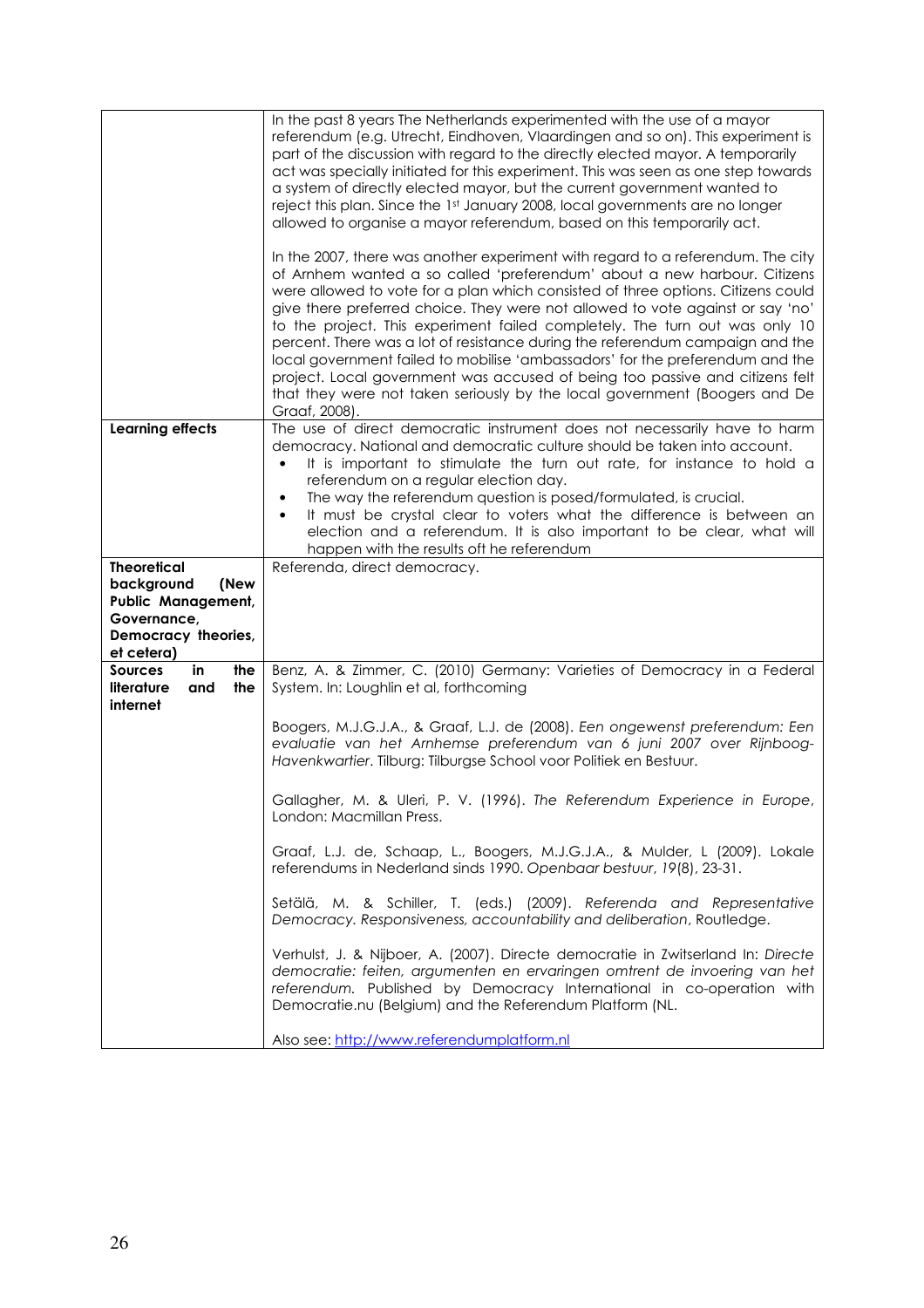| <b>Name innovation</b>                                                                                             | <b>Directly elected mayors</b>                                                                                                                                                                                                                                                                                                                                                                                    |
|--------------------------------------------------------------------------------------------------------------------|-------------------------------------------------------------------------------------------------------------------------------------------------------------------------------------------------------------------------------------------------------------------------------------------------------------------------------------------------------------------------------------------------------------------|
| Location (City, Country)                                                                                           | Germany / German Länder                                                                                                                                                                                                                                                                                                                                                                                           |
| Period                                                                                                             | Brandenburg (1993); Hessen (1992); Mecklenburg-Vorpommern (1999);<br>Niedersachsen (1996); Nordrhein-Westphalen (1994); Rheinland-Pfalz<br>(1993); Saarland (1994); Sachsen (1994); Sachsen-Anhalt (1994);<br>Schleswig-Holstein (1996); Thüringen (1994).                                                                                                                                                        |
| <b>Reasons and purposes</b>                                                                                        | A number of Länder discussed the quality of local democracy at the<br>end of the nineteen eighties. They formulated a number of internal and<br>organisational problems (such as those regarding the 'Doppelspitze'),<br>but some democratic difficulties too. Some Länder observed that<br>former DDR-Länder introduced direct mayoral elections, while in most<br>Western Länder councils appointed the mayors. |
| Practice<br>(what has<br>been<br>done)                                                                             | All German Länder (Bayern and Baden-Württemberg) already had<br>directly elected mayors for decades.                                                                                                                                                                                                                                                                                                              |
| <b>Results</b>                                                                                                     | Differences in administrative systems still exist among the Länder (Hess,<br>for instance, still has a 'collegial' or collective decision-making tradition,<br>whereas the NRW mayors are 'strong' ones). Citizens in all Länder that<br>introduced direct mayoral elections seem to be satisfied with the<br>reform.                                                                                             |
| <b>Learning effects</b>                                                                                            | The introduction of directly elected mayors seems to have revived<br>German democracy to some extent. Minor adaptations have been<br>implemented, though.                                                                                                                                                                                                                                                         |
| <b>Theoretical</b><br>background<br>Management,<br>(New Public<br>Governance,<br>Democracy<br>theories, et cetera) | Models of democracy                                                                                                                                                                                                                                                                                                                                                                                               |
| Sources in the literature and<br>the internet                                                                      | Bäck, H., Heinelt, H, & Magnier, A. (eds) (2006). The European Mayor.                                                                                                                                                                                                                                                                                                                                             |
|                                                                                                                    | Political Leaders in the Changing Context of Local Democracy                                                                                                                                                                                                                                                                                                                                                      |
|                                                                                                                    | (Wiesbaden: VS Verlag für Sozialwissenschaften).                                                                                                                                                                                                                                                                                                                                                                  |
|                                                                                                                    | Bogumil, J. & Heinelt, H. (Hrsg.) (2005). Bürgermeister in Deutschland,<br>Wiesbaden, VS Verlag.                                                                                                                                                                                                                                                                                                                  |
|                                                                                                                    | Schaap, L., Daemen, H.H.F.M. & Ringeling, A.B. (2009). Mayors in seven<br>European countries. Part I and II. Local Government Studies, 35, 1 and 2.                                                                                                                                                                                                                                                               |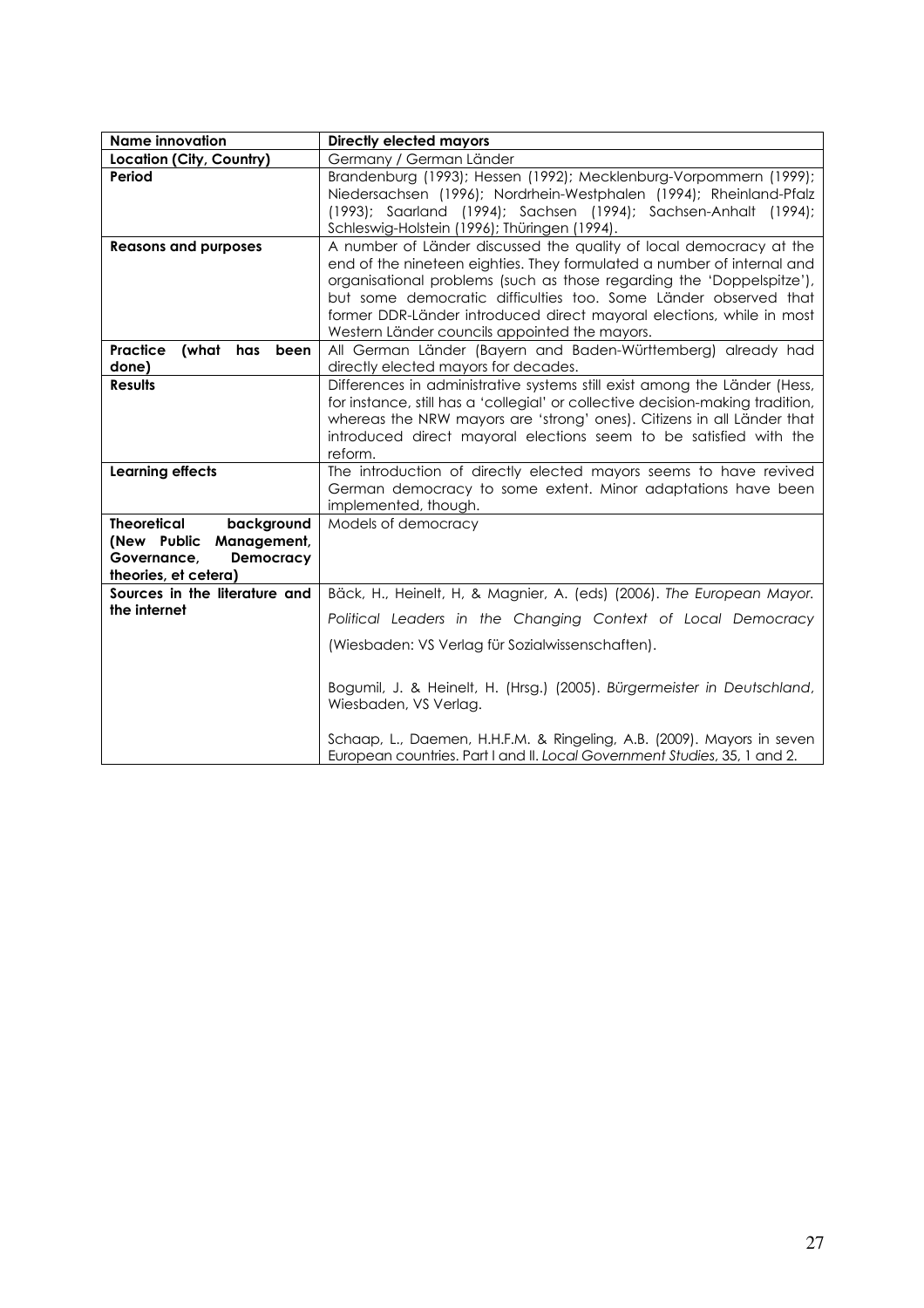### **GOVERNMENT, CIVIL SOCIETY AND CITIZENS - NEW WAYS OF WORKING**

| <b>Name innovation</b>                                                                                             | The rise of citizen's participation in Central and Eastern Europe.                                                                                                                                                                                                                                                                                                                                                                                                                                                                                                                                                                                                                                                                       |
|--------------------------------------------------------------------------------------------------------------------|------------------------------------------------------------------------------------------------------------------------------------------------------------------------------------------------------------------------------------------------------------------------------------------------------------------------------------------------------------------------------------------------------------------------------------------------------------------------------------------------------------------------------------------------------------------------------------------------------------------------------------------------------------------------------------------------------------------------------------------|
| Location (City, Country)                                                                                           | Bucharest in Romania, Kosice in Slovakia, Ljubljana in Slovenia.                                                                                                                                                                                                                                                                                                                                                                                                                                                                                                                                                                                                                                                                         |
| Period                                                                                                             | <b>After 2003</b>                                                                                                                                                                                                                                                                                                                                                                                                                                                                                                                                                                                                                                                                                                                        |
| <b>Reasons and Purposes</b>                                                                                        | There is an increasing need to get more transparency through citizen's<br>participation.                                                                                                                                                                                                                                                                                                                                                                                                                                                                                                                                                                                                                                                 |
| <b>Practice</b><br>(what<br>has<br>been<br>done)                                                                   | Citizens' participation in Bucharest, Kosice and Ljubljana is only manifest<br>in public service delivery.                                                                                                                                                                                                                                                                                                                                                                                                                                                                                                                                                                                                                               |
| <b>Results</b>                                                                                                     | Participation is mainly based on laws. It has a Legal character. At the<br>moment, it is not often used in practise. These countries try to learn form<br>best practices in Western European countries.                                                                                                                                                                                                                                                                                                                                                                                                                                                                                                                                  |
| <b>Learning effects</b>                                                                                            | Until now, citizens' participation experiences in Bucharest, Kosice and<br>Ljubljana is mainly based on the procedures to participate. Current<br>results show that the relationship between government and citizens has<br>not yet been improved. Implementing and testing of citizens'<br>participation in practice would yield more experience of it.                                                                                                                                                                                                                                                                                                                                                                                 |
| <b>Theoretical</b><br>background<br>Management,<br>(New Public<br>Governance,<br>Democracy<br>theories, et cetera) | The theoretical background of this discussion is in debates of:<br>decentralisation, citizens' participation at the local level, but also<br>European integration of new EU members. To put it more broadly; the<br>examples have be seen in the debate with regard to multi level<br>governance and multi level democracy.                                                                                                                                                                                                                                                                                                                                                                                                              |
| Sources in the literature and<br>the internet                                                                      | See the work of dr. Diana Camelia lancu (Rumania), dr Daniel<br>Klimovsky (Slovakia) and dr. Uros Pintertic (Slovenia).<br>Iancu, D.C. & Ostaaijen, J. van (2007). Centralization is dead! Long Live<br>Centralization! The Cases of Intra-Municipal Decentralisation in<br>Bucharest (Romania) and Rotterdam The Netherlands). In: Franzke, J.<br>(et al.), Tensions between Local Governance and Democracy, Reed<br>Elsevier<br>De Graaf, L.J., Klimovsky, D., Iancu, D.C. & Pinteric, U. (2009). From<br>Doorstep to City Hall and Back: Participatory practices in Bucharest,<br>Eindhoven, Košice, and Ljubljana, Conference paper, NISPA, May 2009,<br>Budva,<br>Montenegro.<br>http://www.nispa.sk/ portal/conference.php?sid=485 |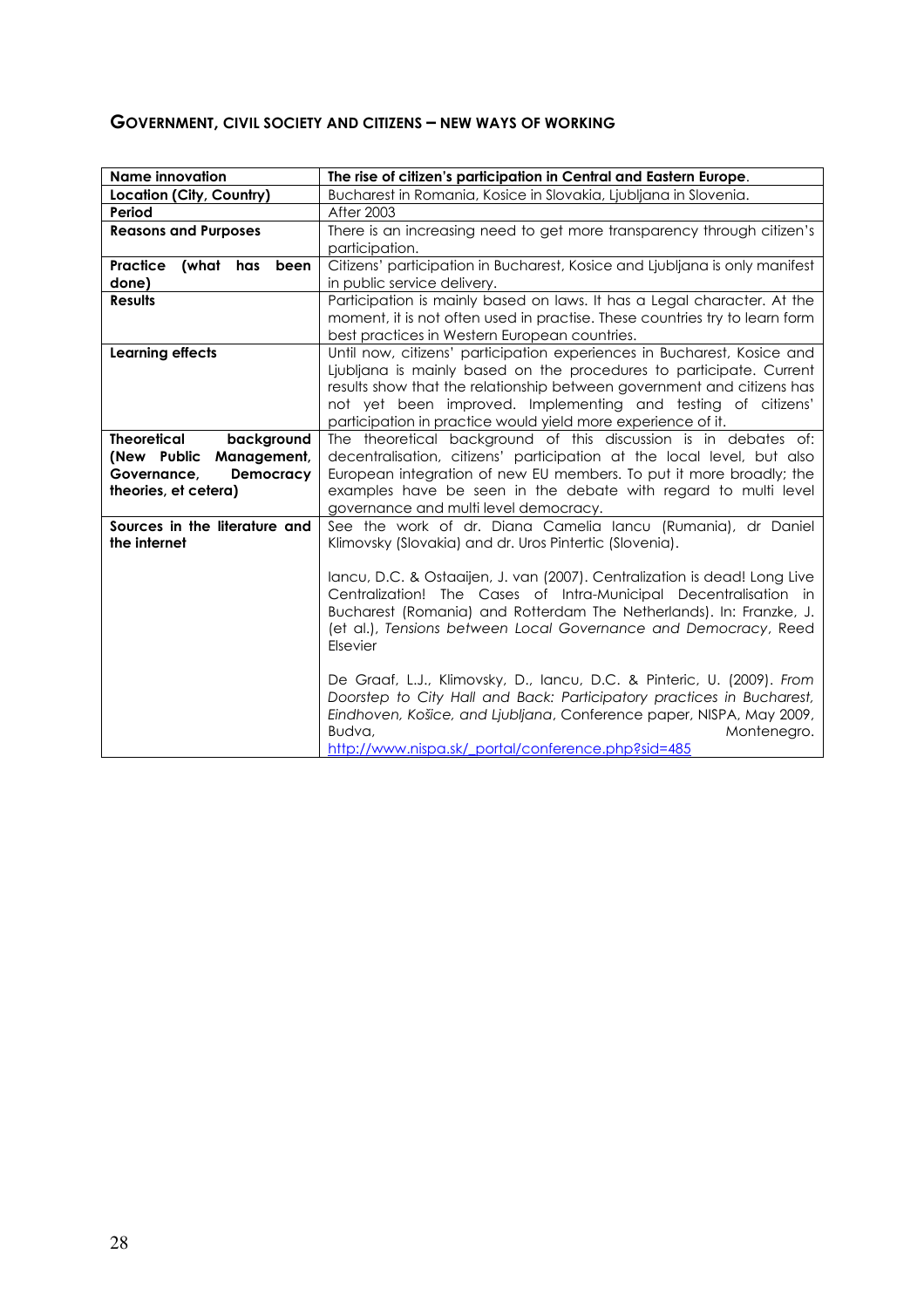| <b>Name innovation</b>                                                                                             | Community involvement and social capital                                                                                                                                                                                                                                                                                                                                                                                                                                                                                                                                                                                                                                                                                                     |
|--------------------------------------------------------------------------------------------------------------------|----------------------------------------------------------------------------------------------------------------------------------------------------------------------------------------------------------------------------------------------------------------------------------------------------------------------------------------------------------------------------------------------------------------------------------------------------------------------------------------------------------------------------------------------------------------------------------------------------------------------------------------------------------------------------------------------------------------------------------------------|
| Location (City, Country)                                                                                           | PLUS project; nine case studies in England, Germany, Greece, Italy, The                                                                                                                                                                                                                                                                                                                                                                                                                                                                                                                                                                                                                                                                      |
|                                                                                                                    | Netherlands, New Zealand, Norway, Poland and Sweden.                                                                                                                                                                                                                                                                                                                                                                                                                                                                                                                                                                                                                                                                                         |
| Period                                                                                                             | 2002-2004                                                                                                                                                                                                                                                                                                                                                                                                                                                                                                                                                                                                                                                                                                                                    |
| <b>Reasons and Purposes</b>                                                                                        | An examination how leadership and community involvement could<br>combine to lead to better policies for cities.                                                                                                                                                                                                                                                                                                                                                                                                                                                                                                                                                                                                                              |
| Practice<br>(what<br>has<br>been<br>done)                                                                          | Comparative case study research, experiments                                                                                                                                                                                                                                                                                                                                                                                                                                                                                                                                                                                                                                                                                                 |
| <b>Results</b><br><b>Learning effects</b>                                                                          | Effective community involvement can:<br>Ensure that policy making can more easily identify local needs<br>and concerns and that are taken seriously;<br>Contribute to the quality of decision making by identifying<br>٠<br>alternative possibilities for action which professionals or<br>administrators might otherwise overlook;<br>Increase public awareness of policy issues and bring<br>transparency to decision making;<br>Secure legitimacy for decisions and secure willingness to follow<br>in the implementation process;<br>Mobilise the resources (including knowledge and commitment)<br>$\bullet$<br>necessary for implementing policy objectives.<br>General lesson: In a number of PLUS cities there were examples of what |
|                                                                                                                    | was termed 'delegated' leadership, individuals who took on the role of<br>leadership in making links with and exploiting the strengths and<br>opportunities offered by community involvement. (p33 final scientific<br>report)<br>Specific lesson:<br>The political and institutional learning gained from special<br>initiatives needs to be incorporated into sustainable processes<br>and procedures of government and the organisations of<br>community.<br>Community involvement matters in terms of improving the<br>quality of decision making and the capacity of leaders to<br>reflect and respond to locally generated demands.                                                                                                    |
| <b>Theoretical</b><br>background<br>Management,<br>(New Public<br>Governance,<br>Democracy<br>theories, et cetera) | Academic discussions with regard to participation, community<br>involvement, social capital and leadership. It also relates to models of<br>democracy; participative and deliberative democracy.                                                                                                                                                                                                                                                                                                                                                                                                                                                                                                                                             |
| Sources in the literature and<br>the internet                                                                      | PLUS European research network on Participation, Leadership and<br>Urban Sustainability (5th EU Framework)<br>http://www.plus-eura.org/<br>Also see: CINEFOGO network (6th EU Framework):<br>http://www.cinefogo.com/                                                                                                                                                                                                                                                                                                                                                                                                                                                                                                                        |
|                                                                                                                    | http://www.informaworld.com/smpp/content~content=a747992572~d<br>b=all~jumptype=rss                                                                                                                                                                                                                                                                                                                                                                                                                                                                                                                                                                                                                                                          |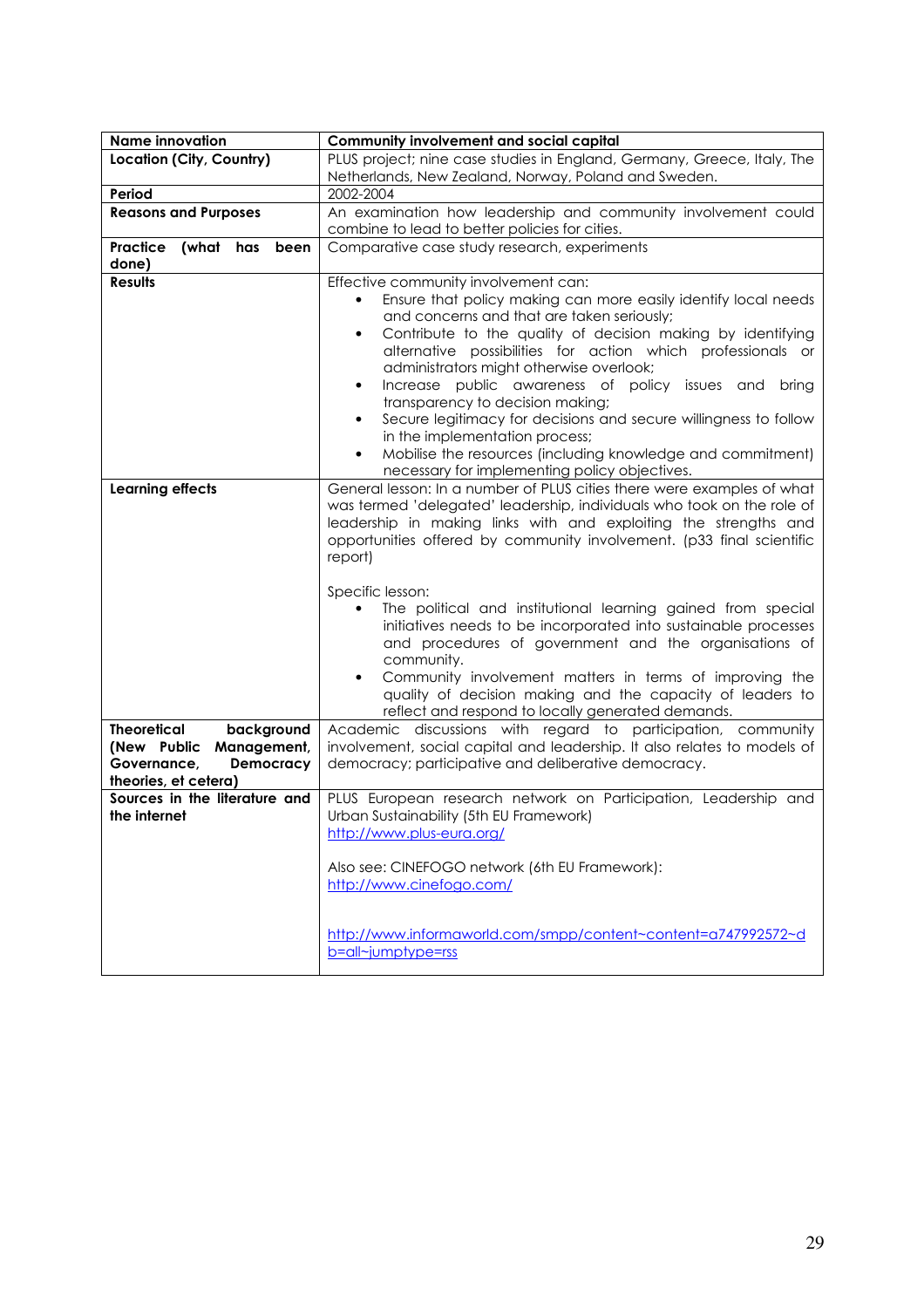| <b>Name innovation</b>           | A new position for civil society and citizens                                                                                     |
|----------------------------------|-----------------------------------------------------------------------------------------------------------------------------------|
| Location (City, Country)         | Limerick, Ireland                                                                                                                 |
| Period                           | Since 2000                                                                                                                        |
| <b>Reasons and Purposes</b>      | Ireland has a strongly centralised system with functions such as health,                                                          |
|                                  | education and policing being carried out by central government                                                                    |
|                                  | departments (See Quinn, 2003). The involvement of civil society is                                                                |
|                                  | institutionalised. As part of its reform strategy, central government                                                             |
|                                  | sought to integrate local government and local development. To<br>achieve these aims, new structures were created, based on a     |
|                                  | partnership approach. Each local authority established 4-5 Strategic                                                              |
|                                  | Policy Committees (SPCs), mirroring the authority's major functions and                                                           |
|                                  | formally involving non-governmental actors in local authority policy-                                                             |
|                                  | making. A key element of the reform was the creation of the County                                                                |
|                                  | Development Boards (CDBs) which are charged with the social, cultural                                                             |
|                                  | and economic development of their particular local authority area.                                                                |
|                                  | Since 2004 the role which CDBs play in efforts to promote social                                                                  |
|                                  | inclusion has been strengthened by central government as they have                                                                |
|                                  | been mandated 'to consider and endorse work plans prepared by                                                                     |
|                                  | community and local development agencies' (Quinn, 2010).                                                                          |
| Practice<br>(what<br>has<br>been | The City Development Board is comprised of 28 people representing                                                                 |
| done)                            | Local Government (7), State Agencies (10), Local Development (6),                                                                 |
|                                  | and Social Partners (5). Among the social partner group, three are from                                                           |
|                                  | the voluntary and community sector representing the sports/culture                                                                |
|                                  | cluster, the social inclusion and the youth clusters. Since its inception in                                                      |
|                                  | 2001 Limerick City Development Board (LCDB) has been working                                                                      |
|                                  | towards an inclusive strategy which would foster economic, social and                                                             |
| <b>Results</b>                   | cultural development (Quinn, 2010).<br>The 2002 strategy led to a number of developments such as the                              |
|                                  | creation of a sports partnership, the commissioning of a socio-spatial                                                            |
|                                  | profile of the city, preparation a report of immigration in the city, the                                                         |
|                                  | development of a strategy for Limerick as a City of Learning, and the                                                             |
|                                  | introduction of a software management system to monitor LCDB                                                                      |
|                                  | actions. From its inception LCDB fostered greater integration of service                                                          |
|                                  | provision and improved linkages between local service providers and                                                               |
|                                  | between Limerick City Council and central government departments.                                                                 |
|                                  | Consequently, while focussing on the original eight themes, LCDB is now                                                           |
|                                  | engaged in realising sixteen goals, each of which has clear objectives,                                                           |
|                                  | measurable indicators and a designated responsible organisation. The                                                              |
|                                  | strategy review was an opportunity for reassessment and realignment.                                                              |
|                                  | LCDB has focussed its revised strategy on actions which add value to                                                              |
|                                  | the statutory/designated functions of its constituent organisations                                                               |
|                                  | through the achievement of synergy between their respective<br>endeavours as well as the sharing of knowledge and insight and the |
|                                  | targeting of resources (Quinn, 2010). In order to ensure representation                                                           |
|                                  | of the community and voluntary sectors on both SPCs and CDBs a                                                                    |
|                                  | community forum was established in 1999/2000. Limerick's process                                                                  |
|                                  | involved a number of large public meetings organised around                                                                       |
|                                  | functional/goal clusters. This approach has challenged the traditional                                                            |
|                                  | form of local democracy, based as it was on representative institutions,                                                          |
|                                  | albeit supplemented by a plethora of voluntary organisations which                                                                |
|                                  | operated outside the formal system of government (Quinn, 2010).                                                                   |
| <b>Learning effects</b>          | As a further indication of the desire to involve civil society, one of the                                                        |
|                                  | goals in the revised strategy is to facilitate community and voluntary                                                            |
|                                  | sector involvement in the future development of the city. Involvement                                                             |
|                                  | of citizens and civil society is not confined to the formal mechanisms of                                                         |
|                                  | LCDB. The Community Forum has been designated as manager of the<br>volunteering initiative (Quinn, 2010).                         |
| <b>Theoretical</b><br>background | Civil society, local democracy, local governance                                                                                  |
| (New Public<br>Management,       |                                                                                                                                   |
| Governance,<br>Democracy         |                                                                                                                                   |
| theories, et cetera)             |                                                                                                                                   |
| Sources in the literature and    | Quinn (2010), A new position for civil society and citizens. In Schaap en                                                         |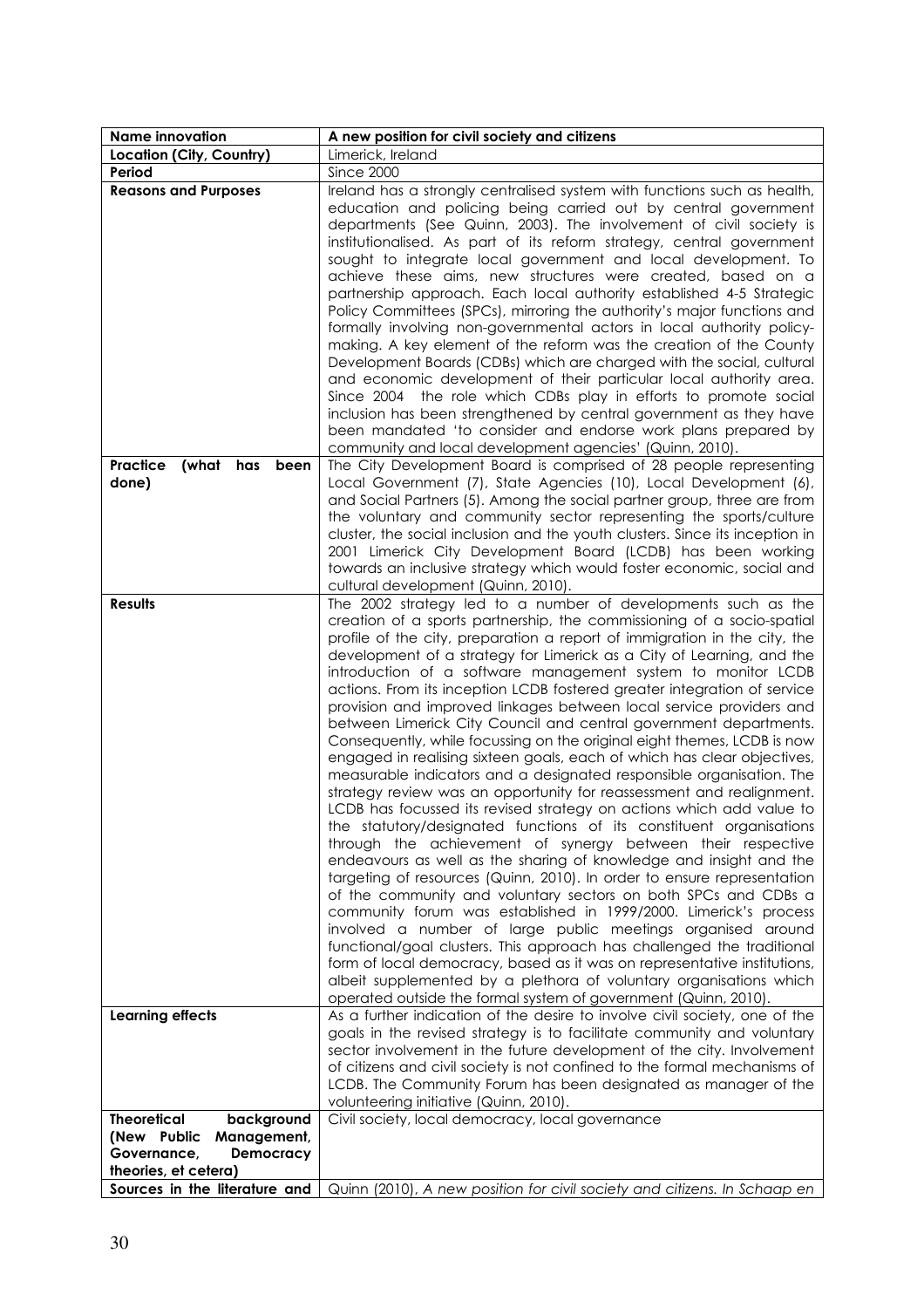| the internet                                          | Daemen (2010)                                                                |
|-------------------------------------------------------|------------------------------------------------------------------------------|
|                                                       |                                                                              |
| <b>Name innovation</b>                                | <b>Participation charter</b>                                                 |
| Location (City, Country)                              | Greater Lyon (France)                                                        |
| Period                                                | Since spring 2003                                                            |
| <b>Reasons and Purposes</b>                           | Strategic policy for the implementation of participation in the Lyon         |
|                                                       | region (Metropolis of Lyon / Greater Lyon)                                   |
|                                                       | Three principles (according to the Charter):                                 |
|                                                       | 1. Act at the right level                                                    |
|                                                       | 2. Adaptability                                                              |
|                                                       | 3. Progressiveness                                                           |
|                                                       | Three goals (according to the Charter):                                      |
|                                                       | 1. Transparency                                                              |
|                                                       | 2. Efficiency                                                                |
|                                                       | 3. Conviviality                                                              |
|                                                       | Four fields (according to the Charter):                                      |
|                                                       | 1. Information, learning process, development of participation               |
|                                                       | capacities in specific social groups                                         |
|                                                       | 2. Prospective approach and thematic policies                                |
|                                                       | 3. Projects                                                                  |
|                                                       | 4. Public Utility services                                                   |
| <b>Practice</b><br>(what has<br>been                  | The Participation Charter is a very large document concerning all types      |
| done)                                                 | of participation among all sectors of activity of Greater Lyon. 'The         |
|                                                       | ideology of participation has recently developed in France' (Politix,        |
|                                                       | $2002$ ).                                                                    |
| <b>Results</b>                                        | The implementation of participatory processes in Greater Lyon<br>$\bullet$   |
|                                                       | is in an early phase.                                                        |
|                                                       | Inhabitants and stakeholders are informed, but often do not                  |
|                                                       | understand what is meant.                                                    |
|                                                       | The implementation of the Charter is dominated by just a few                 |
|                                                       | persons.                                                                     |
|                                                       | The Charter is prescriptive and base don a certain ideology of<br>$\bullet$  |
|                                                       | participation in France.                                                     |
|                                                       | It is growing and new approach in France.                                    |
| <b>Learning effects</b>                               | Time needs time. Participation in the implementation of policy can be        |
|                                                       | fruitful, but it can't address fundamental problems. Politicians already     |
|                                                       | took their decisions. There is more debate and discussion about who          |
|                                                       | needs to be involved and what status participation has in relation to        |
|                                                       | regular 'politics'. It is a 'new sound' in French centralistic way of policy |
|                                                       | making.                                                                      |
| <b>Theoretical</b><br>background                      | Participatory democracy, strategic policy, implementation literature.        |
| (New Public Management,                               |                                                                              |
| Democracy<br>Governance.                              |                                                                              |
| theories, et cetera)<br>Sources in the literature and | See the work of Dr. Aisling Healy, Université Aix-Marseille, France.         |
| the internet                                          |                                                                              |
|                                                       | Revue Politix, (2002), Démocratie et délibération, 15 (57).                  |
|                                                       |                                                                              |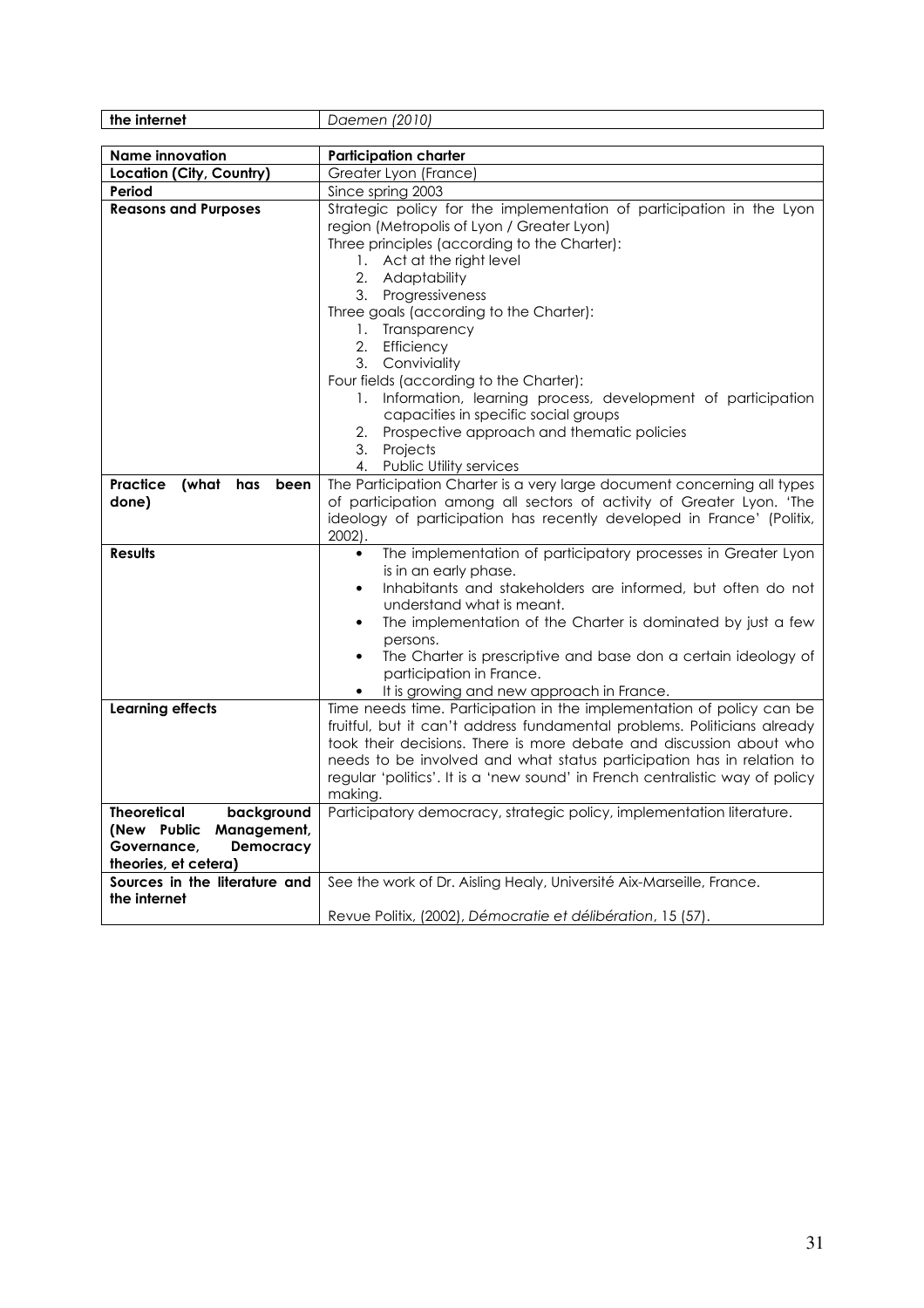| <b>Name innovation</b>                        | Coproduction and innovations between the public sector and the third<br>sector                                                                                                                                                                                                                                                                                                                                                                                                                                                                                                                                                                                                                                                                                                                                                                                                                                                                                                                                                                                                                                                                                                                                                                                                                                                                                                                                                                                                                                                                                                                 |
|-----------------------------------------------|------------------------------------------------------------------------------------------------------------------------------------------------------------------------------------------------------------------------------------------------------------------------------------------------------------------------------------------------------------------------------------------------------------------------------------------------------------------------------------------------------------------------------------------------------------------------------------------------------------------------------------------------------------------------------------------------------------------------------------------------------------------------------------------------------------------------------------------------------------------------------------------------------------------------------------------------------------------------------------------------------------------------------------------------------------------------------------------------------------------------------------------------------------------------------------------------------------------------------------------------------------------------------------------------------------------------------------------------------------------------------------------------------------------------------------------------------------------------------------------------------------------------------------------------------------------------------------------------|
| Location (City, Country)                      | North West Europe                                                                                                                                                                                                                                                                                                                                                                                                                                                                                                                                                                                                                                                                                                                                                                                                                                                                                                                                                                                                                                                                                                                                                                                                                                                                                                                                                                                                                                                                                                                                                                              |
| Period                                        | Very recent                                                                                                                                                                                                                                                                                                                                                                                                                                                                                                                                                                                                                                                                                                                                                                                                                                                                                                                                                                                                                                                                                                                                                                                                                                                                                                                                                                                                                                                                                                                                                                                    |
| <b>Reasons and Purposes</b>                   | Many countries in Europe are searching for new ways to involve the<br>third sector in the provision and governance of social services.<br>the challenge of an ageing population, second is the growing;<br>democracy deficit at all levels, local, regional, national and<br>European,<br>the semi permanent austerity in public finances.<br>In any given EU member state, the reasons will vary<br>and may be more specific; however, taken together, they imply a<br>major legitimacy crisis for the public sector as a provider of welfare<br>services. It is in this context that the third sector came back into the<br>spotlight as a provider of public services in welfare states where it                                                                                                                                                                                                                                                                                                                                                                                                                                                                                                                                                                                                                                                                                                                                                                                                                                                                                            |
|                                               | traditionally did not have a major role; in those where it did, its role has<br>been changing. As a result, third sector research has become<br>increasingly intertwined with public management research, witnessed<br>by various publications on the topic in the relevant journals and book<br>series. (From: Pestoff and Brandsen, 2009)                                                                                                                                                                                                                                                                                                                                                                                                                                                                                                                                                                                                                                                                                                                                                                                                                                                                                                                                                                                                                                                                                                                                                                                                                                                    |
| Practice<br>(what has<br>been<br>done)        | The third sector has different roles in different countries. It has different<br>meaning in service delivery. It is the involvement of co-producers, like<br>parent participation in schools and day care, which promises to<br>empower consumers and reduce the gap between the professionals<br>and their clientele (Evers, 2006; 43-46).<br>There has been some recent empirical work to explore the effects of<br>citizen participation in service delivery. The TSFEPS Project1 examined<br>the relationship between parent participation in the provision and<br>governance of childcare in eight EU countries (Pestoff, 2006 & 2008). It<br>found different levels of parent participation in different countries and<br>in different forms of provision, i.e., public, private for-profit and third<br>sector childcare. The highest levels of parent<br>participation was found in third sector providers, like parent associations<br>in France, parent initiatives in Germany, and parent cooperatives in<br>Sweden. Different kinds of parent<br>participation, i.e., economic, political and social, were observed. All<br>three kinds of participation were readily evident in third sector providers<br>of childcare services, while both economic and political participation<br>were highly restricted in municipal and private for-profit services (ibid.).<br>There is no systematic evidence to indicate that third sector<br>organisations are necessarily greater innovators than other types of<br>providers. However, there is some recent material that indicates how |
| <b>Results</b>                                | they can redefine their core tasks and, in doing so, question the<br>paradigm underlying their traditional strategies.<br>In the new public governance, the third sector has come to play a                                                                                                                                                                                                                                                                                                                                                                                                                                                                                                                                                                                                                                                                                                                                                                                                                                                                                                                                                                                                                                                                                                                                                                                                                                                                                                                                                                                                    |
|                                               | more important role in public service delivery. Yet, despite many<br>popular assertions, there is as yet only limited<br>empirical evidence on the actual contribution of the third sector. This is<br>not to say that it has none, simply that there have been few studies that<br>have systematically compared the<br>14 performance of the third sector with that of other types of providers,<br>in the tradition of Titmuss' famous work on blood donations (Titmuss,<br>1970). Such work as there is shows<br>mixed results. It is imperative to continue and expand these studies over<br>the coming years.                                                                                                                                                                                                                                                                                                                                                                                                                                                                                                                                                                                                                                                                                                                                                                                                                                                                                                                                                                             |
| <b>Learning effects</b><br><b>Theoretical</b> | The third sector has the potential to be used in public service delivery.<br>Co-production is a new way of working in these fields.<br>New Public Management, Co-production, public governance                                                                                                                                                                                                                                                                                                                                                                                                                                                                                                                                                                                                                                                                                                                                                                                                                                                                                                                                                                                                                                                                                                                                                                                                                                                                                                                                                                                                 |
| background                                    |                                                                                                                                                                                                                                                                                                                                                                                                                                                                                                                                                                                                                                                                                                                                                                                                                                                                                                                                                                                                                                                                                                                                                                                                                                                                                                                                                                                                                                                                                                                                                                                                |
| (New Public<br>Management,                    |                                                                                                                                                                                                                                                                                                                                                                                                                                                                                                                                                                                                                                                                                                                                                                                                                                                                                                                                                                                                                                                                                                                                                                                                                                                                                                                                                                                                                                                                                                                                                                                                |
| Governance,<br>Democracy                      |                                                                                                                                                                                                                                                                                                                                                                                                                                                                                                                                                                                                                                                                                                                                                                                                                                                                                                                                                                                                                                                                                                                                                                                                                                                                                                                                                                                                                                                                                                                                                                                                |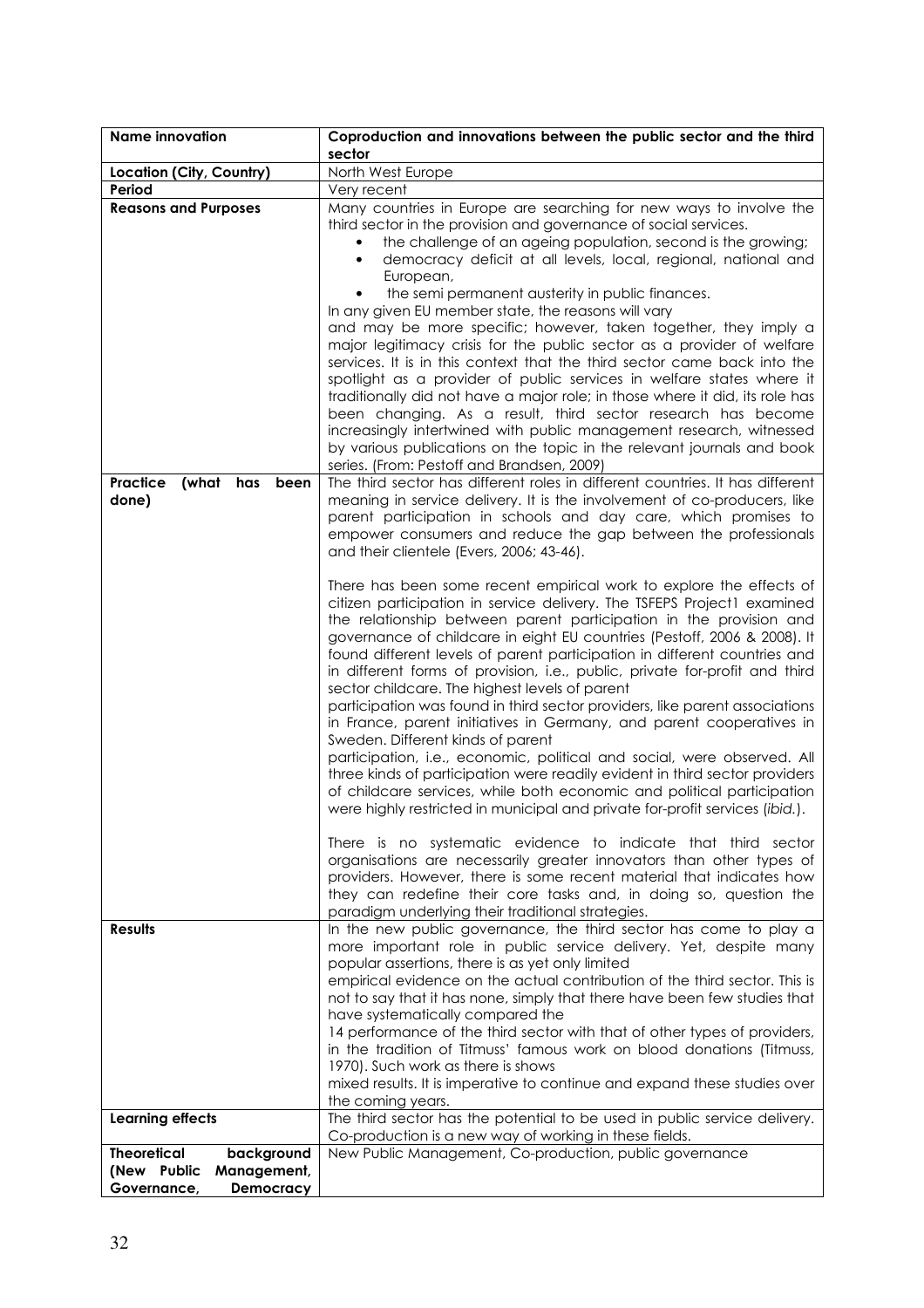| theories, et cetera)                          |                                                                                                                                                                                                                                                                                                                                                                                                                                                                                                                                                                                                                                                                                               |
|-----------------------------------------------|-----------------------------------------------------------------------------------------------------------------------------------------------------------------------------------------------------------------------------------------------------------------------------------------------------------------------------------------------------------------------------------------------------------------------------------------------------------------------------------------------------------------------------------------------------------------------------------------------------------------------------------------------------------------------------------------------|
| Sources in the literature and<br>the internet | See the work of prof. Dr. Victor Pestoff and dr. Taco Brandsen.                                                                                                                                                                                                                                                                                                                                                                                                                                                                                                                                                                                                                               |
|                                               | Evers, A. (2006), Complementary and Conflicting: The different meaning<br>of 'user involvement' in social services, Ch. 7 in Nordic civic society<br>organizations and the future of welfare services, a model for Europe?;<br>Matthies, Aila-Leena (ed.); Copenhagen: Nordic Council of Ministers,<br>TemaNord 2006:517. (pp. 255-276).<br>Pestoff, V. &. Brandsen, T. (2009). Public governance and the third<br>sector: opportunities for coproduction and innovation? Paper<br>presented at the conference of the International Research Society for<br>Public Management, 6-8 April 2009, Copenhagen.<br>Titmuss, R.M. (1974) Social Policy: An Introduction, George Allen and<br>Unwin. |
|                                               | See the work of the permanent study group of the European Group of<br>Public Administration (EGPA).                                                                                                                                                                                                                                                                                                                                                                                                                                                                                                                                                                                           |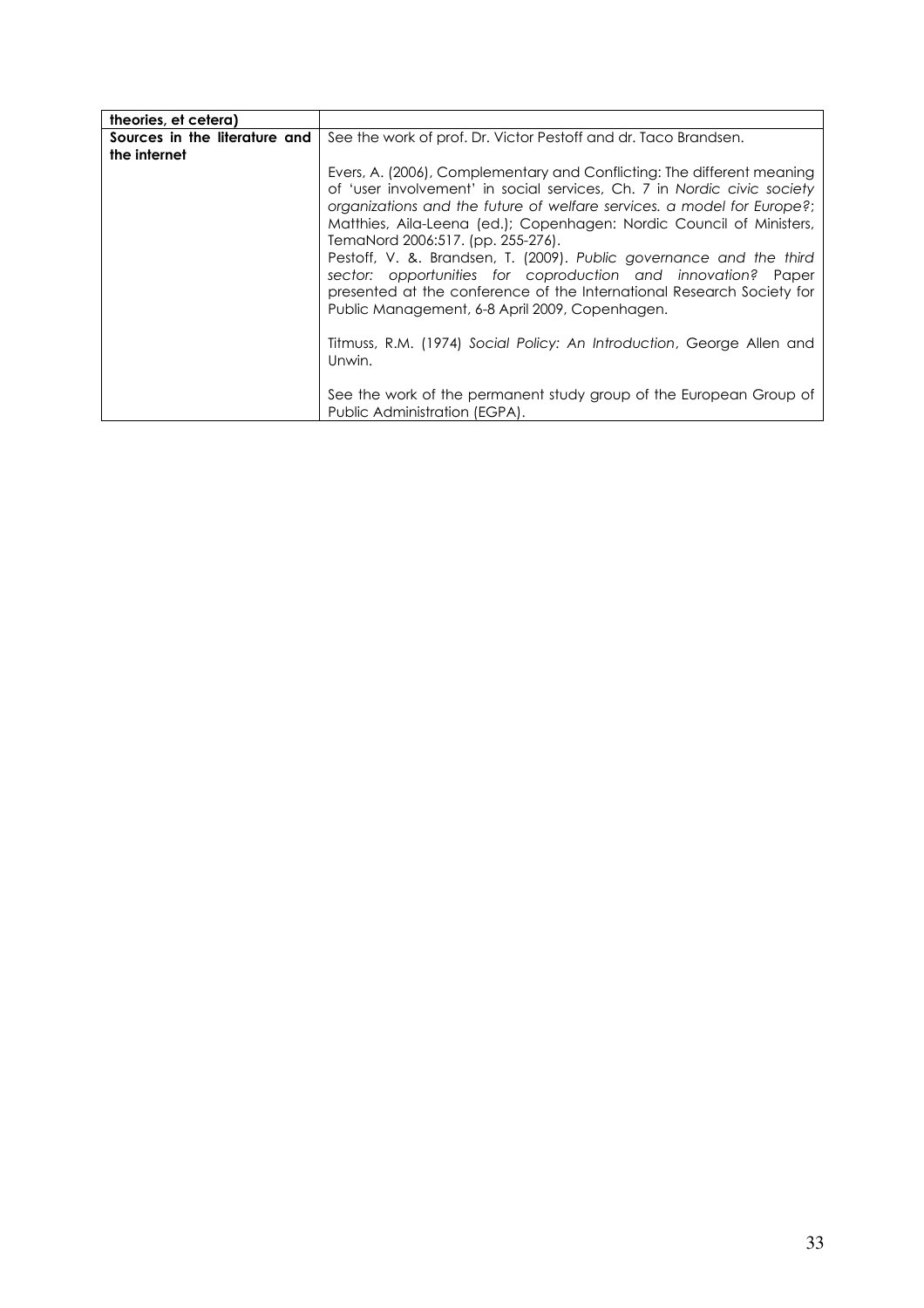| <b>Name innovation</b>           | Participatory policy making and planning                                                      |
|----------------------------------|-----------------------------------------------------------------------------------------------|
|                                  |                                                                                               |
| Location (City, Country)         | Malmö, Sweden, (Interact first case studies series): a pilot project to                       |
|                                  | redevelop the Western Harbour area: 'planning by no planning'. This                           |
|                                  | project has used an interactive approach, in which people are                                 |
|                                  | involved or interested from the very beginning.                                               |
|                                  |                                                                                               |
|                                  | Seville, Spain (case Integaire.org): The participation of citizens has been                   |
|                                  |                                                                                               |
|                                  | active since the moment the city council of Seville decided to sign the                       |
|                                  | Aalborg letter in 1996. (One of its main rules was that the local                             |
|                                  | authorities in each city encouraged its citizens to take part in the                          |
|                                  | decision making process). At the local level, in Seville, this participation                  |
|                                  | has been led to several synergies that are providing a solution to                            |
|                                  | several problems simultaneously. At the same time, citizens are                               |
|                                  | informing the local Administration of the needs and interests of the                          |
|                                  |                                                                                               |
|                                  | population. Furthermore, it has provided a greater sense of local                             |
|                                  | identity amongst the population and has also created more trust of                            |
|                                  | and better relations with the municipality.                                                   |
|                                  |                                                                                               |
|                                  | Aberdeen (Scotland): 'City Voice' project. (Demos case study):                                |
|                                  | Aberdeen City Voice is the name given to a panel of Aberdeen                                  |
|                                  | residents who are contacted on a regular basis and asked for their                            |
|                                  | views on a range of issues.                                                                   |
|                                  |                                                                                               |
|                                  |                                                                                               |
|                                  | Groningen, The Netherlands: district budgeting (Wijdeven and De                               |
|                                  | Graaf, 2008). Each district can use an extra amount of money                                  |
|                                  | (generally about 1 or 2 million Euros in four years) to stimulate social                      |
|                                  | activity in the neighbourhoods and to refresh public space. The money                         |
|                                  | comes from a collaboration between Groningen local government                                 |
|                                  | and all housing associations in Groningen. Citizens can ask to use the                        |
|                                  | budget. Professionals at the district level (from schools, welfare                            |
|                                  | organisations, the police, and housing associations) are advisors to                          |
|                                  |                                                                                               |
|                                  | citizens how to use the budget.                                                               |
| Period                           | <b>Since 1990</b>                                                                             |
|                                  |                                                                                               |
| <b>Reasons and Purposes</b>      | More direct legitimacy and support through direct involvement of<br>citizens and stakeholders |
|                                  |                                                                                               |
| Practice<br>(what has been       | Participation ladder, learning participation, citizenship, skills                             |
| done)                            |                                                                                               |
| <b>Results</b>                   | Participatory policymaking often gains more support and commitment                            |
|                                  | among stakeholders and citizens. Citizens are better informed, but they                       |
|                                  | do not have more decisive influence. Stakeholders often do have more                          |
|                                  | possibilities to decide than citizens. Politicians consult citizens and often                 |
|                                  | see stakeholders as co-producers.                                                             |
| <b>Learning effects</b>          | For government:                                                                               |
|                                  | Be clear about the expectations that you raise<br>1.                                          |
|                                  | Participatory policymaking is based on the principles of<br>2.                                |
|                                  | participative<br>democracy<br>and<br>not<br>on<br>representative                              |
|                                  |                                                                                               |
|                                  | democracy. In participatory policymaking, many groups                                         |
|                                  | (minorities, Young people, and people with a low income) are                                  |
|                                  | underrepresented.                                                                             |
|                                  | 3. Asking citizens and clients is not enough, government must                                 |
|                                  | respond to citizen input. (See DEMOS project, Scandinavia)                                    |
| <b>Theoretical</b><br>background | Participative democracy, democratic governance, urban planning.                               |
| (New Public<br>Management,       |                                                                                               |
| Governance,<br>Democracy         |                                                                                               |
| theories, et cetera)             |                                                                                               |
| Sources in the literature and    | INTERACT project (EU 5th framework)                                                           |
| the internet                     | www.INTEGAIRE.org (Participation with regard to air quality and                               |
|                                  | sustainability) (Eurocities)                                                                  |
|                                  |                                                                                               |
|                                  |                                                                                               |
|                                  | DEMOS project (5th EU framework)                                                              |
|                                  |                                                                                               |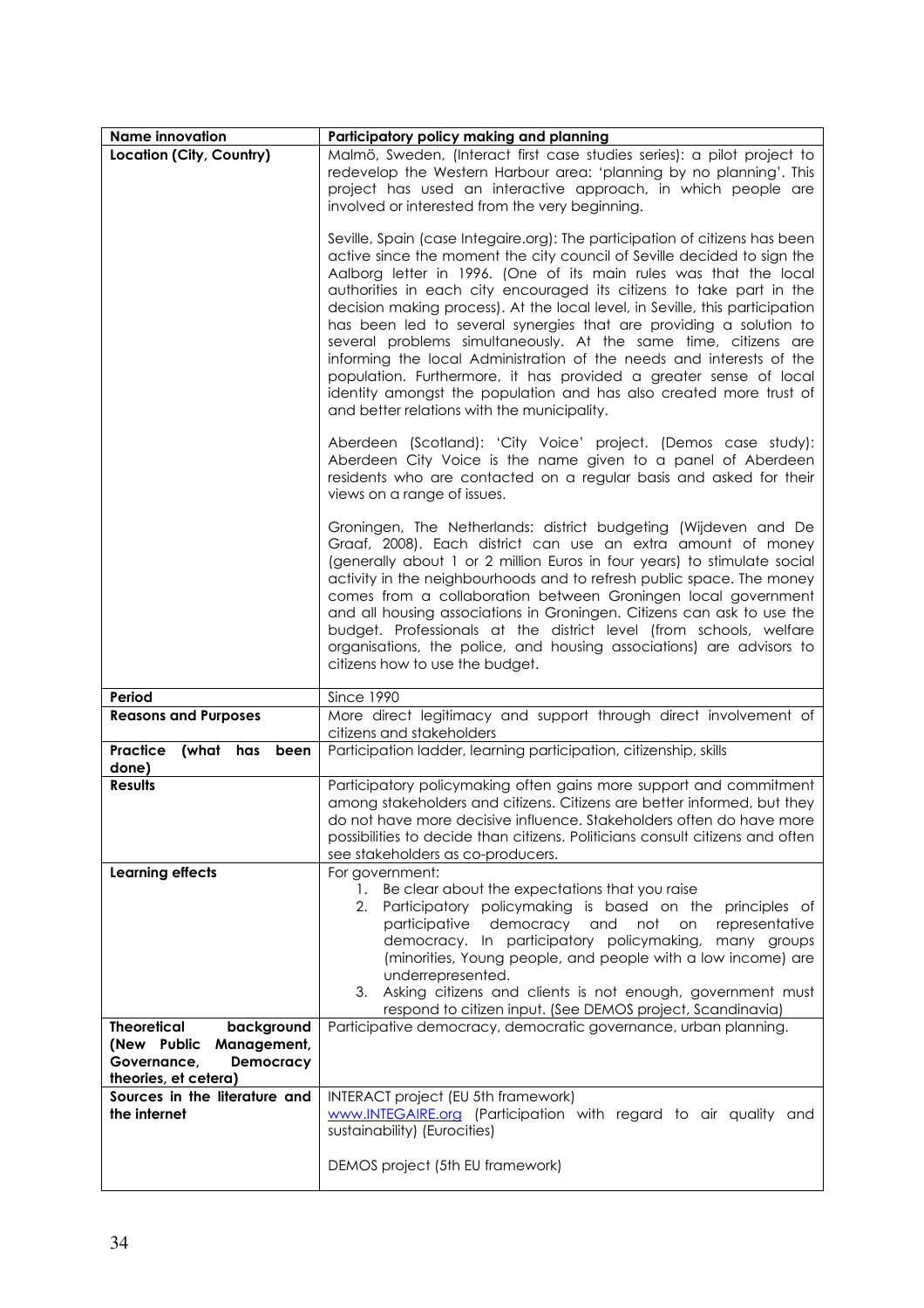| Graaf, L.J. de (2007). Stakeholders Support in Urban Governance. In: J.<br>Franzke, M. Boogers, J.M. Ruano & L. Schaap (eds). Local Governance<br>and Democracy (volume 1); Tensions between Local Governance and<br>Local Democracy, (pp. 179-198). The Hague: Reed Elsevier. |
|--------------------------------------------------------------------------------------------------------------------------------------------------------------------------------------------------------------------------------------------------------------------------------|
| Wijdeven, T.M.F. van de, & Graaf, L.J. de (2008). Met vertrouwen van<br>start in het Gronings Nieuw Lokaal Akkoord. ("Vertrouwen in de buurt":<br>evaluatierapporten Deventer, Groningen, Hoogeveen en Enschede.<br>The Hague: SEV.                                            |
| See also the work of:<br>prof. dr. Sullivan, prof. dr. Newman, prof. dr. Lowndes, prof. dr. Stoker,<br>dr. Pröpper, prof. dr. Edelenbos.                                                                                                                                       |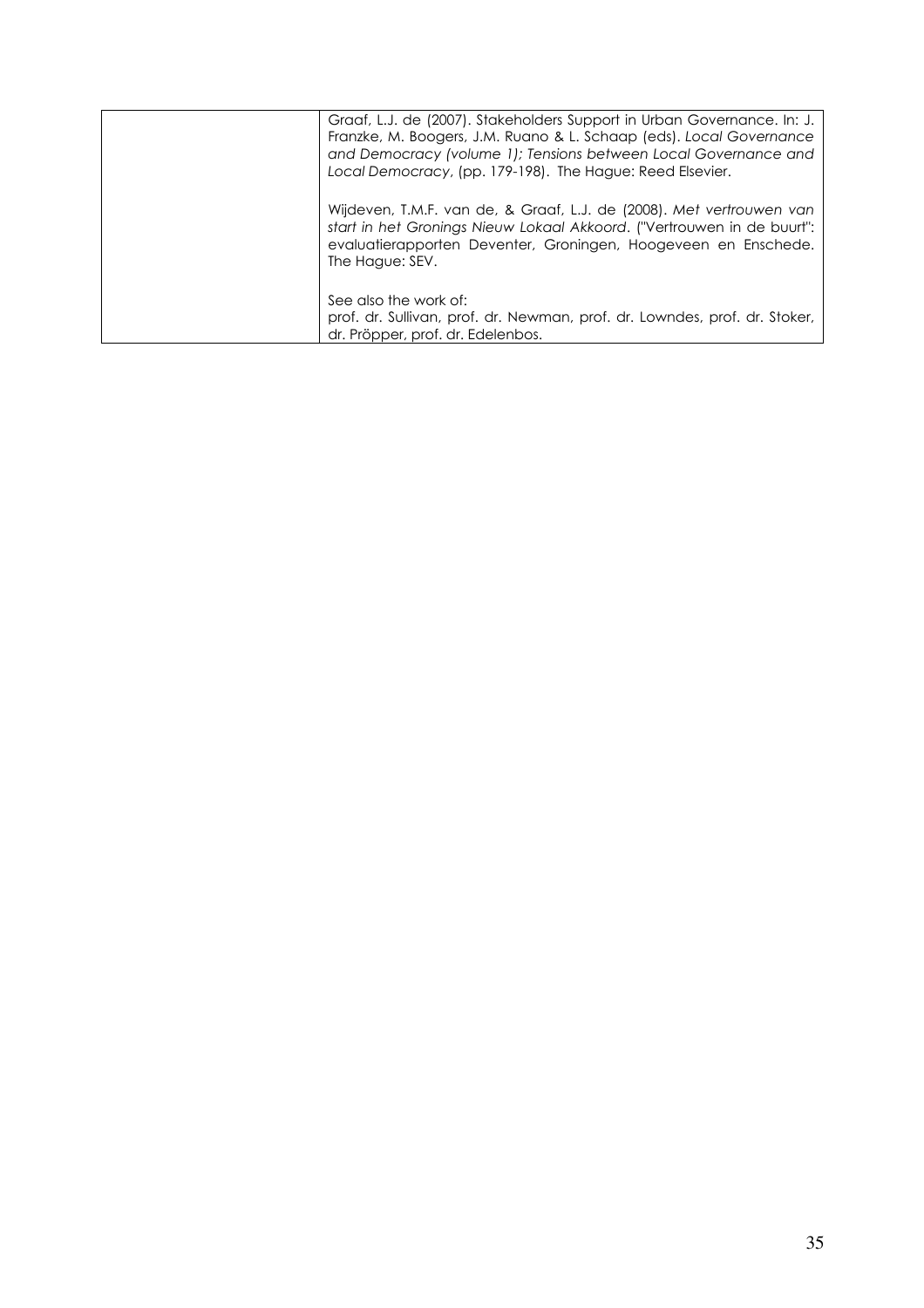# APPENDIX C. GOVERNMENT BETWEEN STRUCTURE AND PERFORMANCE

| <b>Name innovation</b>               | <b>Structural Reform</b>                                                                                                                            |
|--------------------------------------|-----------------------------------------------------------------------------------------------------------------------------------------------------|
| Location (City, Country)             | Denmark                                                                                                                                             |
| Period                               | Run-up 2002-2004; implemented 1 January 2007                                                                                                        |
| <b>Reasons and Purposes</b>          | One of the main goals of the 2007 Danish Structural Reform was a                                                                                    |
|                                      | reduction in the number of municipalities. This, however, was not a goal                                                                            |
|                                      | in itself. The main goal of the structural reform was to solve the problems                                                                         |
|                                      | municipalities had, especially the smaller ones, in executing the tasks                                                                             |
|                                      | that had gradually been transferred to them. Large variation in                                                                                     |
|                                      | municipal size meant that not all Danish municipalities were able to fulfil                                                                         |
|                                      | their tasks optimally and not all could successfully ensure coherent                                                                                |
|                                      | policy making (Commission on Administrative<br>Structure, 2004;                                                                                     |
|                                      | Jørgensen, 2004). The reform aimed at utilizing economies of scale by                                                                               |
|                                      | municipal amalgamation. The subsequent decentralisation aimed at                                                                                    |
|                                      | increasing the effectiveness of public service provision.                                                                                           |
| <b>Practice</b><br>(what has<br>been | The 2007 Danish Structural Reform entailed a radical, in the sense of                                                                               |
| done)                                | both major and abrupt, reform of Denmark's local authority structure.                                                                               |
|                                      | Basically, a new map of Denmark was drawn. Most importantly the                                                                                     |
|                                      | number of municipalities was reduced from 271 to 98, counties were                                                                                  |
|                                      | abolished and five large regions were created instead. The reform also                                                                              |
|                                      | included a substantial redistribution of tasks. Municipalities now become                                                                           |
|                                      | responsible for quite a number of public services, which can be                                                                                     |
|                                      | considered to be an important decentralisation operation. Healthcare                                                                                |
|                                      | has become one of the main tasks of the new regions. Furthermore, the                                                                               |
|                                      | number of taxation levels was reduced from three to two, because                                                                                    |
|                                      | regions are not allowed to levy taxes. In addition, the structural reform                                                                           |
|                                      | signalled the abolishment of the Greater Copenhagen Authority (or                                                                                   |
|                                      | Hovedstadens Udviklingsråd). The Structural Reform can be considered                                                                                |
|                                      | be an innovation because it modified Denmark's basic<br>to                                                                                          |
|                                      | administrative structure, which had been in operation basically since                                                                               |
|                                      | the 1970s, substantially.                                                                                                                           |
| <b>Results</b>                       | Evidently, it is too early to provide a thorough evaluation of the results of                                                                       |
|                                      | the Structural Reform in terms of its goals and aims. No scientific                                                                                 |
|                                      | research on this has yet been published, as far as we can tell. Of                                                                                  |
|                                      | course, the main result at this point in time is the largest public sector                                                                          |
|                                      | reform in Denmark itself, amounting to a radical reorganisation of                                                                                  |
|                                      | Danish sub-national government. In a relatively short period of time                                                                                |
|                                      | Denmark has reformed the geographical structure of its administrative                                                                               |
|                                      | system, as well as the distribution of tasks between different levels of the                                                                        |
|                                      | public administration. Denmark has portrayed a remarkable ability to                                                                                |
|                                      | implement structural administrative reform.                                                                                                         |
| <b>Learning effects</b>              | - The speed at which the reform has been designed and implemented                                                                                   |
|                                      | is impressive, at least in a comparative perspective. It seems that the                                                                             |
|                                      | Commission on Administrative Structure played an important role in this,<br>as did the way in which other actors, such as the Government coalition, |
|                                      | handled its recommendations.                                                                                                                        |
|                                      | - The Danish case shows that major institutional reform is possible,                                                                                |
|                                      | provided that the necessary support is there, but that speed and tight                                                                              |
|                                      | steering of the process left relatively little room for a broader public and                                                                        |
|                                      | political debate (Bundsgaard & Vrangbaek, 2007).                                                                                                    |
|                                      | - Also, Bundsgaard and Vrangbaek (2007) show that such a structural                                                                                 |
|                                      | reform is a "complex process influenced by institutional and situational                                                                            |
|                                      | factors, including those of coincidence and external events."                                                                                       |
| <b>Theoretical</b><br>background     | Government approach (John, 2001). The government approach                                                                                           |
| (New Public<br>Management,           | emphasises the necessity for clear distinctions between the levels of                                                                               |
| Democracy<br>Governance,             | government in a hierarchical and consolidated structure, and is                                                                                     |
| theories, et cetera)                 | combined with direct central government control. In addition to this, a                                                                             |

#### **GOVERNMENT - INSTITUTIONAL REFORM**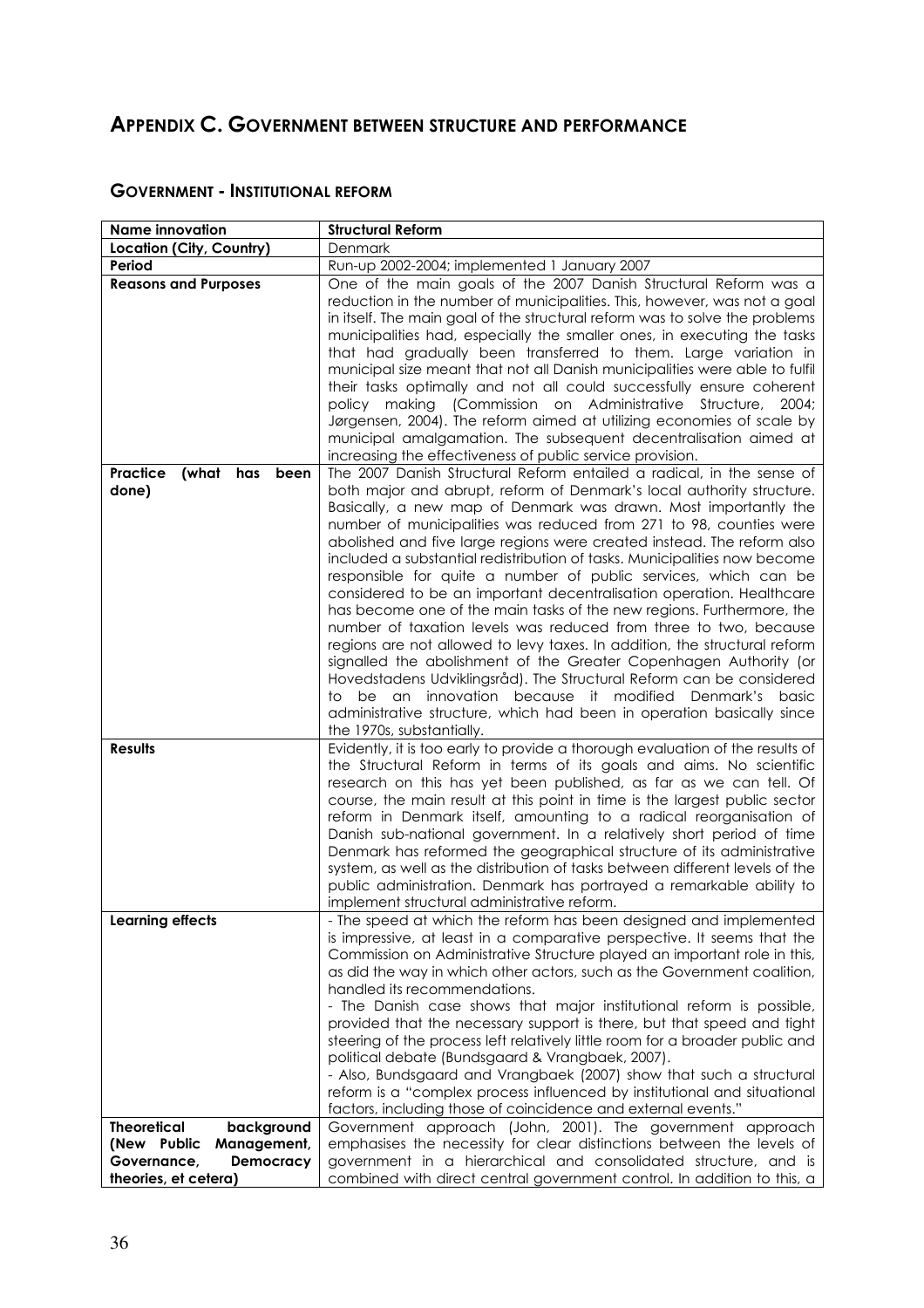|                                               | clear division of tasks between governmental levels is thought to be<br>essential, and capacities and authorities should be as exclusive as                                                      |
|-----------------------------------------------|--------------------------------------------------------------------------------------------------------------------------------------------------------------------------------------------------|
|                                               | possible.                                                                                                                                                                                        |
| Sources in the literature and<br>the internet | Short description of the main characteristics:                                                                                                                                                   |
|                                               | Commission on administrative structure (2009); Recommendation of the<br>commission on administrative structure - retrieved 06-10-2009<br>http://www.im.dk/publikationer/struktur_uk/index.html   |
|                                               | Danish Ministry of the Interior and Social Affairs (2009); Structural reform -<br>retrieved 06-10-2009<br>http://english.vfm.dk/MUNICIPATILIES-AND-<br>REGIONS/STRUCTURALREFORM/Sider/Start.aspx |
|                                               | Danish Ministry of Welfare (2009); Government reform in brief - retrieved<br>06-10-2009<br>http://www.im.dk/publikationer/government_reform_in_brief/kap01.htm                                   |
|                                               | Policy process analysis: (Bundsgaard & Vrangbaek, 2007)                                                                                                                                          |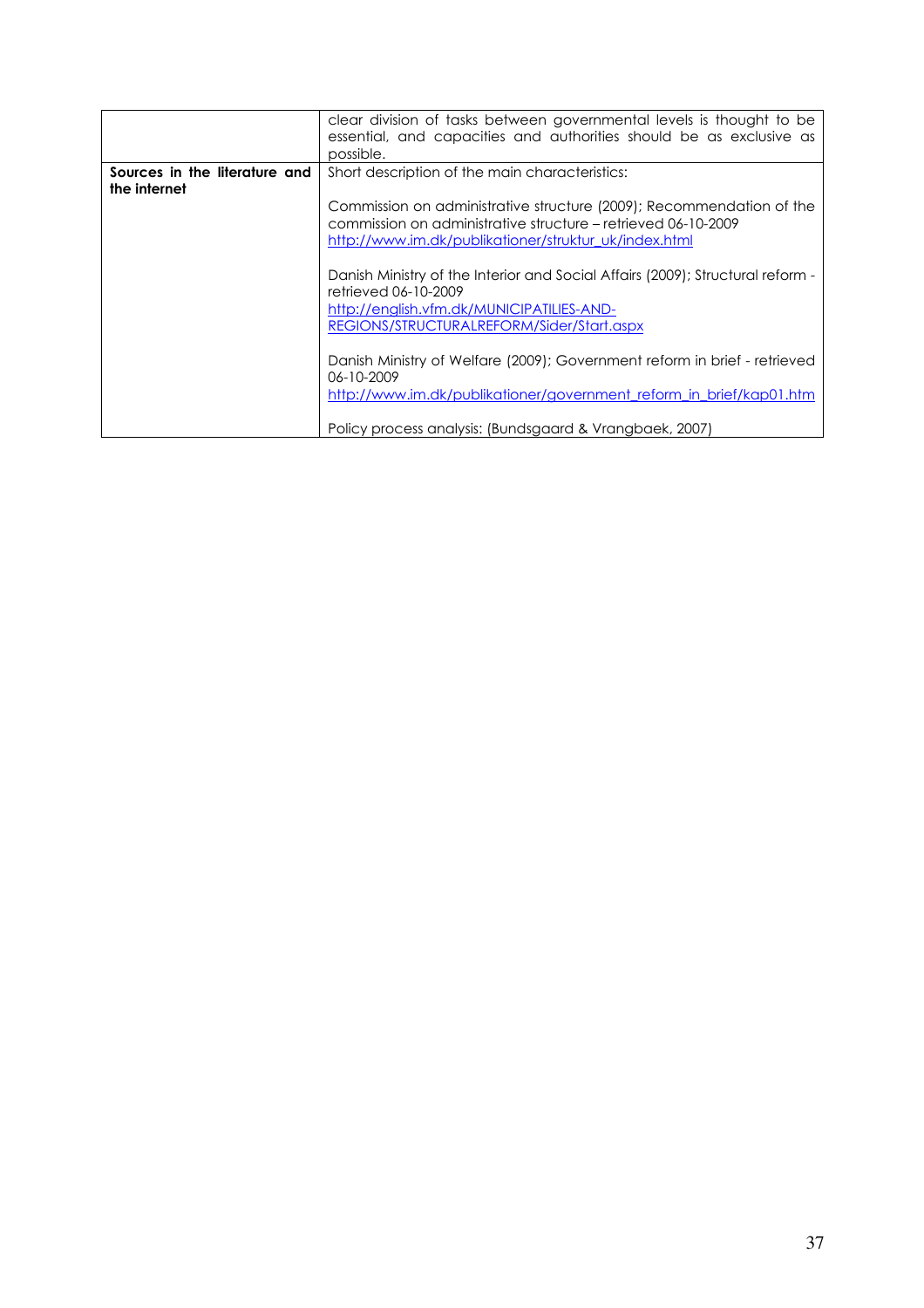| <b>Name innovation</b>                                                                                             | <b>Greater London Authority</b>                                                                                                                                                                                                                                                                                                                                                                                                                                                                                                                                                                                                                                                                                                                                                                                                                                                                                                                                                                                                                                                                                                                                                                                                                                                                                                                                                                                                                                                                                           |
|--------------------------------------------------------------------------------------------------------------------|---------------------------------------------------------------------------------------------------------------------------------------------------------------------------------------------------------------------------------------------------------------------------------------------------------------------------------------------------------------------------------------------------------------------------------------------------------------------------------------------------------------------------------------------------------------------------------------------------------------------------------------------------------------------------------------------------------------------------------------------------------------------------------------------------------------------------------------------------------------------------------------------------------------------------------------------------------------------------------------------------------------------------------------------------------------------------------------------------------------------------------------------------------------------------------------------------------------------------------------------------------------------------------------------------------------------------------------------------------------------------------------------------------------------------------------------------------------------------------------------------------------------------|
| Location (City, Country)                                                                                           | London, United Kingdom                                                                                                                                                                                                                                                                                                                                                                                                                                                                                                                                                                                                                                                                                                                                                                                                                                                                                                                                                                                                                                                                                                                                                                                                                                                                                                                                                                                                                                                                                                    |
| Period                                                                                                             | $2000$ – present                                                                                                                                                                                                                                                                                                                                                                                                                                                                                                                                                                                                                                                                                                                                                                                                                                                                                                                                                                                                                                                                                                                                                                                                                                                                                                                                                                                                                                                                                                          |
| <b>Reasons and Purposes</b>                                                                                        | To improve the effectiveness and democratic legitimacy of regional<br>policies                                                                                                                                                                                                                                                                                                                                                                                                                                                                                                                                                                                                                                                                                                                                                                                                                                                                                                                                                                                                                                                                                                                                                                                                                                                                                                                                                                                                                                            |
| <b>Practice</b><br>(what has<br>been<br>done)                                                                      | The Greater London Authority (GLA) was established in 2000 (see for<br>instance Pimlott & Rao, 2002; Goldsmith, 2005). The establishment of the<br>GLA can be considered to be a true innovation in the form of a scale<br>reform, because the newly established regional authority is unlike<br>classic English local government, because it deploys substantial<br>(personal) authority (Greer & Sandford, 2006). The metropolitan<br>authority consists of a directly elected Mayor, an Assembly elected by<br>proportional voting and four main functional bodies. The Mayor<br>prepares and executes policies, whereas the Assembly's main function<br>is scrutiny. Within the London area the boroughs kept their jurisdiction, in<br>order to provide public services and to provide a strong collective<br>voice when dealing with the Mayor of London (Pilgrim, 2006). The GLA's<br>main policy fields are connected to spatial development, transport,<br>planning and environment.                                                                                                                                                                                                                                                                                                                                                                                                                                                                                                                             |
| <b>Results</b>                                                                                                     | The GLA has become a fully fledged tier of regional government that<br>coordinates regional policies. Its competences seem to suffice and<br>decision making seems to be balanced, though somewhat top-down<br>and formal (Schaap & Karsten, forthcoming). Powers and responsibilities<br>are clearer than before and checks and balances have improved.<br>Clearly, the institutional design has played a major role in this. However,<br>'ways of working' also proved very important, especially when it comes<br>to the position of the mayor. Whereas the Mayor's office was initially<br>meant to act as a facilitator and negotiator, it has gradually evolved<br>into an actor that relies more on the exercise of traditional executive<br>authority (Young, 2006). Pimlott and Rao (2002) have called this the<br>'quasi-presidential' role of the mayor. Still, cooperation, participation<br>and partnership with public as well as private actors are an essential<br>element of London's regional policy making (business groups play an<br>important role for example - see Hall, 2006). It has to be mentioned,<br>though, that the present level of cooperation is less the result of<br>statutory requirements than of the decisions and demands of the<br>former Mayor of London. However, the Planning Advisory Committee of<br>the GLA in 2002 signalled a lack of information provided to the London<br>citizenry and that the Mayor seemed to disregard feedback from the<br>boroughs (GLA, 2002). |
| <b>Learning effects</b>                                                                                            | - The GLA has a somewhat ad hoc nature and differs from the rest of<br>English local government (Greer & Sandford, 2006). Nevertheless it<br>seems to have improved the effectiveness and legitimacy of regional<br>policies. This suggest that atypical scale reforms can be embedded in<br>existing institutional settings successfully.<br>- Although institutional design is important in institutional reform, ways of<br>working are also very important, because they influence how<br>institutional changes work out in practice.<br>- The relations between newly created regional tiers of government and<br>existing 'lower' and 'higher' tiers of government deserve a great deal<br>of attention, not only in terms of institutional design, but also in terms of<br>practice. Especially the distribution of competences and responsibilities<br>as well as power relations are important aspects when establishing the<br>roles of different tiers of government (for the GLA see e.g. Rao, 2006;<br>Pelgrim, 2006).                                                                                                                                                                                                                                                                                                                                                                                                                                                                                       |
| <b>Theoretical</b><br>background<br>(New Public<br>Management,<br>Governance,<br>Democracy<br>theories, et cetera) | Government approach (John, 2001); more specifically regional<br>government strategy. In the regional government strategy, policy<br>making has to be carried out by a single regional governmental body;<br>institutional boundaries are considered to be obstacles to effective<br>policy making. In this strategy, the creation of a new tier of regional<br>government or the strengthening of an existing one is the answer to                                                                                                                                                                                                                                                                                                                                                                                                                                                                                                                                                                                                                                                                                                                                                                                                                                                                                                                                                                                                                                                                                        |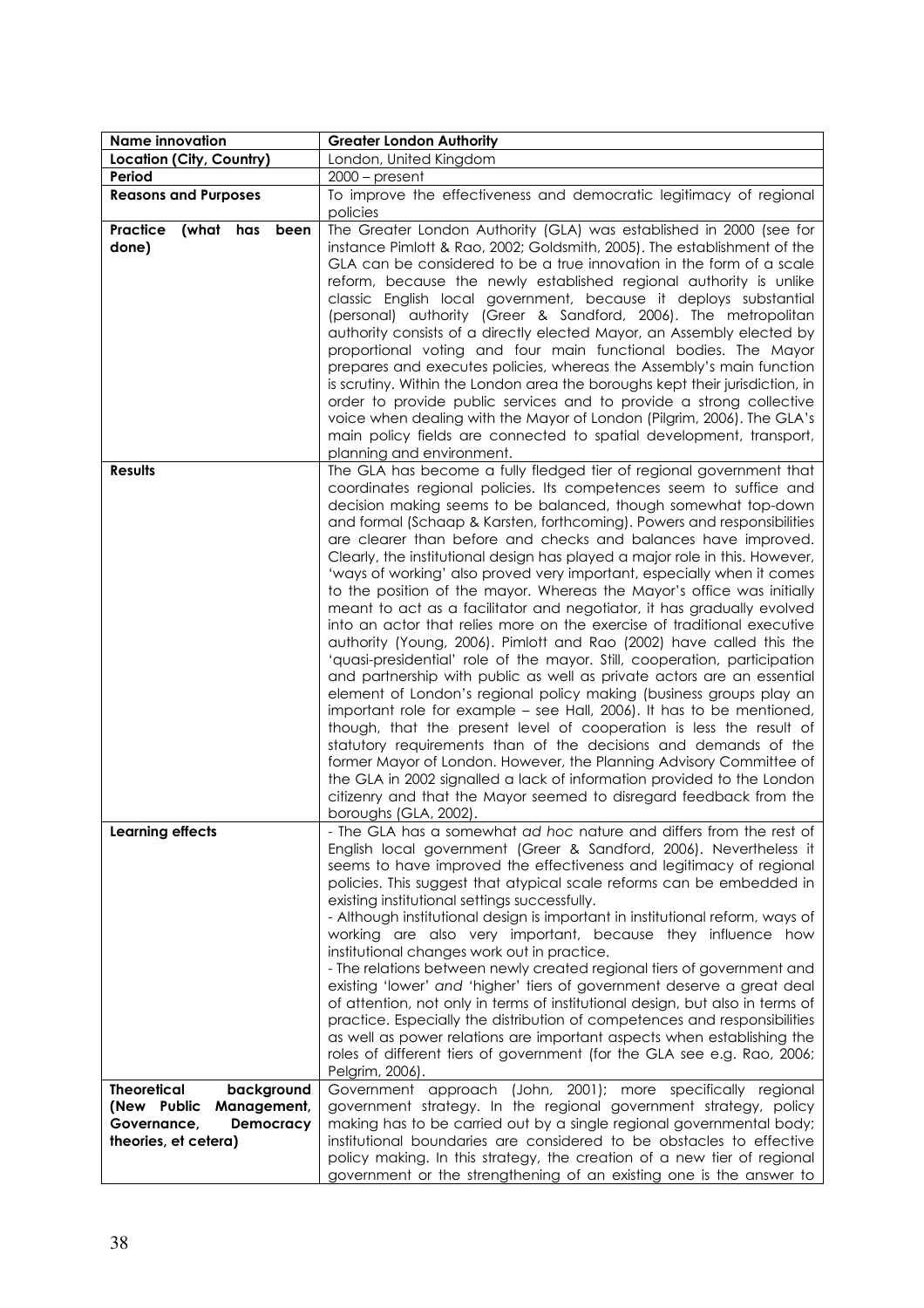|                               | problems of scale. The regional government is expected to function as<br>the exclusive authority at the regional level, by deciding on regional<br>policies and executing them. For that purpose the regional government<br>will have exclusive capacities and sufficient financial means. |
|-------------------------------|--------------------------------------------------------------------------------------------------------------------------------------------------------------------------------------------------------------------------------------------------------------------------------------------|
| Sources in the literature and | GLA (2009); website - home; retrieved 06-10-2009                                                                                                                                                                                                                                           |
| the internet                  | http://www.london.gov.uk/                                                                                                                                                                                                                                                                  |
|                               | 2006 Special issue of Local Government Studies 32 (3) on the GLA<br>Pimlott, B. & Rao, N. (2002). Governing London, Oxford: Oxford University<br>Press<br>Travers, T. (2004). The politics of London: governing an ungovernable<br>city, Basingstoke: Palgrave Macmillan                   |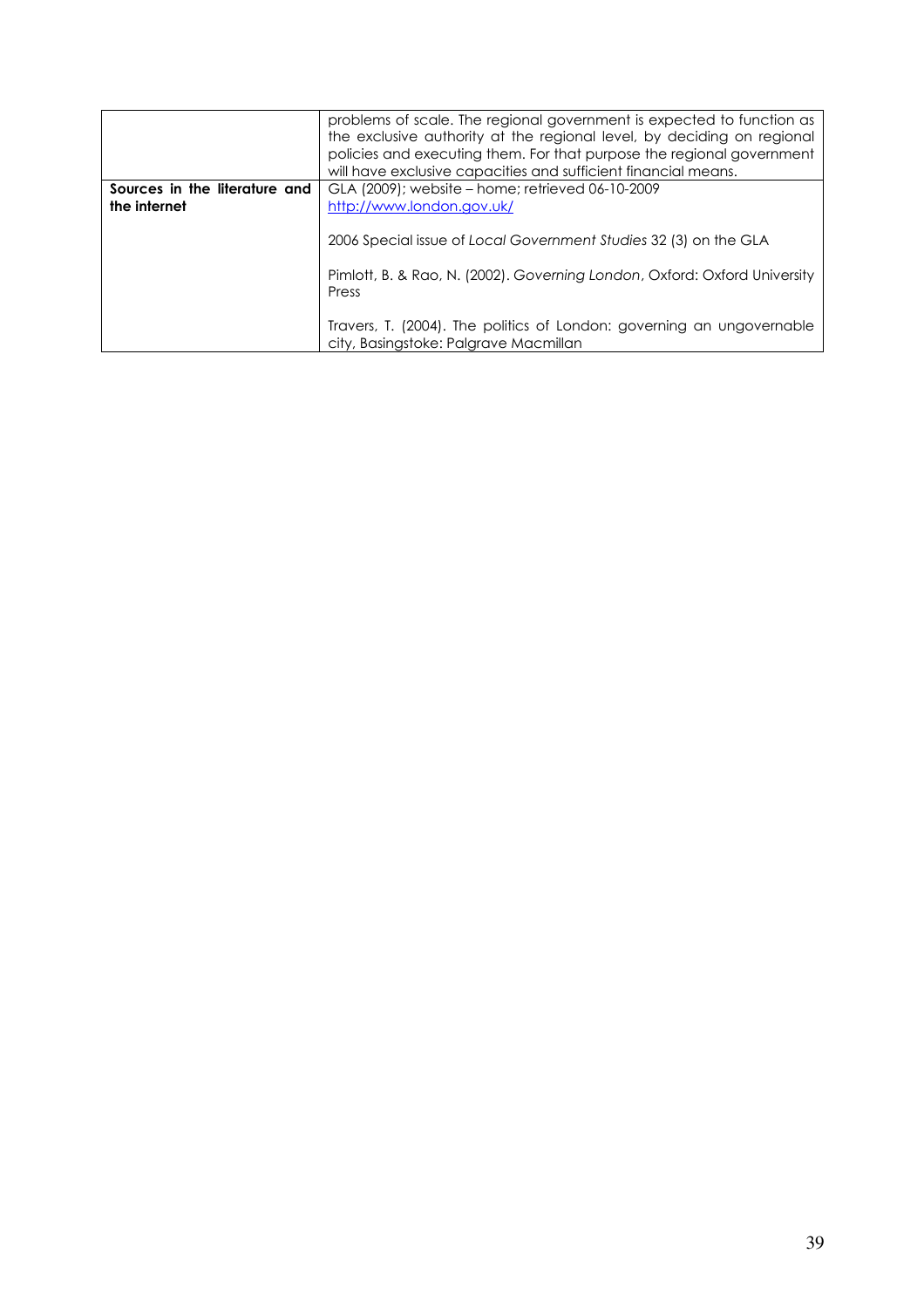| <b>Name innovation</b>                                                                                             | <b>Councils in city quarters</b>                                                                                                                                                                                                                                                                                                                                                                                                                                                                                                                                                                                                                                                                                                                                                                                                                                                                                                |
|--------------------------------------------------------------------------------------------------------------------|---------------------------------------------------------------------------------------------------------------------------------------------------------------------------------------------------------------------------------------------------------------------------------------------------------------------------------------------------------------------------------------------------------------------------------------------------------------------------------------------------------------------------------------------------------------------------------------------------------------------------------------------------------------------------------------------------------------------------------------------------------------------------------------------------------------------------------------------------------------------------------------------------------------------------------|
| Location (City, Country)                                                                                           | Slovakia                                                                                                                                                                                                                                                                                                                                                                                                                                                                                                                                                                                                                                                                                                                                                                                                                                                                                                                        |
| Period                                                                                                             | After 1994                                                                                                                                                                                                                                                                                                                                                                                                                                                                                                                                                                                                                                                                                                                                                                                                                                                                                                                      |
| <b>Reasons and Purposes</b>                                                                                        | A number of Slovak cities have introduced so-called 'Councils in city-<br>quarters' in order to improve the delivery of local services and local<br>democracy, and to enhance the flexibility of local self-government. This<br>is because the existing institutional arrangements suffered from<br>disadvantages of centralised government structures, especially in terms<br>of democratic legitimacy. For example, the ties between citizens and<br>councillors were underdeveloped (Buček, 2000:63).                                                                                                                                                                                                                                                                                                                                                                                                                        |
| Practice<br>(what has<br>been<br>done)                                                                             | Especially after 1994, a number of Slovak cities took up the<br>opportunities offered by existing legislation to establish 'Councils in city-<br>and to strengthen their<br>position<br>through<br>quarters'<br>further<br>decentralisation of competences and responsibilities, far beyond the<br>minimum required by state legislation. These sub-local councils are<br>territorial councils for the city quarters and are political decision-making<br>bodies with regard to specific quarter related issues. They function as a<br>vital link between quarter inhabitants and the municipal council, by<br>representing sub-local interests, and as participatory arenas. The sub-<br>councils generally consist of a number of elected municipal councillors<br>and several other members. The geographical size of the city quarters<br>that have a sub-local council differs strongly according to local<br>preferences. |
| <b>Results</b>                                                                                                     | According to Buček (2000:70) the sub-local councils have "great<br>potential for improving local democracy, engendering more efficient<br>self-government and higher quality social life." The revitalisation of the<br>sub-local councils improved innovation dynamics and flexibility, and<br>promoted democratisation. Local self-government has become more<br>active and more autonomous, escaping initial top-down control.<br>Decentralised councils in city quarters seem to be a viable alternative<br>government's democratic<br>increase<br>local<br>legitimacy and<br>to<br>responsiveness, which may be suitable for other cities in Central and<br>Eastern Europe.                                                                                                                                                                                                                                                |
| <b>Learning effects</b>                                                                                            | - The 'Councils in city-quarters' are interesting examples of innovation in<br>sub-national government, because they show how existing legal<br>instruments that until that moment have been utilized scarcely and in<br>an uncreative way, can be deployed to revitalize and strengthen local<br>democratic institutions. Furthermore, they can become an important<br>and institutionally well-embedded part of sub-national government.<br>"Slovak transition at the local level () documents the role of local<br>self-government as hard to replace in the facilitation of local civil<br>society building and highlights a need for a local democracy which is<br>more complex in nature." (Buček, 2000)                                                                                                                                                                                                                  |
| <b>Theoretical</b><br>background<br>(New Public<br>Management,<br>Governance,<br>Democracy<br>theories, et cetera) | Argument of effective management and argument of proximity (see<br>chapter 2; Dahl & Tufte, 1973; Larsen, 2002). Government approach<br>(see above). Political decentralisation.                                                                                                                                                                                                                                                                                                                                                                                                                                                                                                                                                                                                                                                                                                                                                |
| Sources in the literature and<br>the internet                                                                      | Buček J. (1998). Decentralisation in the Slovak big cities'<br>selt-<br>government after 1990, Slovak Sociological Review 30 (4), pp. 345-362<br>Buček J. (2000). Sub-local decentralisation — the case of Slovak big                                                                                                                                                                                                                                                                                                                                                                                                                                                                                                                                                                                                                                                                                                           |
|                                                                                                                    | cities, Environment and Planning C: Government and Policy 18(1), pp.<br>$57 - 78$                                                                                                                                                                                                                                                                                                                                                                                                                                                                                                                                                                                                                                                                                                                                                                                                                                               |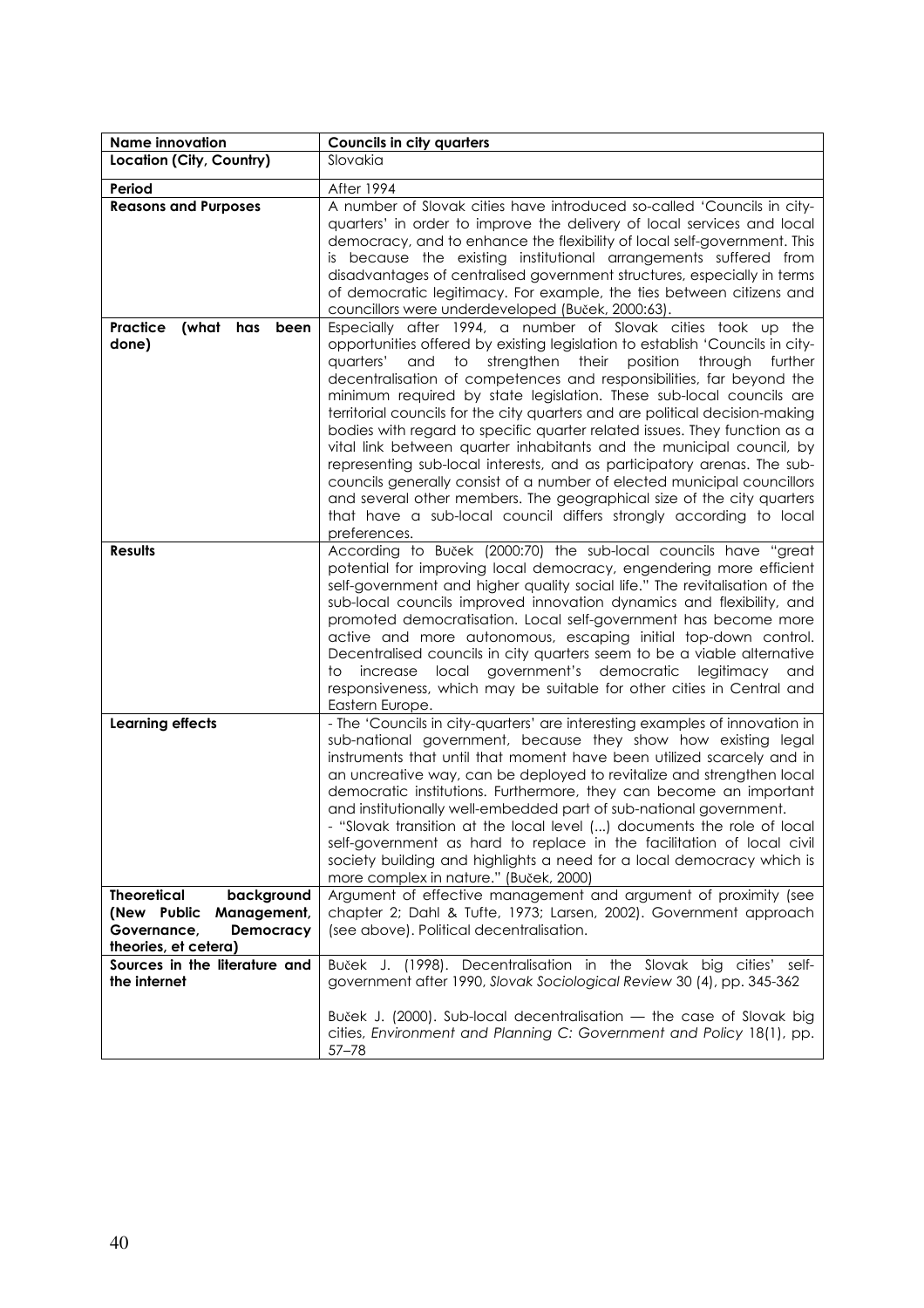### **GOVERNMENT - NEW WAYS OF WORKING**

| <b>Name innovation</b>                           | Öresund Committee                                                        |
|--------------------------------------------------|--------------------------------------------------------------------------|
| Location (City, Country)                         | Among others: Copenhagen (Denmark) & Malmö (Sweden)                      |
| Period                                           | From 1993 onwards                                                        |
| <b>Reasons and purposes</b>                      | Copenhagen and Malmö are located very close to one another, but          |
|                                                  | are separated by water (Oresund) and a border. On both sides of the      |
|                                                  | Oresund we see metropolitan areas with, to some extent,                  |
|                                                  | complementary economic profiles. The initial purpose of the Oresund      |
|                                                  | region was to stimulate economic and cultural development of the         |
|                                                  | Oresund region by means of cooperation.                                  |
| Practice<br>(what<br>has<br>been                 | In 1993 the Öresund Committee is erected and the decision is taken to    |
| done)                                            | develop a bridge between the two metropolitan regions on either side     |
|                                                  | of the Oresund. The bridge was a large scale infrastructure project that |
|                                                  | was finished in 1999 and opened in 2000. The Committee is comprised      |
|                                                  | of 32 politicians (local, regional and national) en 32 replacement       |
|                                                  | members from the two countries. Besides the Committee there is also      |
|                                                  | an Oresund Commission that is comprised of civil servants. The           |
|                                                  | Commission performs the supporting functions and runs the daily          |
|                                                  | operations. Financing is arranged so that the different cooperating      |
|                                                  | parties and the Nordic Council each pay a share. The Oresund             |
|                                                  | Committee is not legally grounded as some sort of supranational body.    |
| <b>Results</b>                                   | Besides specific results such as the construction of the bridge there    |
|                                                  | have been several other successes and spin-offs. We can mention a        |
|                                                  | joint statistical agency, a harbour cooperation, a council for the local |
|                                                  | job market, cooperation on medical issues, and cooperations between      |
|                                                  | different regional universities.                                         |
| <b>Learning effects</b>                          | Innovation and cooperation can also be brought to a successful end       |
|                                                  | without the process ending in forms of juridical debate and debates      |
|                                                  | about formal reforming taking place. The Oresund region also spends a    |
|                                                  | lot of attention to the marketing of the region as a whole. This         |
|                                                  | contributes to a sense of community and has some positive economic       |
|                                                  | effects in the form of tourism and increases in corporate settlements.   |
| <b>Theoretical</b><br>background                 | The Committee is a form of governance.                                   |
| (New Public<br>Management,                       |                                                                          |
| Governance,<br>Democracy<br>theories, et cetera) |                                                                          |
| Sources in the literature and                    | Andersen, J. & G. Hovgaard (2003) Welfare and Urban planning in          |
| the internet                                     | transition - a Copenhagen case study. Research Paper no. 8/03,           |
|                                                  | Roskilde University.                                                     |
|                                                  |                                                                          |
|                                                  | Dall Schmidt, T. (2005) Cross-border regional enlargement in Oresund.    |
|                                                  | In: GeoJournal Vol. 64. pp 249-258.                                      |
|                                                  |                                                                          |
|                                                  | Greve, B. & M. Rydbjerg (2003) Cross border commuting in the EU:         |
|                                                  | obstacles and barriers. Research Paper no. 11/03, Roskilde University.   |
|                                                  |                                                                          |
|                                                  | Hospers, G.J. (2004) Place Marketing in Europe: the branding of the      |
|                                                  | Oresund Region. In: Intereconomics, Vol. 39. No. 5. pp 271-279.          |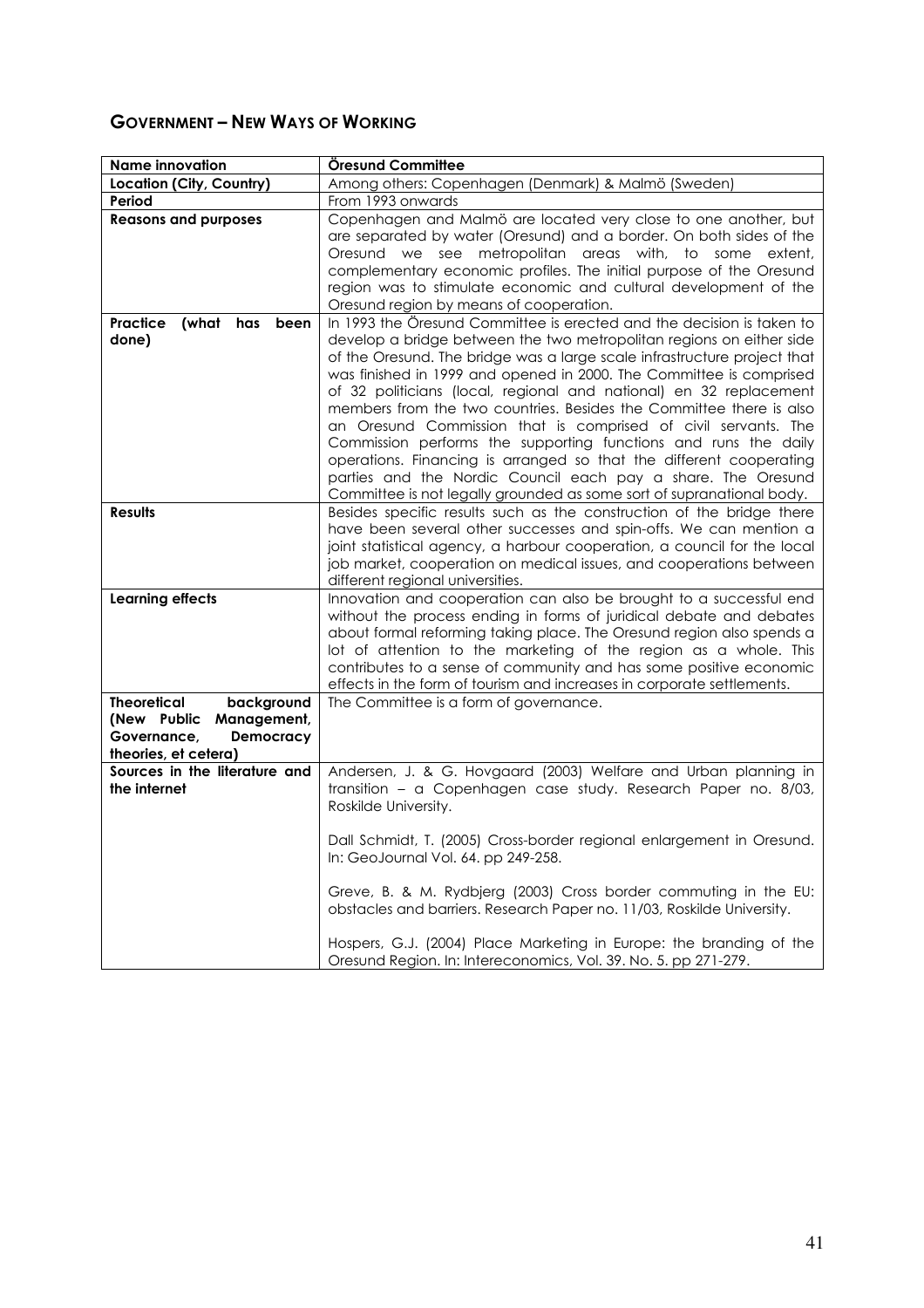| <b>Name innovation</b>                                                                                             | <b>Regional Cooperations</b>                                                                                                                                                                                                                                                                                                                                                                                                                                                                                                                                                                                                                                                                                                                                                                |
|--------------------------------------------------------------------------------------------------------------------|---------------------------------------------------------------------------------------------------------------------------------------------------------------------------------------------------------------------------------------------------------------------------------------------------------------------------------------------------------------------------------------------------------------------------------------------------------------------------------------------------------------------------------------------------------------------------------------------------------------------------------------------------------------------------------------------------------------------------------------------------------------------------------------------|
| Location (City, Country)                                                                                           | Switzerland                                                                                                                                                                                                                                                                                                                                                                                                                                                                                                                                                                                                                                                                                                                                                                                 |
| Period                                                                                                             |                                                                                                                                                                                                                                                                                                                                                                                                                                                                                                                                                                                                                                                                                                                                                                                             |
| <b>Reasons and purposes</b>                                                                                        | In the five largest metropolitan areas in Switzerland there have been<br>hardly any institutional consolidations or municipal amalgamations<br>since the 2 <sup>nd</sup> World War. Furthermore, regional institutional reform is very<br>difficult because of the unpopularity thereof, and the institutional<br>hurdles that need to be taken. This has created a situation of<br>bureaucratic fragmentation that can only be solved by regional<br>cooperation in some instances.                                                                                                                                                                                                                                                                                                        |
| <b>Practice</b><br>(what<br>has<br>been<br>done)                                                                   | In several policy areas such as public transportation, water delivery and<br>management, drug policies, and cultural policies, looser 'governance-<br>type' arrangements have been created to make cooperation<br>between different local authorities. These arrangements take various<br>different forms, sometimes it regards services being provided by a<br>central municipality (such as water management in Zürich), sometimes<br>the Cantons are involved (such as public transportation in Bern),<br>sometimes joint 'companies' are established that conform to the legal<br>demands placed on these companies b the federal authority (such as<br>water management in Luzern), and sometimes a complicated mixture<br>of these is the result (public transportation in Lausanne). |
| <b>Results</b>                                                                                                     | The different arrangements seem to function without any real big<br>problems as a result, which is interesting as such. The cooperations<br>might also change citizens' perceptions of regional boundaries.                                                                                                                                                                                                                                                                                                                                                                                                                                                                                                                                                                                 |
| <b>Learning effects</b>                                                                                            | Considerable thought needs to be put into the involvement of different<br>actors and the democratic nature of these arrangements. Structures of<br>accountability can become clouded to the outside world and<br>politicians alike. It is also a question whether this way of working, with<br>various different specialized authorities, is very transparent.                                                                                                                                                                                                                                                                                                                                                                                                                              |
| <b>Theoretical</b><br>background<br>(New Public<br>Management,<br>Governance.<br>Democracy<br>theories, et cetera) | Governance                                                                                                                                                                                                                                                                                                                                                                                                                                                                                                                                                                                                                                                                                                                                                                                  |
| Sources in the literature and<br>the internet                                                                      | Kübler, D & B. Schwab (2007) New regionalism in five Swiss metropolitan<br>areas: An assessment of inclusiveness, deliberation and democratic<br>accountability. In: European Journal of Political Research, Vol. 46. pp.<br>473-502                                                                                                                                                                                                                                                                                                                                                                                                                                                                                                                                                        |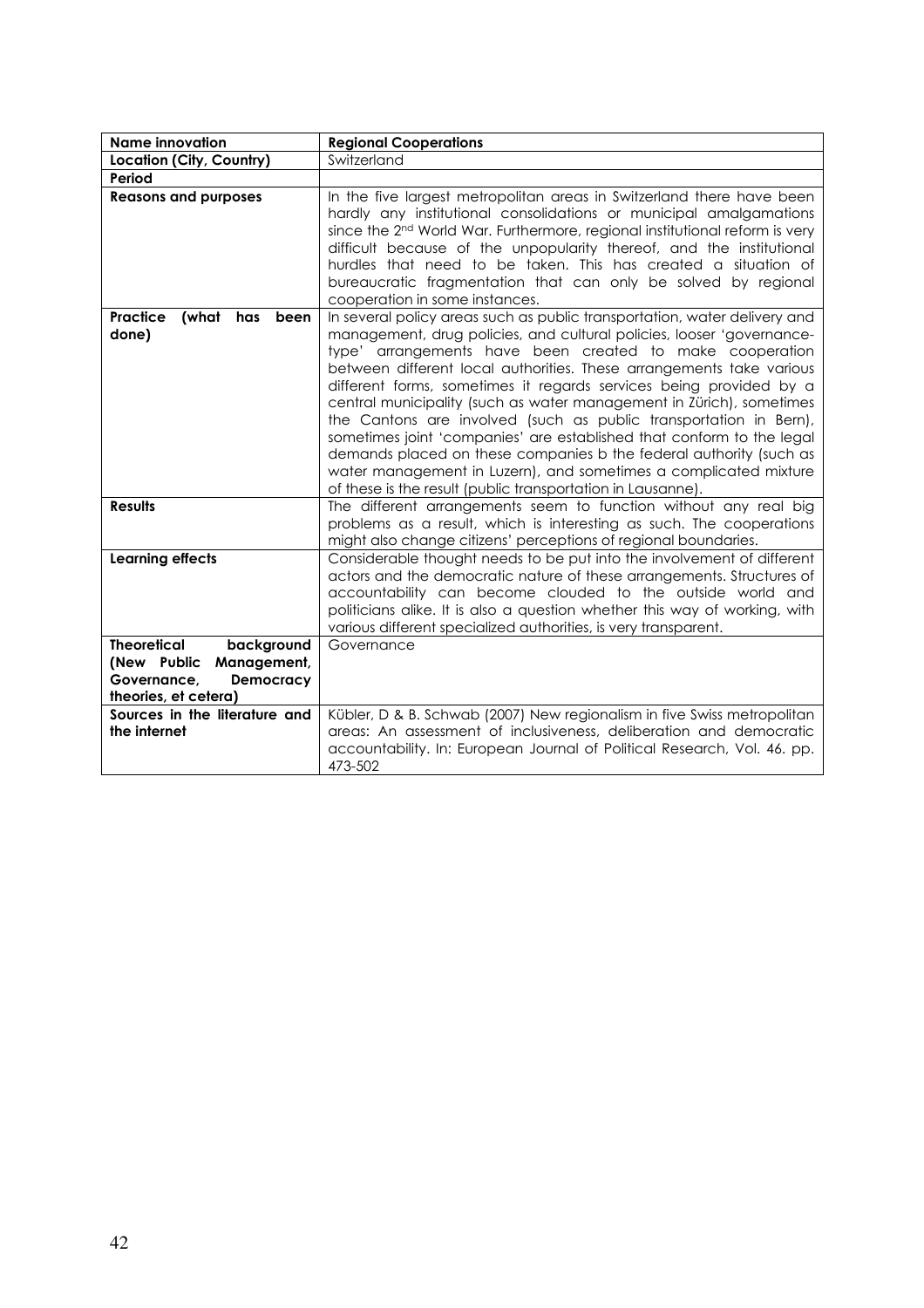| <b>Name innovation</b>                                                                                                    | Comprehensive area & government capacity assessment                                                                                                                                                                                                                                                                                                                                                                                                                                                                                                                                                               |
|---------------------------------------------------------------------------------------------------------------------------|-------------------------------------------------------------------------------------------------------------------------------------------------------------------------------------------------------------------------------------------------------------------------------------------------------------------------------------------------------------------------------------------------------------------------------------------------------------------------------------------------------------------------------------------------------------------------------------------------------------------|
| Location (City, Country)                                                                                                  | The UK, TheNetherlands.                                                                                                                                                                                                                                                                                                                                                                                                                                                                                                                                                                                           |
| Period                                                                                                                    | 2009 (precursors in England starting 2001, in The Netherlands even<br>earlier).                                                                                                                                                                                                                                                                                                                                                                                                                                                                                                                                   |
| <b>Reasons and Purposes</b>                                                                                               | Changes in the way performance of local governments is measured to<br>have better measurements, less strategic behaviour, and in the end:<br>better policies                                                                                                                                                                                                                                                                                                                                                                                                                                                      |
| Practice<br>(what<br>has been<br>done)                                                                                    | In the UK the set up has changed so that the area assessment includes<br>other local assessments in one area wide assessment. Furthermore, the<br>ways results are presented have changed.<br>In The Netherlands we see experiments with assessment based on peer<br>review under the guidance of a (neutral) specialist chairman.<br>Both assessments work with self assessments, and are focused on<br>outcomes.                                                                                                                                                                                                |
| <b>Results</b>                                                                                                            | Changes in local government assessment can lead to:<br>Less strategic behaviour by government actors, more honest<br>and less traumatic assessments.<br>More focus on outcomes: what does it actually mean for the<br>citizen?<br>A less top down way of measurement (also in terms of judgment and<br>consequences) leads to a different style of measurement and<br>willingness to learn.                                                                                                                                                                                                                       |
| <b>Learning effects</b>                                                                                                   | General lessons: the way performance is measured will lead to strategic<br>behaviour by governments. Ever more specific indicators and ways of<br>measurement will lead to a less cooperative and more 'number-<br>oriented' organisation. A possible result is a ruined relationship between<br>government layers. These new ways of measurement open up a way of<br>performance that is in effect learning oriented. It is performance by<br>peers and in that sense realistic. Furthermore, the UK example does<br>have a possibility to intervene when performance does turn out to be<br>below expectations. |
| <b>Theoretical</b><br>background<br>(New Public<br>Management,<br>Governance,<br><b>Democracy</b><br>theories, et cetera) | Performance measurement literature as a spin off of NPM oriented<br>literature; governance.                                                                                                                                                                                                                                                                                                                                                                                                                                                                                                                       |
| Sources in the literature and<br>the internet                                                                             | Dool, L. van de, Hulst, M. van, & Schaap, L. (2009). Not just a friendly<br>visit. EGPA 2009 conference paper.<br>Herweijer, M. (1998). Schaal en gemeente. In A. F. A. Korsten & P. W.<br>Tops (Eds.), Lokaal Bestuur in Nederland. Alphen aan den Rijn: Samson.<br>Schutgens, J. L. M. R., Maessen, A. J. C., & Korsten, A. F. A. (2009).<br>Beoordeling van Gemeenten. Delft: Eburon.                                                                                                                                                                                                                          |